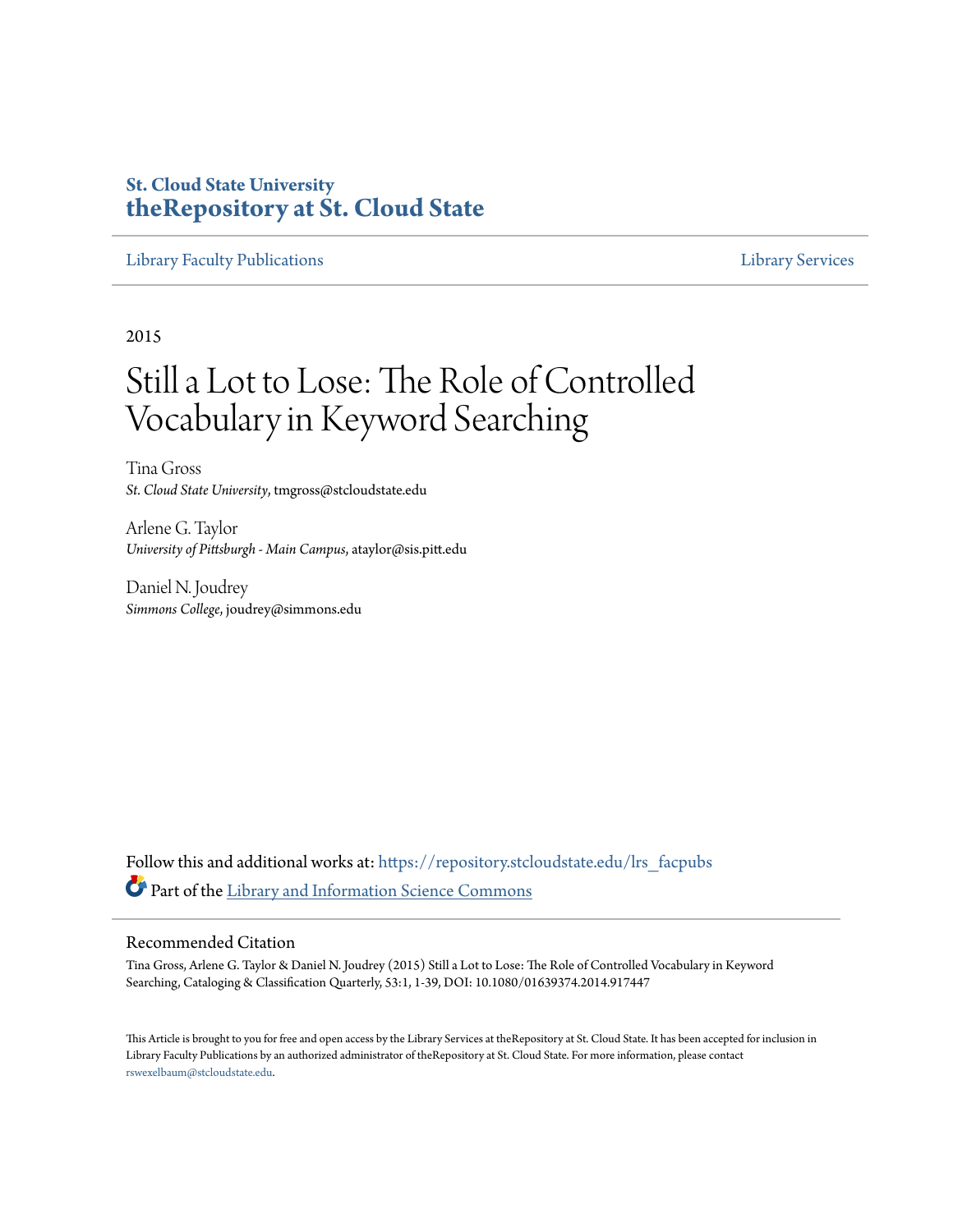# Still a Lot to Lose: The Role of Controlled Vocabulary in Keyword Searching

**Abstract.** In their 2005 study, Gross and Taylor found that more than a third of records retrieved by keyword searches would be lost without subject headings. A review of the literature since then shows that numerous studies, in various disciplines, have found that a quarter to a third of records returned in a keyword search would be lost without controlled vocabulary. Other writers, though, have continued to suggest that controlled vocabulary be discontinued. Addressing criticisms of the Gross/Taylor study, this study replicates the search process in the same online catalog, but after the addition of automated enriched metadata such as tables of contents and summaries. The proportion of results that would be lost remains high.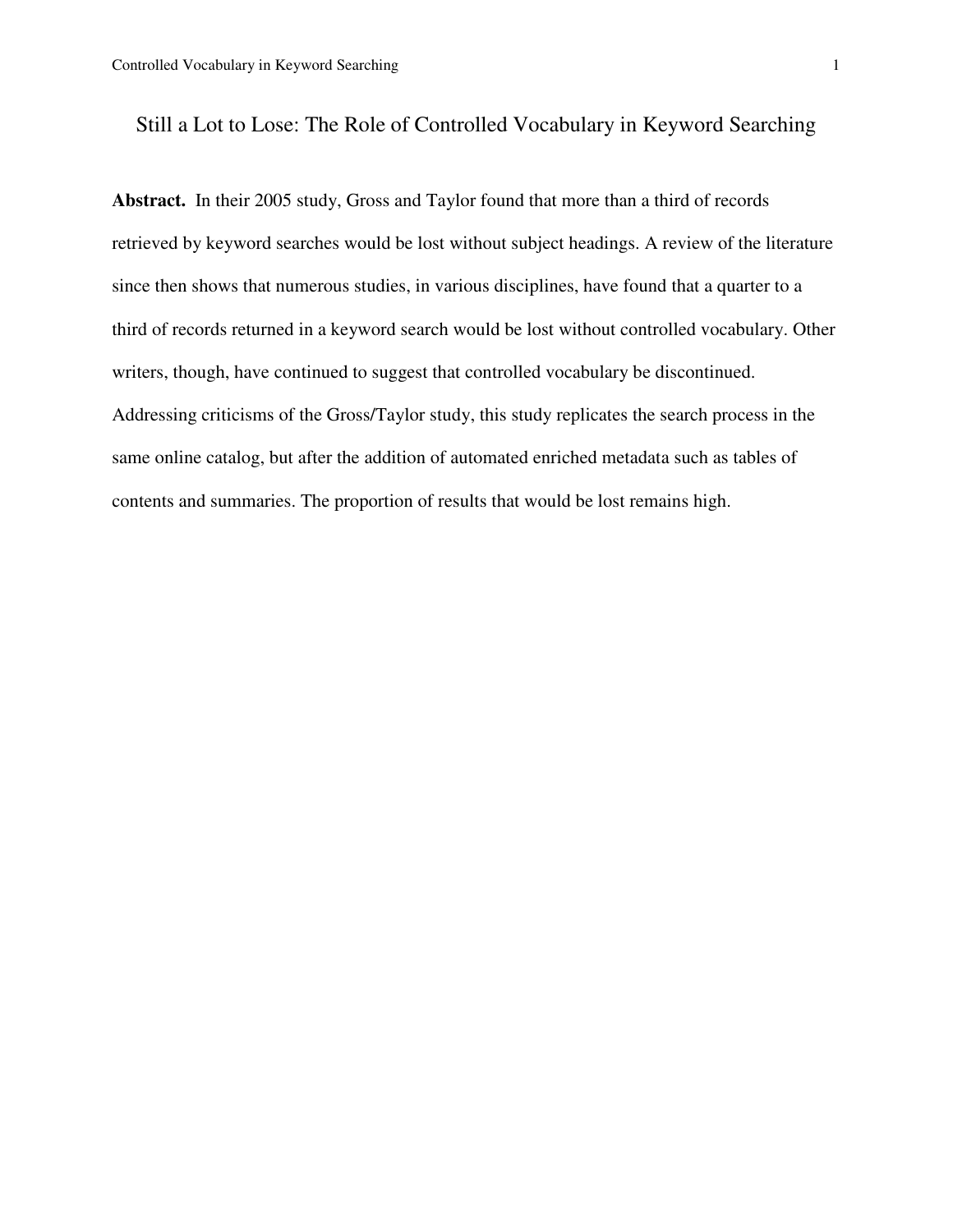#### **Introduction**

Over the last three decades, it has been acknowledged that online public access catalogs are difficult for patrons to use.<sup>1</sup> Part of this difficulty is related to the complexity of subject searching in the catalog.<sup>2</sup> Part of it stems from patrons becoming more accustomed to Googlelike keyword searching. It has been suggested that because a large percentage of patrons start their information seeking by using keyword searches, libraries should discontinue using and maintaining controlled subject vocabularies. Such suggestions have not been viewed favorably by some in the library and information professions, including the Library of Congress Policy and Standards Division (formerly the LC Cataloging Policy and Support Office).<sup>3</sup>

The Working Group on the Future of Bibliographic Control, convened by the Library of Congress to examine current cataloging practices and present findings and recommendations to LC, supported the continued use of Library of Congress Subject headings (LCSH) and other controlled vocabularies in its 2008 report:

Although there is much speculation that improvements in machine-searching capabilities and the growth of databases eliminate the need for authoritative forms of names, series, titles, and subject concepts, both public testimony and available evidence strongly suggest that this is not the case. While such mechanisms as keyword searching provide extremely useful additions to the arsenal of searching capabilities available to users, they are not a satisfactory substitute for controlled vocabularies. Indeed, many machine-searching techniques rely on the existence of authoritative headings even if they do not explicitly display them.<sup>4</sup>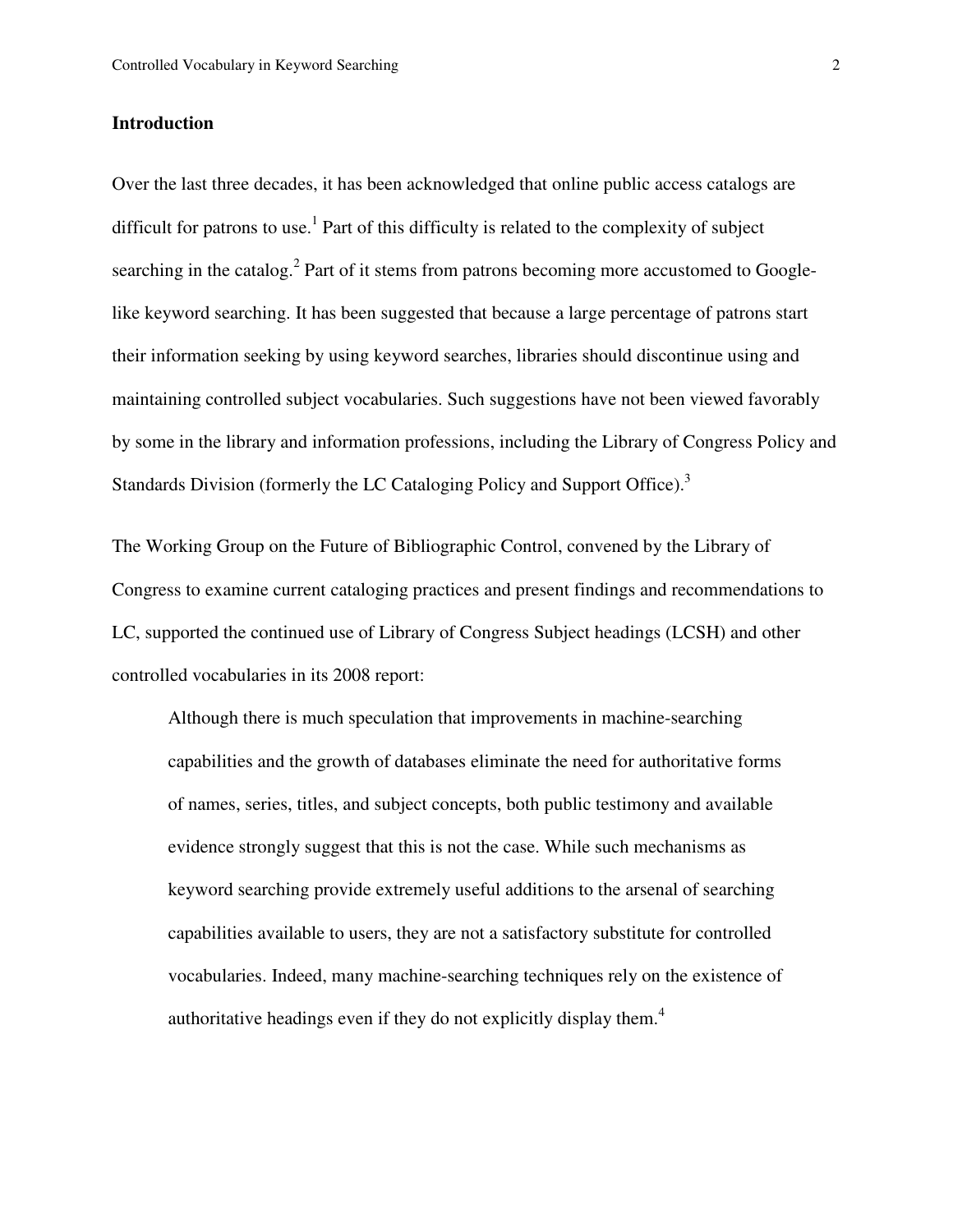Despite the objections raised to suggestions that subject headings be abandoned and the ostensible reprieve for LCSH, the future of controlled vocabularies at times still seems precarious.

In response to assertions about the lack of importance of controlled vocabulary in the catalog, Tina Gross and Arlene G. Taylor published a study in 2005 to determine the role that LCSH played in results retrieved through keyword searching. They noted "that some keyword searches retrieve records in which one or more sought-after word(s) is found only in a subject string in a subject-heading field."<sup>5</sup> This research investigated how often this might occur. They found that "if subject headings were to be removed from or no longer included in catalog records, users performing keyword searches would miss more than one third of the hits they currently retrieve. On average, 35.9 percent of hits would not be found."<sup>6</sup>

The results were persuasive, but some argued the study might have dramatically underestimated the proportion of hits that would be lost in the absence of subject headings because of the decision to limit search results to English. The authors assumed the proportion to be higher when foreign language materials are included because "the vast majority of bibliographic records for foreign language materials with English language subject headings could only contain many of the English language search terms from the sample in their subject headings," but the study did not actually look at results including languages other than English.

Others dismissed the study's results, suggesting that the addition of tables of contents (TOCs) and summary notes in catalog records could minimize the need for controlled vocabulary. In "The Changing Nature of the Catalog," a 2006 report commissioned by the Library of Congress, Karen Calhoun actually cites the 2005 Gross and Taylor study in the same step of the report's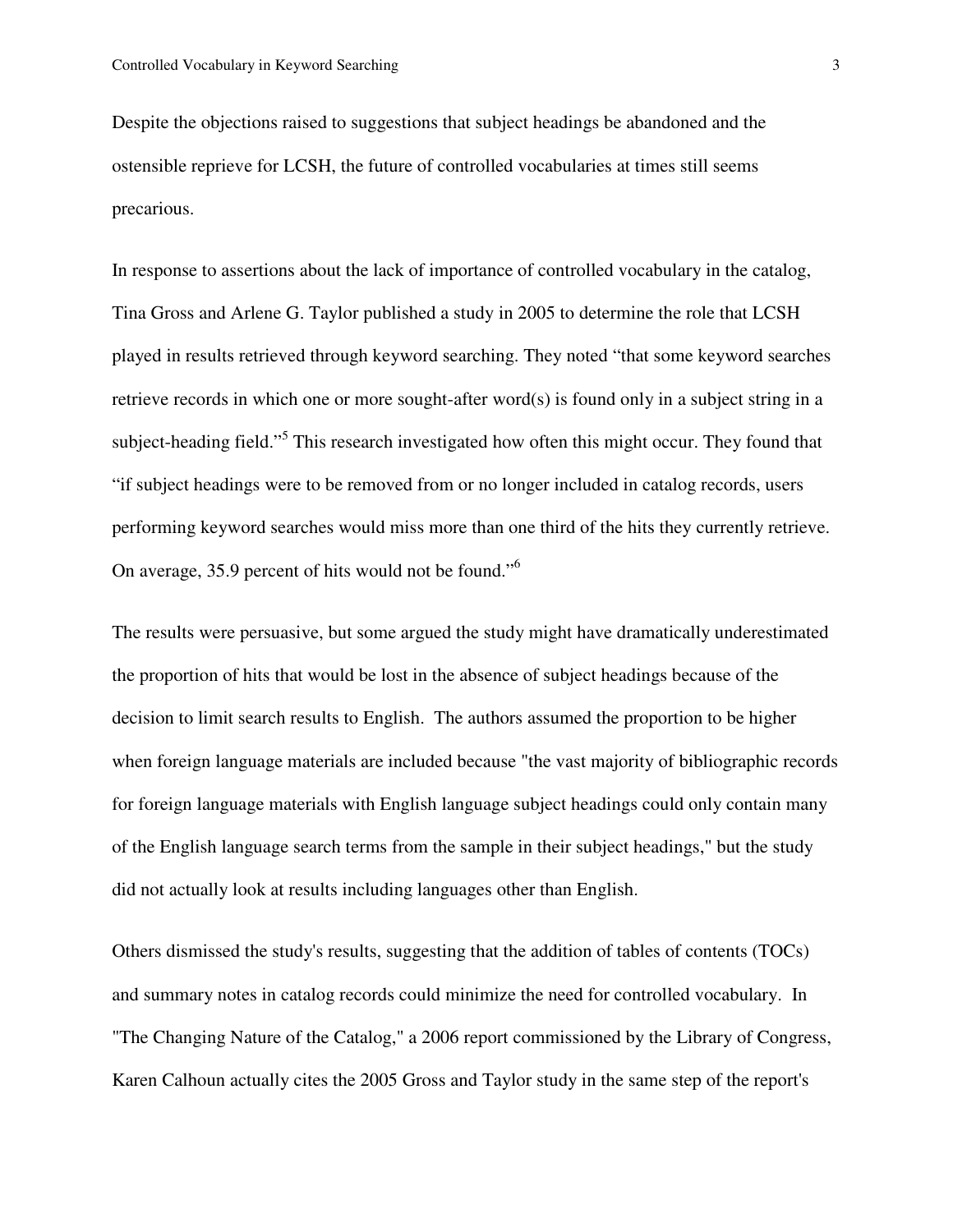"ten-step planning process" in which she recommends that libraries "abandon the attempt to do comprehensive subject analysis manually with LCSH in favor of subject keywords" and "urge LC to dismantle LCSH."<sup>7</sup> The corresponding footnote implies that because "automated enriched metadata such as TOCs can supply additional keywords for searching,"<sup>8</sup> the results of the Gross and Taylor study could be safely ignored.

Examination of the issues raised by these criticisms is warranted. Furthermore, dismissals of the study's evidence—based not on criticism of the methodology, but apparently based on viewing the obsolescence of subject headings as a foregone conclusion—raised other questions. Does the available evidence support or contradict this widespread view? What does the body of research say on the matter of whether keyword searching is adequate without the presence of subject headings?

The current study is a follow-up to the 2005 Gross and Taylor research. It looks at the same issues as the earlier study with three major differences. First, it begins with an exhaustive literature review that aims to provide a definitive summary of the past two decades of research on the topic of keywords versus subject headings. Second, the study's research was conducted in the same catalog as the earlier study, but the searching was performed *after* tables of contents had been added to enrich the database. The third difference is that the study looks at search results that included materials in all languages, not just English language materials.

#### **Literature Review**

For several decades, research has been carried out on the topic of keywords versus subject headings (or controlled vocabulary). However, no one since Jennifer Rowley in 1994<sup>9</sup> has looked at all this research as a whole with the purpose of determining if there is established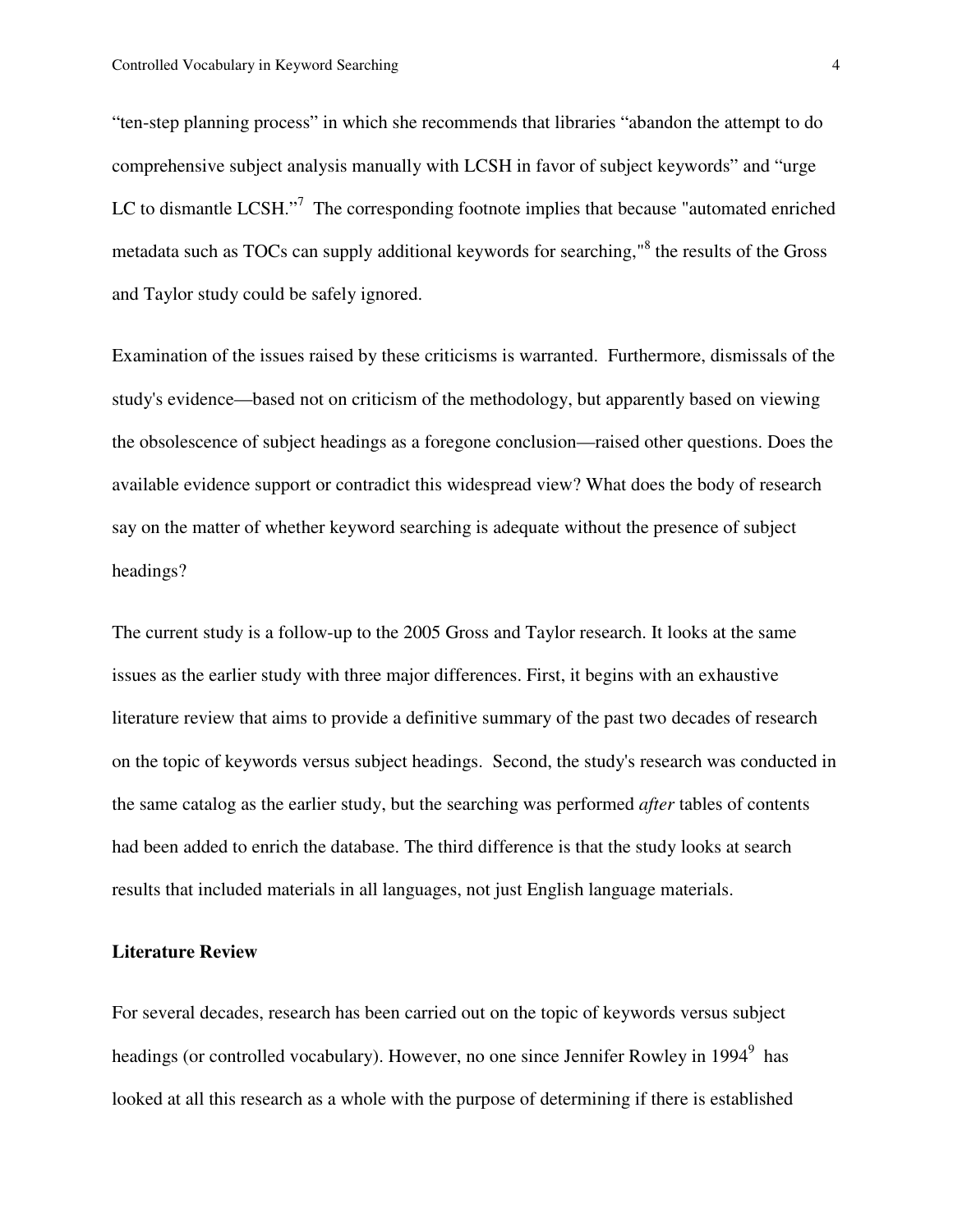theory as to whether keyword searching is satisfactory without controlled vocabulary. The first research on the topic compared titles with subject headings to determine how many words they had in common. In 1964 Donald Kraft, researching keyword-in-context (KWIC) indexing of titles, wrote: "Interpretation of data revealed, among other things, that 64.4% of the title entries contained as keywords one or more of the … subject heading words under which they were indexed,<sup>"10</sup> which means that just over one third of the titles did not have a match to a subject heading word. Carolyn Frost, comparing title words with LCSH in 1989, found that, "For 27% of the sample, there were no words from the title which matched any part of the subject heading."<sup>11</sup>

In 1992 Barbara Keller looked at bibliographic records for Master's theses and compared the first word of a LCSH heading with words in the title to find how often there would be a match. She found an overlap of 64%, which means that  $36\%$  did not match.<sup>12</sup> In a study reported in 1998, Henk J. Voorbij wanted to learn whether the presence of controlled terms led to better results than searching by uncontrolled terms. He asked librarians to judge whether descriptors in a record were the same or almost the same as the title words. He then asked whether addition of the descriptors to the records resulted in enhancements that were "slight" or "considerable." His results showed that 37 percent of the records were considerably enhanced by a subject descriptor.<sup>13</sup>

In 2003, Elaine Nowick and Margaret Mering compared keyword queries with *Library of Congress Subject Headings*, *Water Resources Abstracts Thesaurus*, and *Aqualine Thesaurus 2* and found that "[b]etween 30 percent and 40 percent of the free-text queries were exact matches to a term in one of the controlled vocabularies."<sup>14</sup> Gross and Taylor, as mentioned above, found that 35.9% of hits in keyword searches do not have the keywords anywhere in the records except in the subject headings.<sup>15</sup> In a 2010 study comparing LCSH to keywords in book titles, Caimei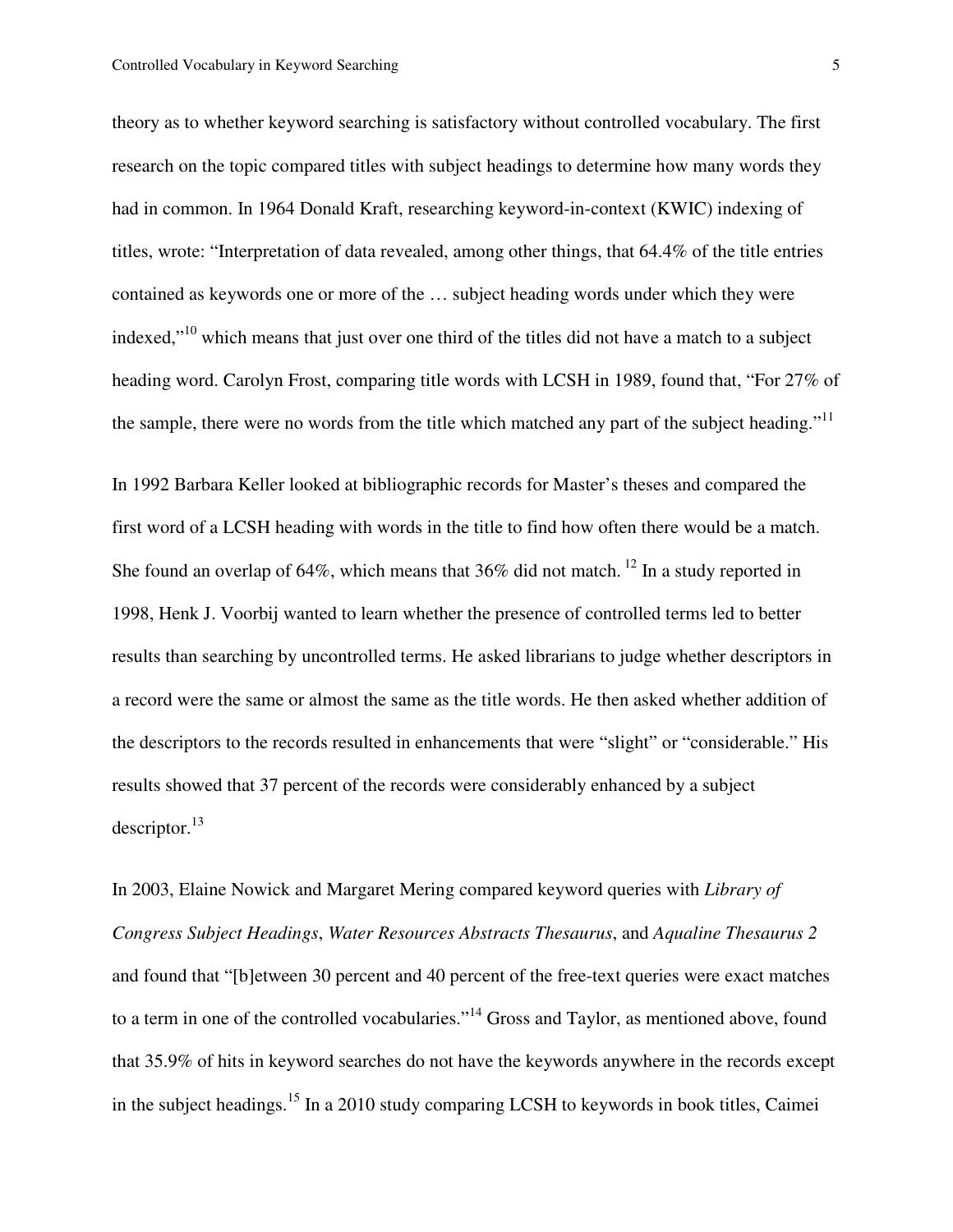Lu, Jung-ran Park, and Xiaohua Hu found that " [O]nly a minority of books have LCSH terms appearing in the book titles. This is because subject experts intentionally avoid repeating the title in subject terms."<sup>16</sup> These studies have consistently shown that human-supplied controlled vocabulary has added around one third or more of the words that make keyword searching successful.

#### **Prevalence of Keyword Searching**

Even though research continues to show the importance of controlled vocabulary, keyword searching has become the most often used, and, in fact, the preferred, method of conducting a search in any online system. OCLC's 2009 evidence-based study of what constitutes "quality" in catalog data states that "[k]eyword searching is king, but an advanced search option (supporting fielded searching) and facets help end users refine searches, navigate, browse and manage large results sets. End users want to be able to do a simple Google-like search and get results that exactly match what they expect to find."<sup>17</sup> The researchers added that "[e]nd users ... expect the catalog to 'know' what they are looking for based on the terms they type in the search box. Additionally, if the words they use in their searches have multiple meanings depending on the context, they still expect their searches to return appropriate materials on exactly what they want."<sup>18</sup> However, as Kayo Denda writes, "[t]he relevance and usefulness of controlled vocabularies … in emerging interdisciplinary fields and the suitability of conventional library tools for organizing and accessing digital information are in question."<sup>19</sup>

Recent literature on controlled vocabulary versus keyword searching seems to fall into two groups:

• Successful keyword searching relies on controlled vocabulary as part of a system.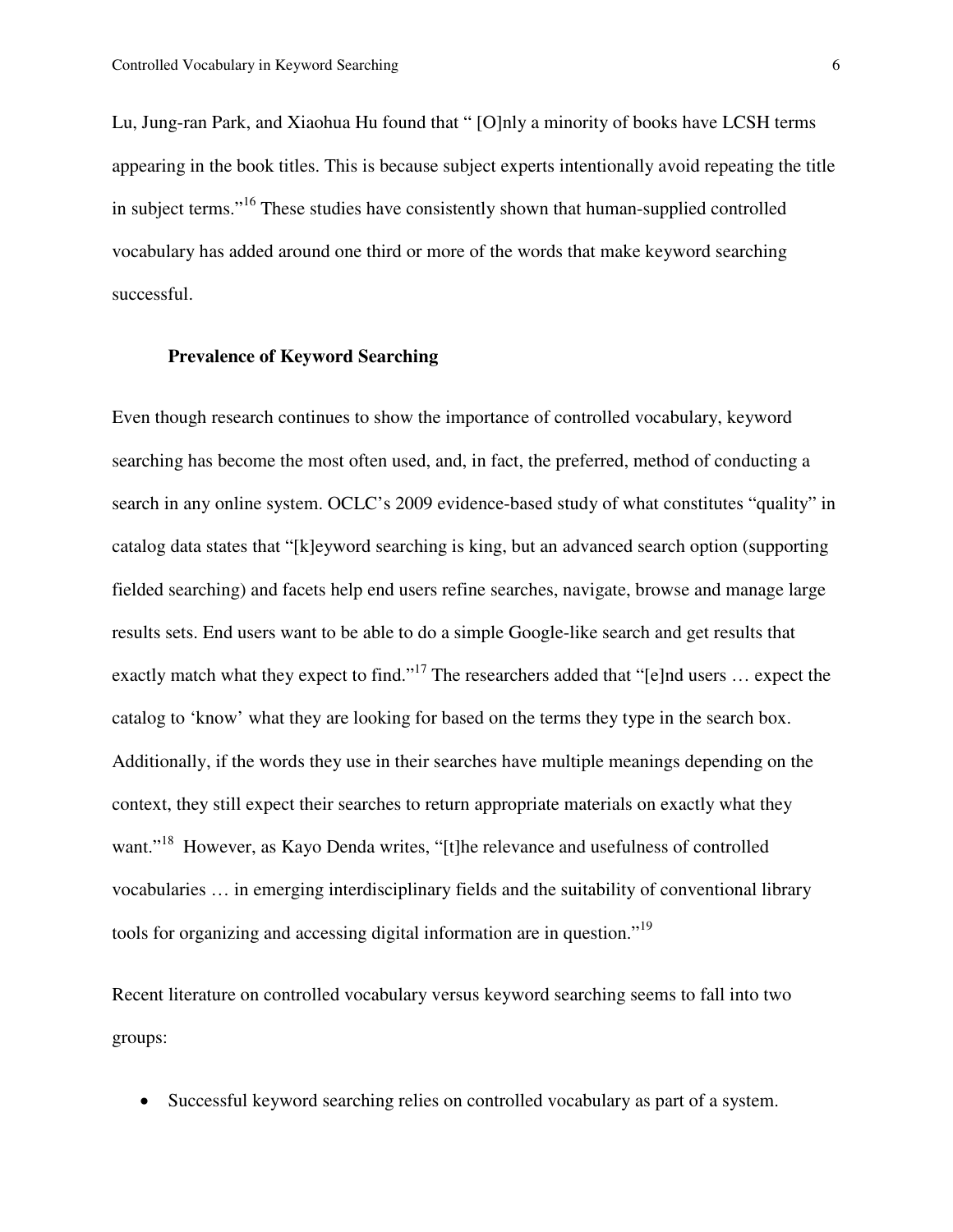• Controlled vocabulary should be abandoned in favor of keywords.

#### **Relying on Controlled Vocabulary in Keyword Searching**

In 2000 Lois Mai Chan stated: "When the searcher's keywords are mapped to a controlled vocabulary, the power of synonym and homograph control [can] be invoked and the variants of the searcher's terms [can] be called up…. [B]uilt-in related controlled terms [can] also be brought up to suggest alternative search terms and to help users focus their searches more effectively. In this sense, controlled vocabulary is used as a query-expansion device. $120$  On the other hand, she pointed out, "[s]ubject categorization defines narrower domains within which term searching can be carried out more efficiently and enables the retrieval of more relevant results."<sup>21</sup>

Rebecca Donlan, and Rachel Cooke, in a 2005 article about library licensing of texts through Google Scholar observe that, "Federated search engines depend upon keyword searching, which in turn is only as good as the subject headings used in the databases that are included. All databases are not equal in this respect. Libraries must continue to support quality subject access in the databases to which we subscribe, and librarians must be able to explain why subject analysis is worth the cost...."<sup>22</sup> Donlan and Cooke go on to emphasize the importance of controlled vocabularies: "We need to be able to explain and defend the added value of subject thesauri in the databases for which we pay a considerable percentage of our materials budgets. Otherwise, we cannot blame our funding agencies for thinking that Google is 'just as good.' The irony, of course, is that eventually, Google will not be 'just as good' as those expensive proprietary databases if we stop paying for them. $^{23}$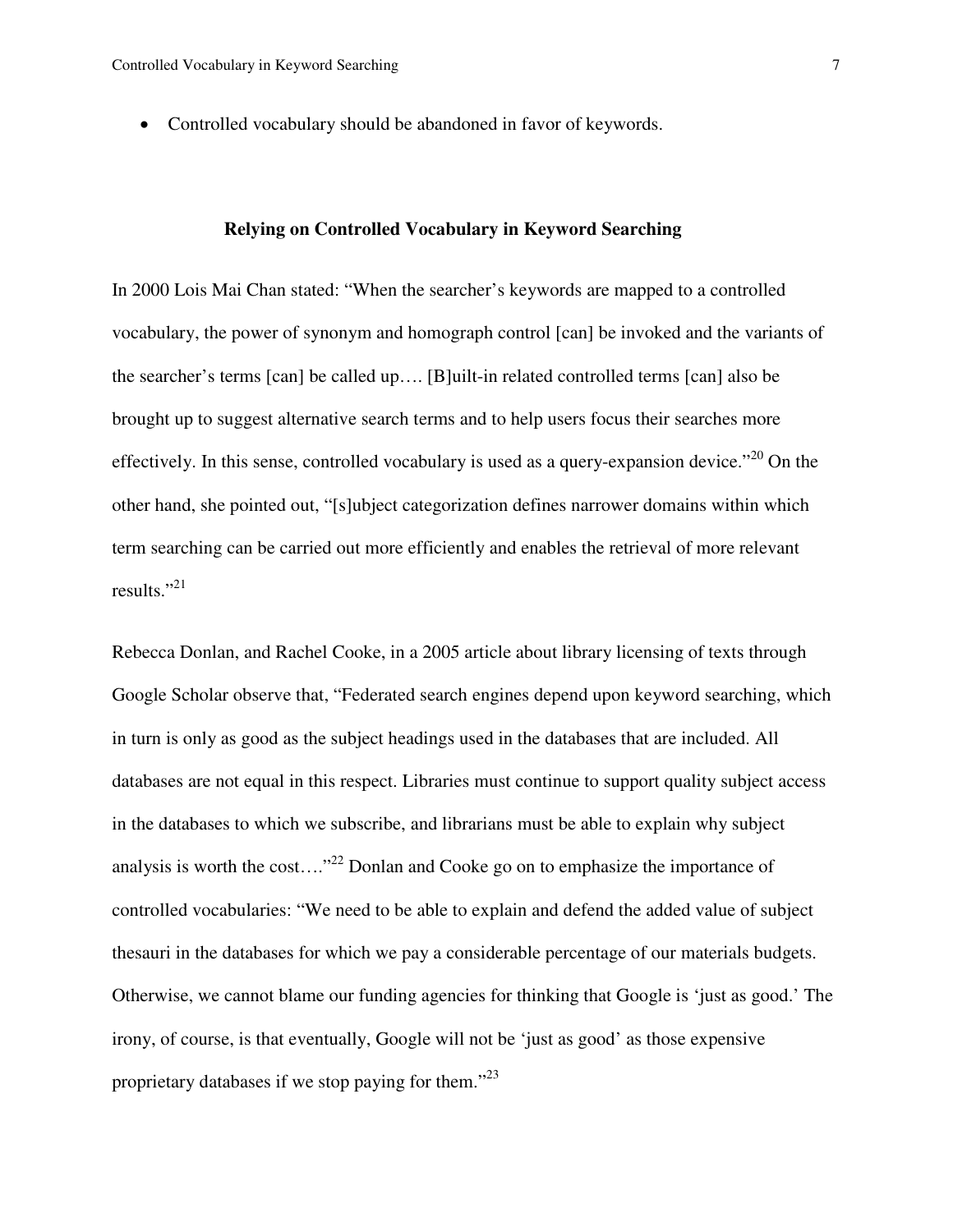Jeffrey Garrett, reporting in 2007 on an experiment at Northwestern University Library to add subject headings to online records for the Eighteenth Century Collections Online (ECCO), writes, "users today find what they are looking for by using subject headings not as verbatim search expressions, but as sources for frequently unique keyword material."<sup>24</sup> After citing Gross and Taylor, Garrett states: "The fact is that the assignment of descriptive language in the subject heading fields frequently attaches important terms and concepts to a bibliographic record that the record will not otherwise contain."<sup>25</sup>

An interesting simile is presented by Sue Ann Gardner in her 2008 discussion about how the emerging information environment is impacting cataloging issues. After quoting from Nancy Fallgren's 2007 paper that says, "traditional bibliographic access points of author, title, and subject now constitute a small proportion of the data that can be retrieved with full text keyword searching,"<sup>26</sup> Gardner observes: "Declaring that the traditional access points constitute a small proportion of the data/metadata is like dismissing diamonds because they constitute just a small proportion of the slurry in which they are found. They may represent but a fraction, but they are precious bits."<sup>27</sup>

Oksana Zavalina reports in her 2010 dissertation the results of a study of aggregations of digital collections to determine how collection-level bibliographic records compare with item-level records and to determine how subject access affects success in searching collection level records. Using an adaptation of Gross and Taylor's methodology, she found that subject metadata "provides a significant source of matches to user search terms, with at least one retrieved collection record having a match to a user search term in this field in 50% of searches, and 27% of searches retrieving one or more records with a match exclusively in this field."<sup>28</sup> She also found that "if only the free-text *Description* field is used in collection metadata records, almost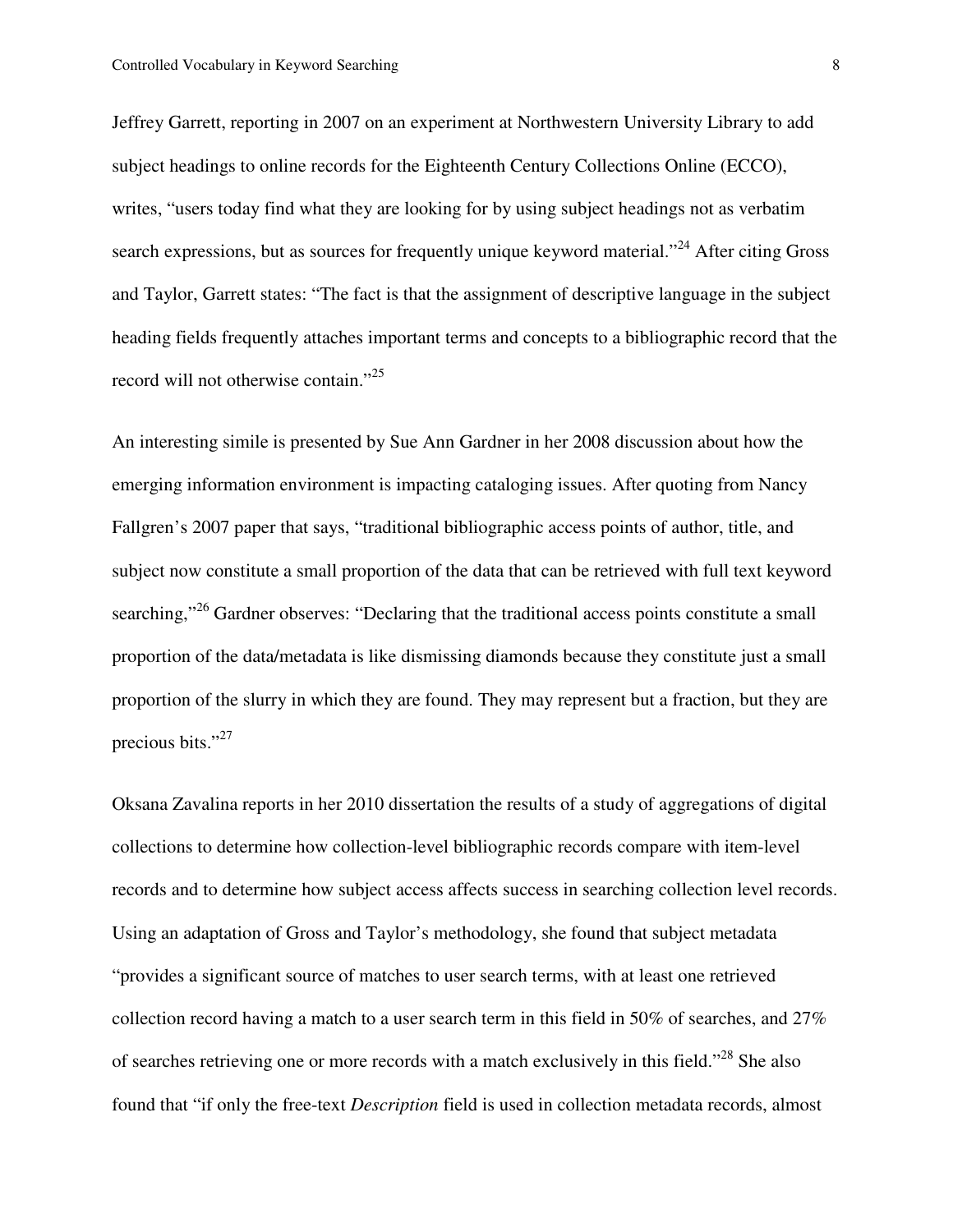half (41%) of the collections would not be retrieved in response to subject-specific collection searches in aggregation."<sup>29</sup>

#### **Abandoning Controlled Vocabulary**

In the last few years, there have been several calls for abandoning traditional controlled vocabulary in favor of relying on free-text searching of bibliographic records. Members of the 2005 Bibliographic Services Task Force of the University of California (UC) Libraries agreed that controlled vocabularies are still valuable for name, uniform title, date, and place; but not all task force members agreed that the current controlled vocabularies are effective for topical subjects. Different points of view during their discussions included both: (1) "[U]sing controlled vocabularies such as LCSH and MeSH for topical subjects is no longer as necessary or valuable. Given our limited cataloging resources, we should apply subject analysis only to material that is not self-discoverable through textual searching"<sup>30</sup>; and (2) "Even with full text searching and enhanced metadata, topical subject headings still provide a valuable collocation service when searching large collections, particularly in multiple languages."<sup>31</sup> The Task Force finally made a recommendation to "Consider using controlled vocabularies only for name, uniform title, date, and place, and abandoning the use of controlled vocabularies [LCSH, MESH, etc] for topical subjects in bibliographic records. Consider whether automated enriched metadata such as TOC, indexes can become surrogates for subject headings and classification for retrieval."<sup>32</sup>

Deanna Marcum in a discussion of how her audience should think about cataloging in the Age of Google, argues that, "now, digital full-length texts are available. And thousands if not millions more of them are in prospect. Potentially, people will be able to search every word from a book's dust jacket to its back-of-the-book index. The need for intermediate-level descriptions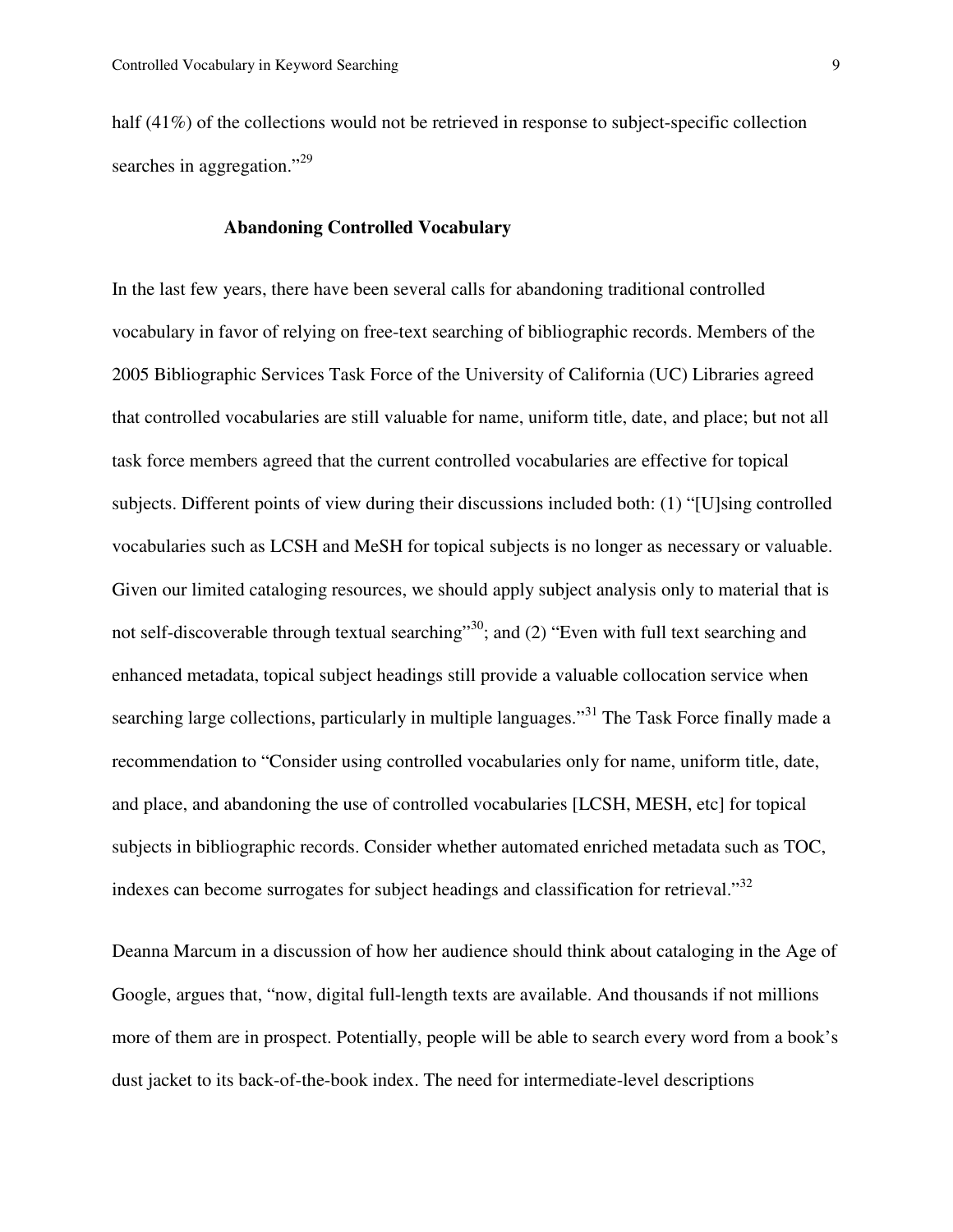[apparently meaning metadata records including all controlled vocabulary access points] will come under serious scrutiny."<sup>33</sup>

Karen Calhoun, reporting on her structured interviews for her 2006 report to LC on the changing nature of the catalog, states that interviewees did not like LCSH.<sup>34</sup> Calhoun argues that, according to the UC report, "automated enriched metadata such as TOCs can supply additional keywords for searching"<sup>35</sup>; thus, her recommendation: "Abandon the attempt to do comprehensive subject analysis manually with LCSH in favor of subject keywords; urge LC to dismantle LCSH."<sup>36</sup>

Following these reports, LC set up its Working Group on the Future of Bibliographic Control, which worked for more than a year before issuing its report in 2008. One recommendation in this report is: "Optimize LCSH for Use and Reuse."<sup>37</sup> The working group recommended recognizing the flaws in LCSH and working to overcome them:

Subject analysis is a core function of cataloging, and Library of Congress Subject Headings have great value in providing controlled subject access to works. … While it is recognized as a powerful tool for collocating topical information, LSCH suffers, however, from a structure that is cumbersome from both administrative and automation points of view. Many of the perceived flaws of LCSH are inherent in any subject vocabulary that must encompass the entire range of intellectual creation, rather than a more discrete subject area.<sup>38</sup>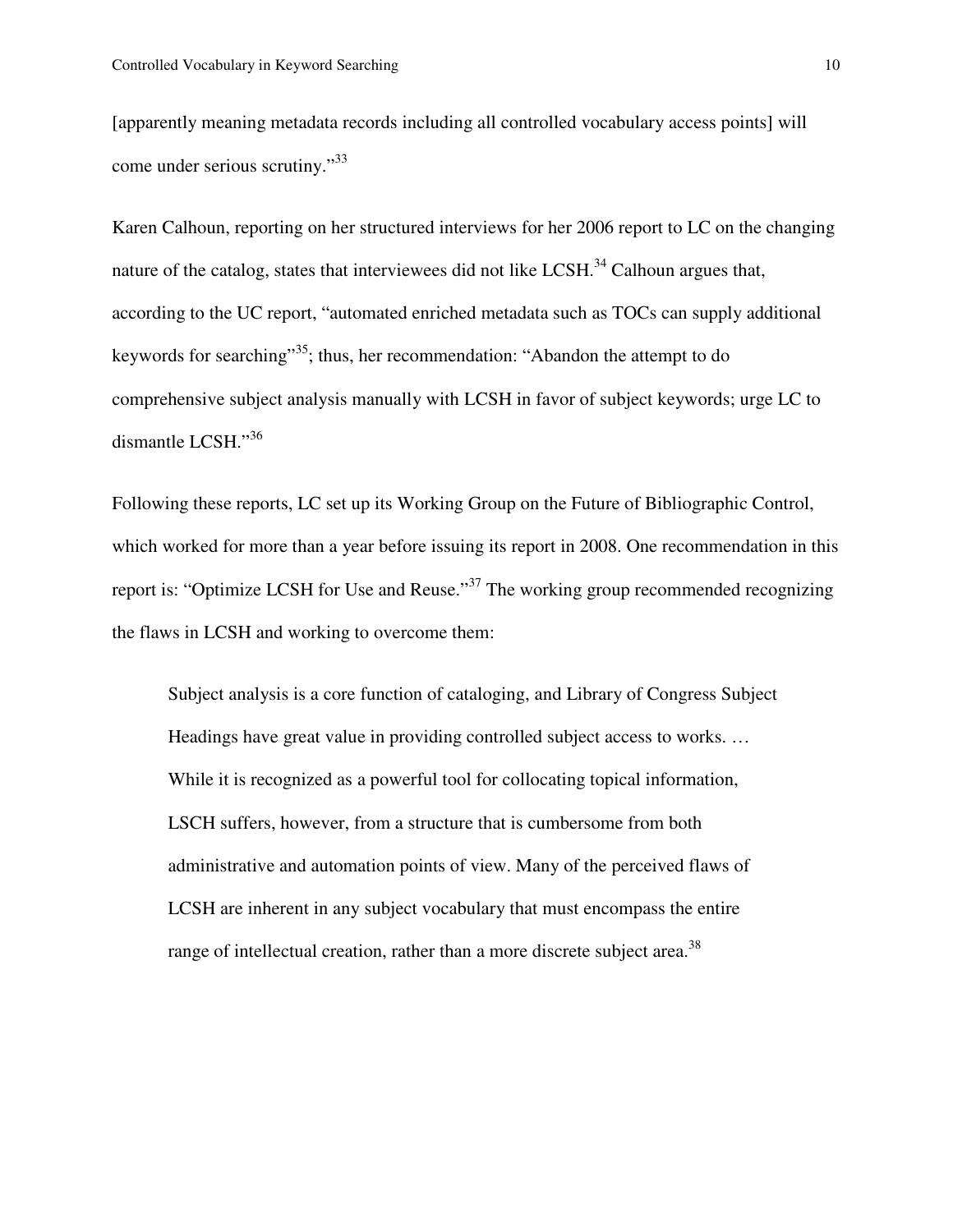#### **Controlled Vocabulary is Needed for Scholarly Research**

A view expressed in much of the literature is that keyword searching is fine for finding a quick answer for a brief, uncritical question; but more is needed for scholarly research. Ingrid Hsieh-Yee wrote in 1998: "For a quick, cursory search, keyword searching is promising even on the Web; but for more in-depth or extensive searches, the limitations of keyword searching, such as the lack of control over synonyms and the need for context to make the words more specific, will result in many irrelevant items for the searcher to wade through."<sup>39</sup> Daniel N. Joudrey, in a 2006 review of the aforementioned reports by Calhoun and by the Bibliographic Services Task Force of the University of California Libraries observes: "Neither [report] discriminates between the related (but distinct) processes of simple information seeking and in-depth scholarly research. It is alarming that they place so much emphasis on the needs of casual information seekers and [give] so little attention to the needs of scholars." $40$ 

In a detailed description in 2006 of how the Keystone Library Network achieved authority control across its membership, Michael Weber, Stephanie Steely, and Marilou Hinchcliff, speaking of variants such as spelling, language, etc., observe: "[O]ne of the major problems resulting from a lack of proper authority control [is that] in order to obtain complete results, the user needs to have knowledge of cross references and must search on each and every alternative."<sup>41</sup> These are concerns shared by Thomas Mann, who has written extensively about the necessity for using controlled vocabulary for scholars."<sup>42</sup> In 2008, X. Liu, K. Maly, M. Zubair, Q. Hong, and C. Xu address their approach to language issues in *Arc*, an OAI compliant federated digital library. Among other challenging issues listed are these: "how to build a rich unified search interface when there is a lack of controlled vocabulary, and how to federate collections in different languages."<sup>43</sup> In a 2008 case study of a multilingual knowledge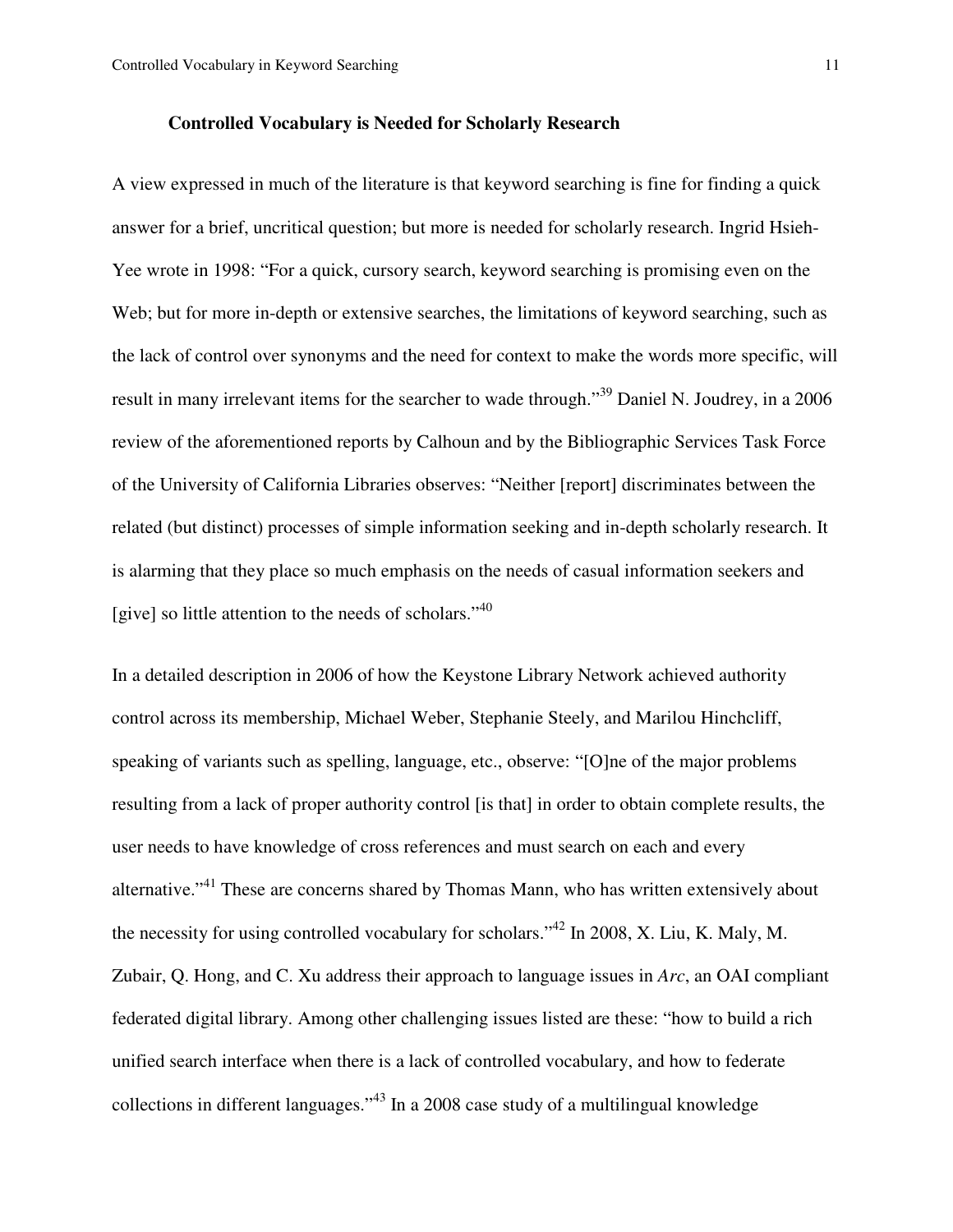management system for a large organization, Daniel O'Leary asserts: "Multilingual systems have begun to find use in a large number of settings, including government, medical systems and libraries. … [S]ome of the most important technical issues in multilingual systems are ontologies, since they help facilitate communication, structure and search about knowledge issues."<sup>44</sup>

And apparently, not only do scholars miss much of the relevant information if the system has been designed only for quick retrievals, but also, scholars benefit from a controlled vocabulary network if it is there, even when they do not realize it is there. Ying-hsang Liu studied different kinds of users of a database containing MeSH vocabulary. Liu reported, "experimental results strongly suggest that searchers with substantial domain knowledge can benefit from the use of MeSH terms in terms of the precision measure, even though their perception of the usefulness of MeSH terms did not agree with search performance."<sup>45</sup>

#### **Users' Difficulty with Subject Searching**

With so much evidence that scholars need more than keyword searching, why are some authors recommending that controlled vocabulary be abandoned? Several researchers have pointed out that many patrons cannot do subject searching successfully. For example Marcia Bates, in 2003, observed: "People have a lot of no-match or poor-match hits when searching for subject, and have learned to use keyword searching as a substitute …. Yet they still like to do subject searching online."<sup>46</sup>

Some writers believe that vocabulary control is 'so last century.' Clay Shirky, in a blog posting about ontologies in 2005, asserts that categorization belongs to a world where things are placed on shelves, not the digital world: "The categorization scheme is a response to physical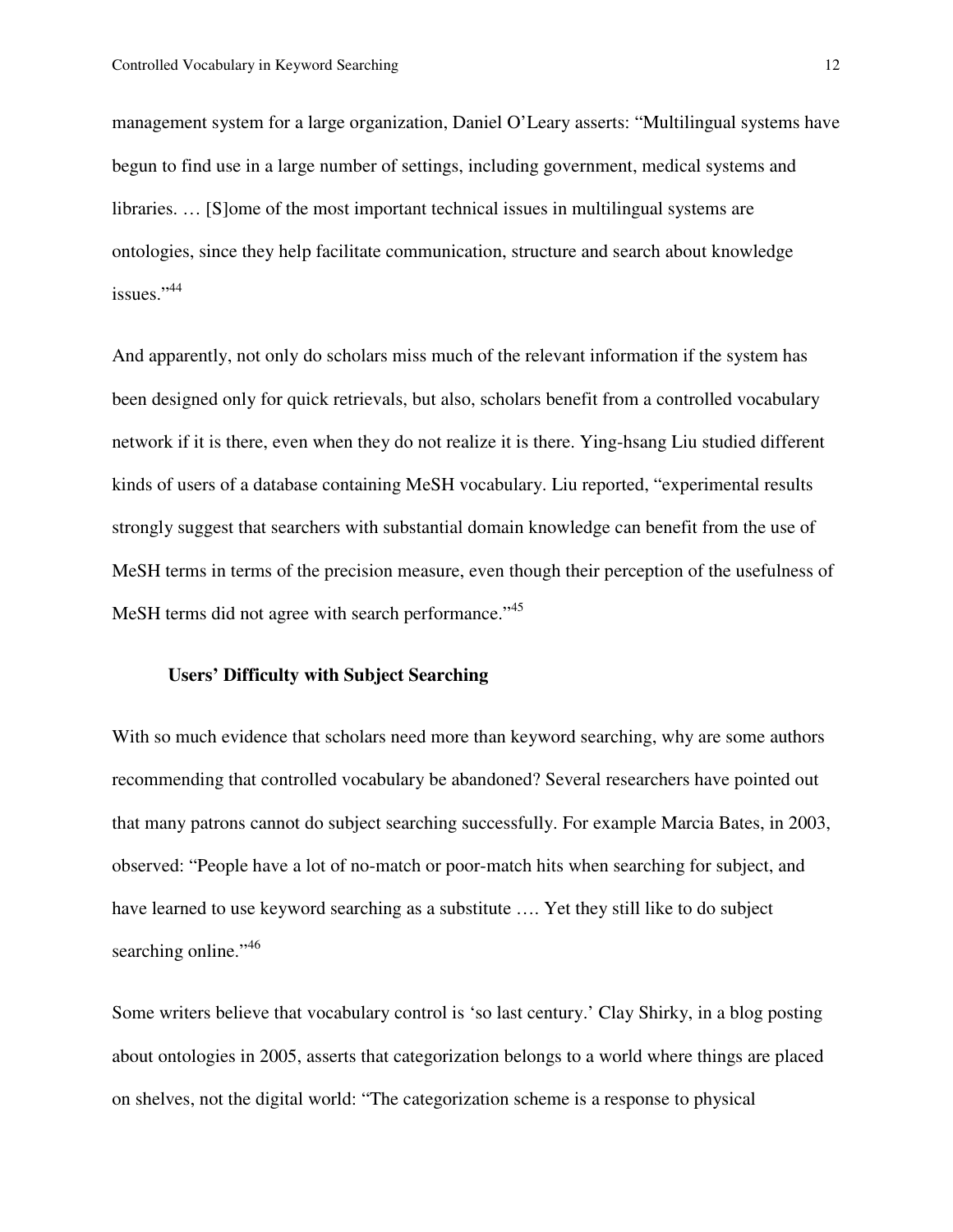constraints on storage, and to people's inability to keep the location of more than a few hundred things in their mind at once."<sup>47</sup> He writes about how categorizing in advance forces the cataloger to do mind-reading of what users want and to predict what they will want in the future: "Whenever users are allowed to label or tag things, someone always says 'Hey, I know! Let's make a thesaurus, so that if you tag something 'Mac' and I tag it 'Apple' and somebody else tags it 'OSX', we all end up looking at the same thing!'"<sup>48</sup> But, says Shirky, "You can't do it. You can't collapse these categorizations without some signal loss. The problem is, because the cataloguers assume their classification should have force on the world, they underestimate the difficulty of understanding what users are thinking, and they overestimate the amount to which users will agree, either with one another or with the catalogers, about the best way to categorize."<sup>49</sup>

Other authors write about the negative reaction of users to LCSH and traditional subject access. Calhoun writes: "Interviewees had a lot to say about LCSH and library tradition for providing subject access. Opinions ranged from the strongly critical to an attitude akin to quiet resignation. There were no strong endorsements for LCSH."<sup>50</sup> Karen Antell and Jie Huang, in their 2008 study using transaction log analysis and user interviews state: "Overall, the research from both transaction log analysis and user-response studies shows that subject searching is difficult for patrons, unlikely to be very successful, and becoming less frequent as patrons's behavior is shaped by keyword search engines such as Google."<sup>51</sup>

# **Reasons against Relying on Keyword Searching**

However, even though most users cannot negotiate subject-heading searches successfully, many authors are not ready to abandon controlled vocabularies. Chan points out that when the question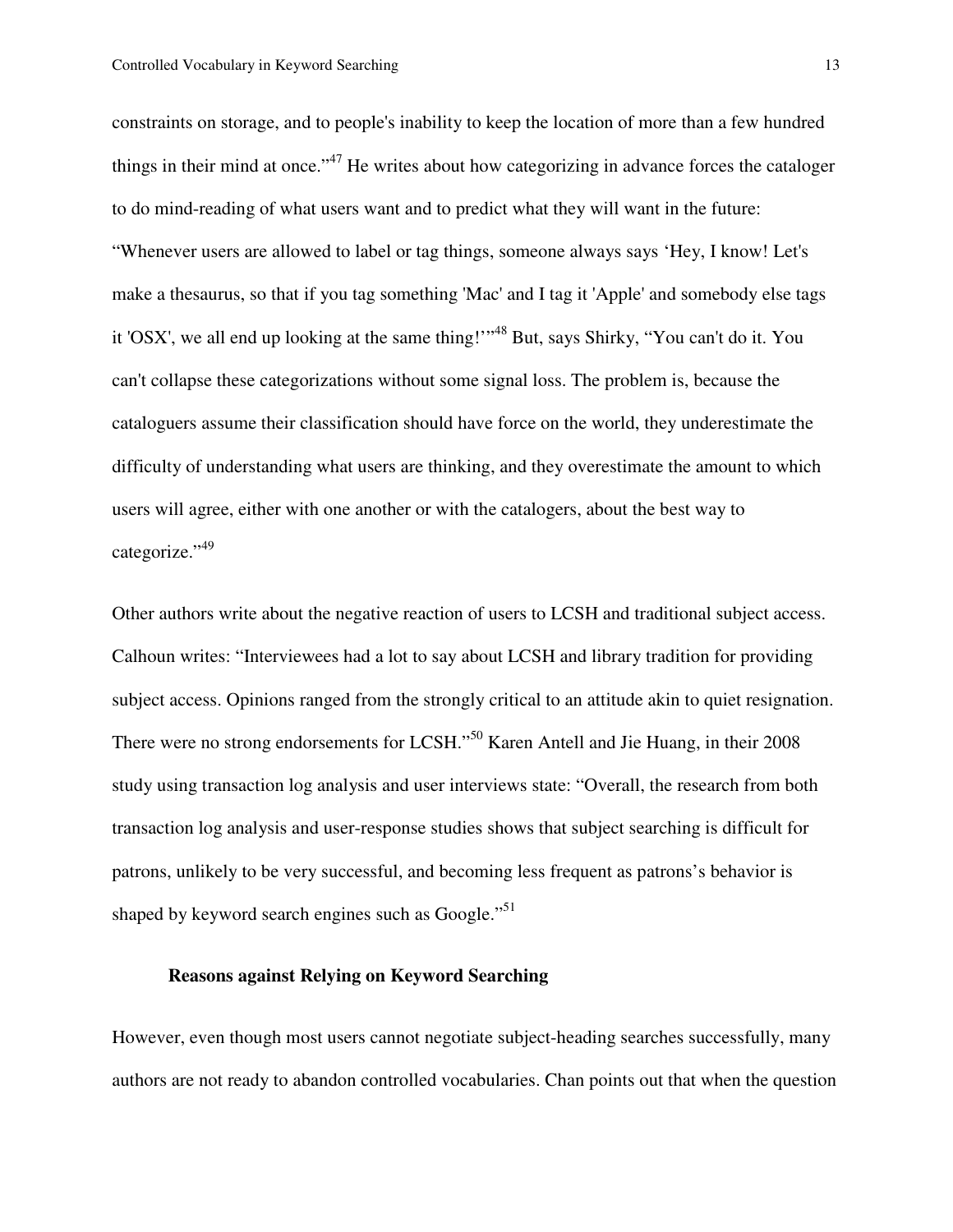of whether there is still a need for controlled vocabulary is directed "to information professionals who have appreciated the power of controlled vocabulary, the answer has always been a confident 'yes.' To others, the affirmative answer became clear only when searching began to be bogged down in the sheer size of retrieved results. Controlled vocabulary offers the benefits of consistency, accuracy, and control  $\ldots$  which are often lacking in the free-text approach."<sup>52</sup> Antell and Huang state that "reference librarians are aware that patrons doing keyword searches in online catalogs do not find the best results. In fact they frequently retrieve unhelpful result sets of zero, or they retrieve far too many results to be useful."<sup>53</sup> Athena Salaba, in a 2009 study of enduser understanding of indexing language, reports that "[p]articipant statements suggest that they perceive that even though subjects represent a broader area than keywords, results from a subject search are more relevant to their query than the results of a keyword search, which retrieves a narrower area and more irrelevant results."<sup>54</sup>

Garrett points out, in his aforementioned report of an experiment with adding subject headings to ECCO, that certain historical collections would have many non-findable items if it were not for controlled vocabulary: "For a number of reasons, some having to do with changes in the lexicon, some with a century-specific perceived need for circumlocution, words such as 'hygiene' and 'prostitution' occurred far less frequently in the eighteenth century than they do today—not to mention the often disastrous effects of pre-1800 orthography on modern-day keyword searches."<sup>55</sup>

Jeffrey Beall describes the ways in which keyword-based full-text searching can fail. He lists the following as issues or problems with keyword searching: synonyms, variant spellings, word forms, different languages, obsolete terms, disciplinary differences, homonyms, uncontrolled personal names, false cognates, inability to employ facets, clustering, inability to sort, spamming,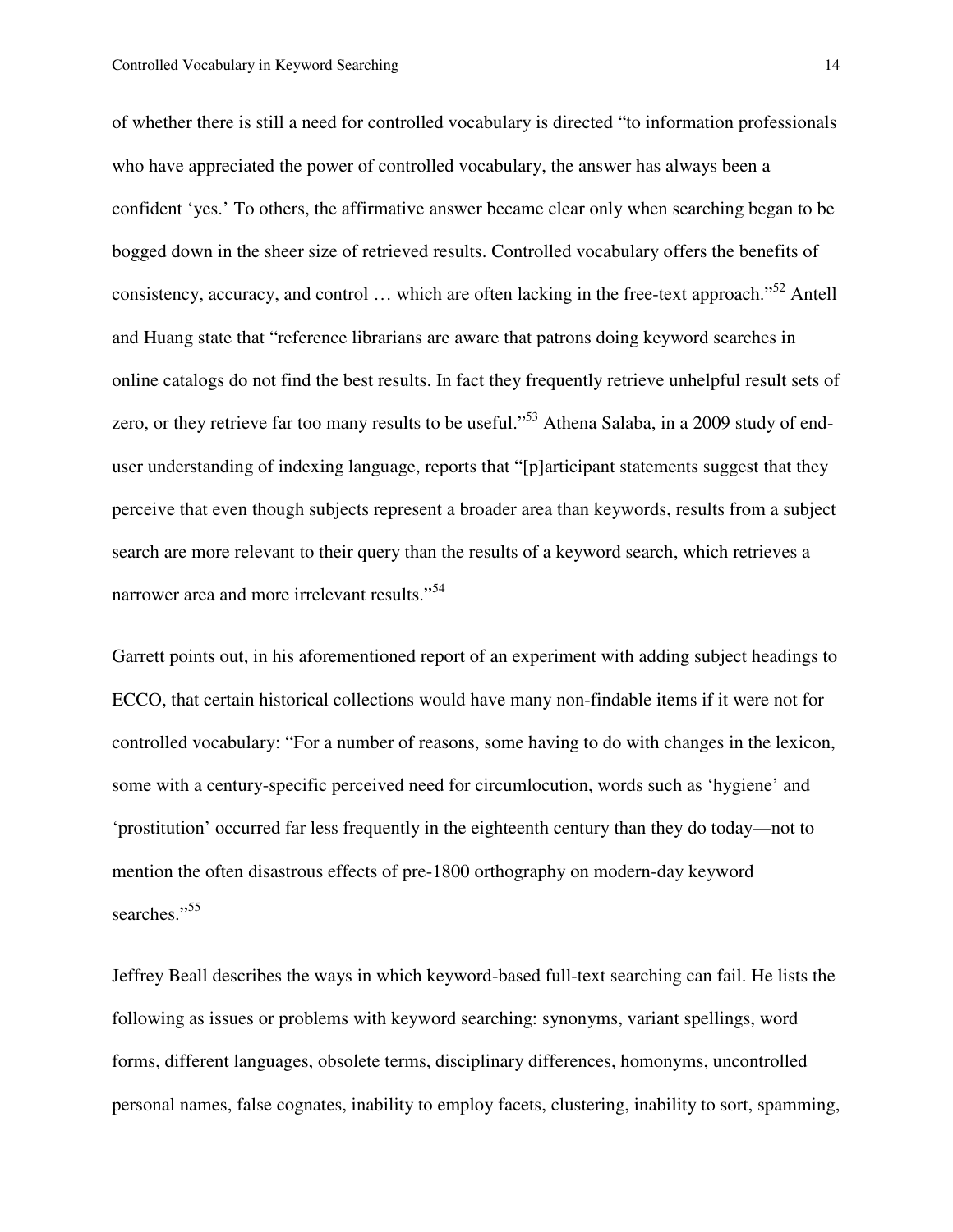aboutness issues, figurative language, word lists, abstract topics, search term not in database, search term unknown, non-textual resources, and paired topics that are difficult to search (e.g., "Art and mental illness").<sup>56</sup> An addition by Mann is that keyword searching "cannot segregate" the appearance of the right words in conceptual contexts apart from the appearance of the same words in the wrong contexts."<sup>57</sup>

#### **Cost Moved to Users**

Several researchers discuss the problem of moving the cost of providing controlled vocabulary to users when controlled vocabulary is not maintained. Chan says that "[e]ven in the age of automatic indexing and with the ease in keyword searching, controlled vocabulary has much to offer in improving retrieval results and in alleviating the burden of synonym and homograph control placed on the user."<sup>58</sup> George Macgregor and Emma McCulloch, discussing a 2005 blog post by Ian Davis,<sup>59</sup> write: "He has argued that any economies achieved in indexing or classifying resources are simply moved onto the price of resource discovery for users, since the lack of collocation increases the number of locations that users have to explore before satisfying their information need. Davis states that the historical purpose of controlled vocabularies has not altered and notes that high costs have always been incurred by a very small number of information professionals in order to reduce the discovery costs for a large number of users."<sup>60</sup>

Mann<sup>61</sup> and William Badke<sup>62</sup> also give examples of how difficult it is for users who must rely on keyword searching. And Yee asks, "Is it too much to ask for our colleagues in the profession, at least, to understand and acknowledge the value of human intervention for information organization, expensive though it is?"<sup>63</sup>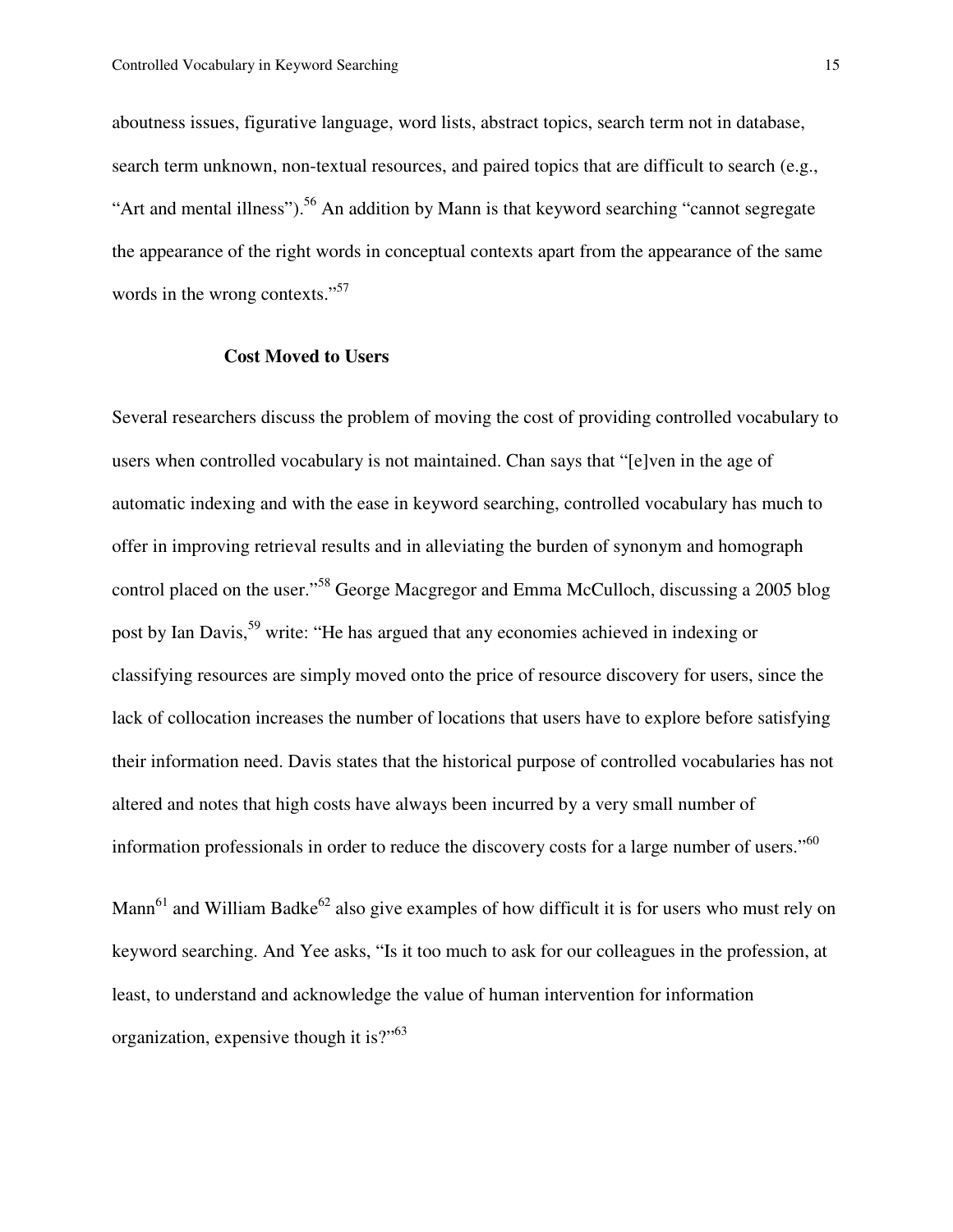#### **Controlled Vocabulary Needed for Non-textual Resources**

Some types of information resources require *at least* manually assigned keywords, if not controlled vocabulary. One of the UC Task Force's recommendations is: "In allocating resources to descriptive and subject metadata creation, consider giving preference to those items that are completely undiscoverable without it, such as images, music, numeric databases, etc."<sup>64</sup> Donna Slawsky, writing in 2007 about a collection of visual assets states: "[W]e have found that people use different words to express similar ideas, concepts and even things. Therefore, ambiguity is inevitable. This ambiguity makes a controlled vocabulary in the form of a thesaurus essential to any image-retrieval system."<sup>65</sup> The LC Working Group on the Future of Bibliographic Control addressed both non-textual works and non-English works: "As keyword searching becomes increasingly prevalent, non-textual works and works in languages other than English are at risk of becoming less accessible, or even inaccessible."<sup>66</sup> Cosmin Munteanu, reporting in 2009 on a project to provide metadata for Webcast lectures, writes: "[A] set of keywords relevant to each lecture was manually extracted from the slides by the teaching assistant associated with the course. While several automatic, both supervised and unsupervised, keyword extraction algorithms exist, they do not produce entirely accurate results...."<sup>67</sup>

# **Controlled Vocabulary in Particular Fields of Study**

Numerous studies in particular fields outside the realm of libraries recently have demonstrated the need for controlled vocabulary when searching databases in those fields. In addition to business management, which is addressed below, articles were found in thirteen other subject areas that indicate that controlled vocabulary should be used when searching databases in these disciplines. These subject areas are listed here in order of date of article: Water quality<sup>68</sup>,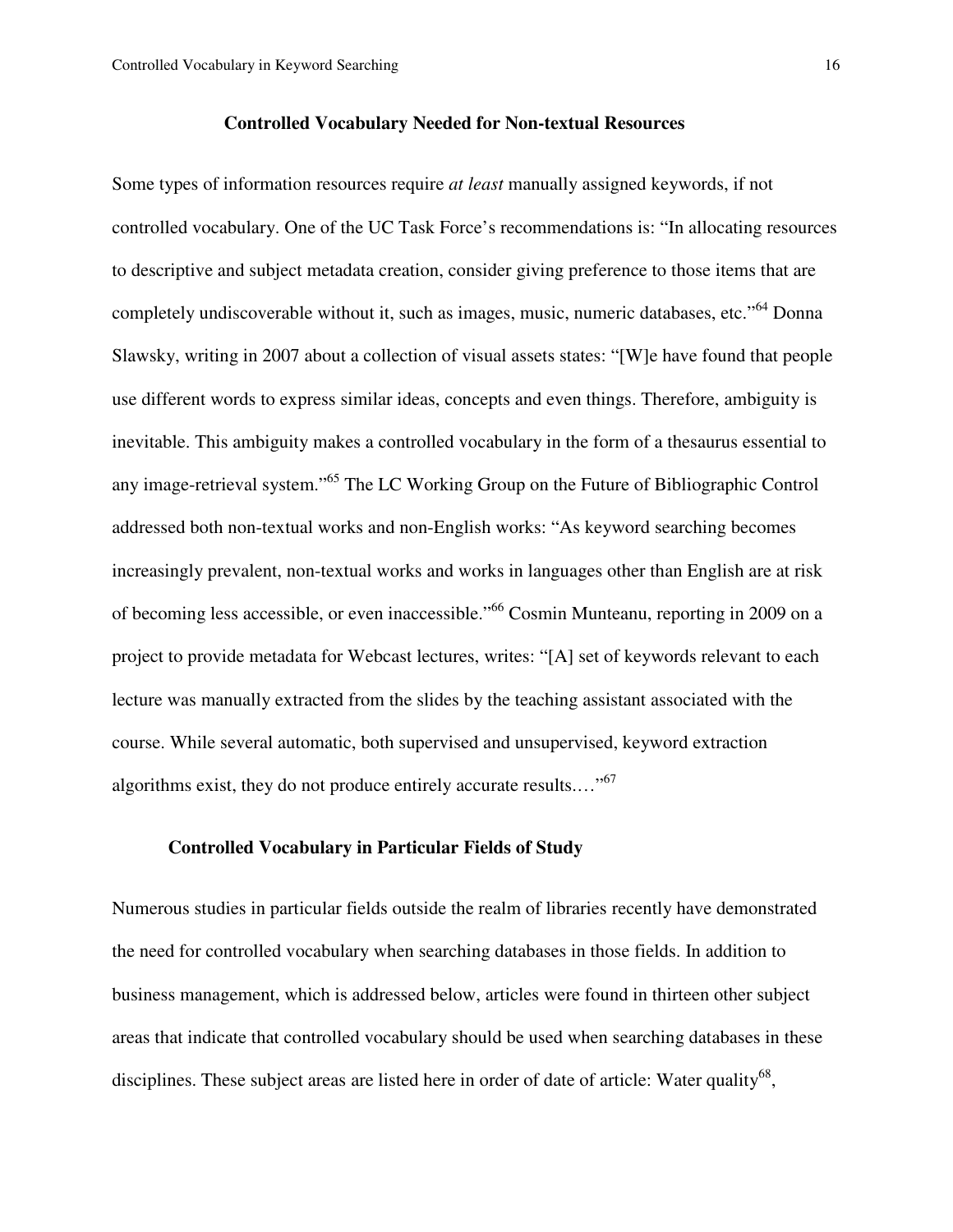l.

Physics<sup>69</sup>, Medical theses,<sup>70</sup> Women's studies,<sup>71</sup> Bioinformatics,<sup>72</sup> Genomics,<sup>73</sup> Tissue engineering,<sup>74</sup> Medicine,<sup>75</sup> Neuroscience,<sup>76</sup> Biomedicine,<sup>77</sup> Veterinary Medicine,<sup>78</sup> Astronomy,<sup>79</sup> and Clinical Nursing.<sup>80</sup>

Gregory Schymik, Robert St. Louis, and Karen Corral, in a 2009 conference paper, present an explanation of why full-text search alone in enterprise search systems**†** cannot give efficient results, and they demonstrate "the order of magnitude improvements that can be obtained through the incorporation of subject indexes into the search process...."<sup>81</sup> They cite Google for "data indicating that knowledge workers are wasting almost half of their time as a direct result of failed searches."<sup>82</sup> They argue that "by obliterating the more traditional approach to archive management, corporations have introduced tools destined to dissatisfy their users."<sup>83</sup> They assert that, "adding contextual information to the search will decrease the number of irrelevant documents without decreasing the number of relevant documents in the result set.… If searchers, particularly in the enterprise context, are presented a smaller result set, they are more likely to take the time to review the results and not give up on the search."<sup>84</sup> And finally, they declare that "[o]ur findings support the earlier findings of Voorbij (1998) and Gross and Taylor (2005) that the addition of subject metadata search can improve search results.… Our results also show that incorporating metadata into the search process is very likely (.975) to result in a tenfold

<sup>†</sup> From Wikipedia 7/21/11: "'Enterprise Search' is used to describe the software of search information within an enterprise (though the search function and its results may still be public). Enterprise search can be contrasted with web search, which applies search technology to documents on the open web, and desktop search, which applies search technology to the content on a single computer.… Enterprise search systems index data and documents from a variety of sources such as: file systems, intranets, document management systems, e-mail, and databases. Many enterprise search systems integrate structured and unstructured data in their collections."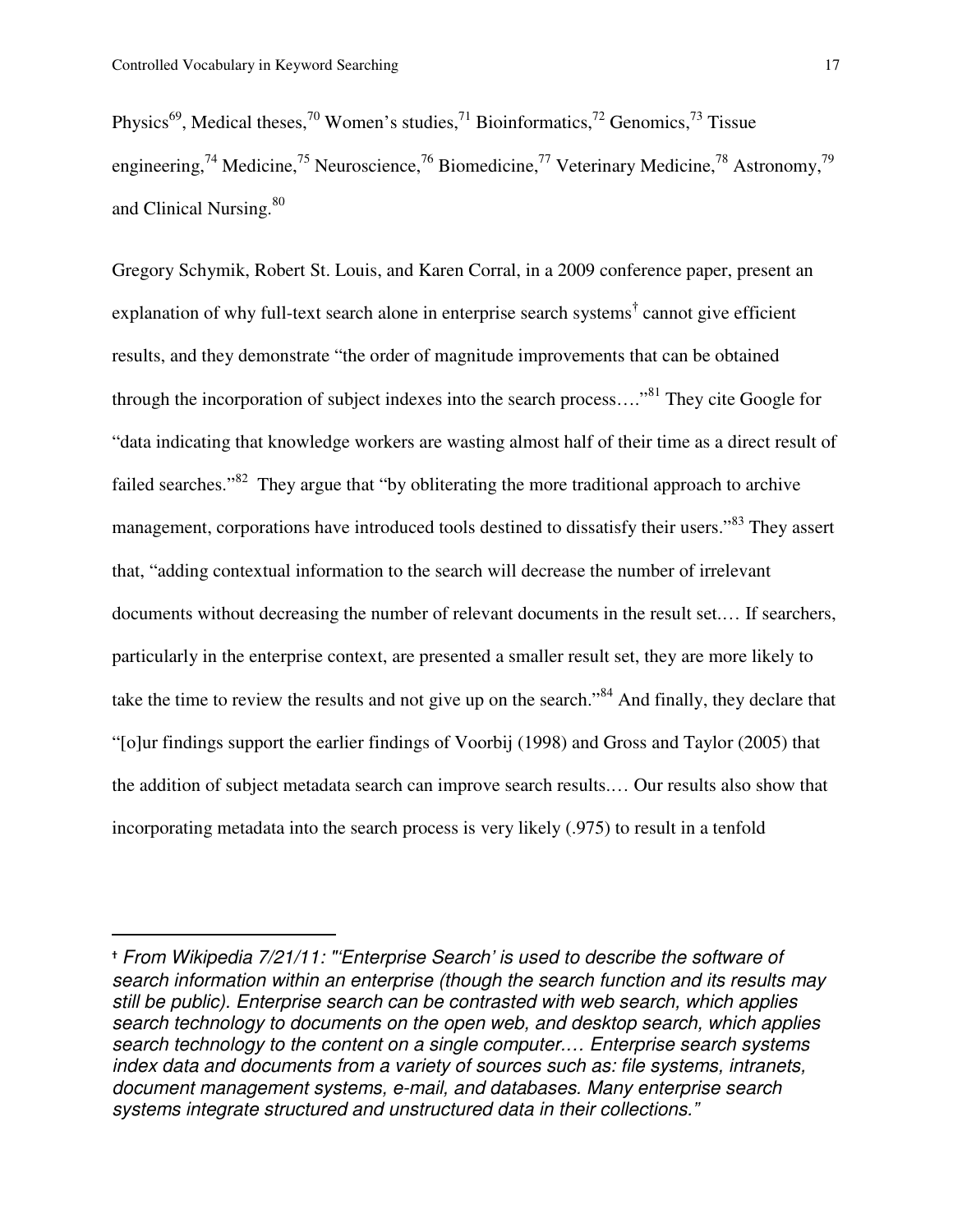improvement in search for 97.95% of searches. This is very strong evidence that the use of subject metadata should be incorporated into the search process."<sup>85</sup>

In a separate 2009 conference paper Schymik further elucidates the enterprise search problem:

Enterprise search is a popular, but frequently unsuccessful, mechanism for transferring knowledge amongst knowledge workers inside individual firms. According to data presented during a recent Google webinar on the release of a new version of their enterprise search appliance, knowledge workers are wasting almost half of their time as a direct result of poor search capabilities.... They also spend another 25% of their time conducting what they define to be successful searches for information, leaving only about one quarter of a knowledge worker's time being spent on truly value added activity. Middle managers further noted that often times, the information they do find is wrong.... This data makes it no surprise that 86% of enterprise searchers are unsatisfied with their enterprise search capabilities....<sup>86</sup>

In order to be able to justify the up-front cost of determining and entering the data required to significantly improve enterprise searches, Karen Corral, David Schuff, Robert St. Louis, and Ozgur Turetken present a model for estimating the total cost to a company of relying on keyword searches versus relying on a subject category approach: "Our analysis of the model shows that a surprisingly small number of searches are required to justify the cost associated with encoding the metadata necessary to support a dimensional [i.e., subject categories] search engine. The results imply that it is cost effective for almost any business organization to implement a dimensional search strategy."<sup>87</sup> The authors go on to say that having predefined subject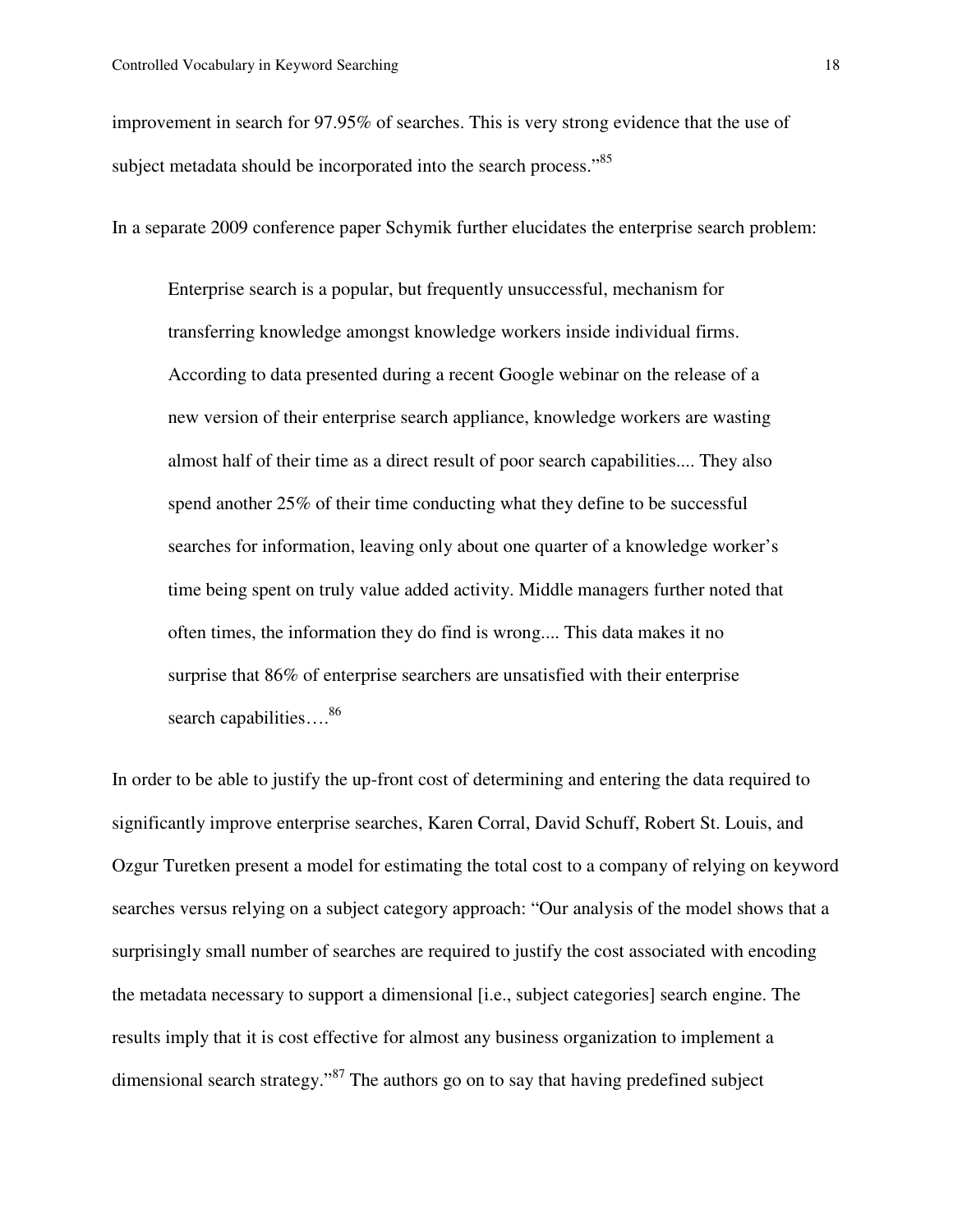information "eliminates the ambiguity of words (which causes so many of the problems for keyword search) through the use of pre-defined categories (dimensions) to define documents as well as finite sets of possible values for each category. It has been demonstrated that dimensional search reduces the number of irrelevant documents returned in the result set.… From our model we were able to determine the break-even point, in terms of the number of searches, at which dimensional search becomes more cost effective than keyword search. That is, we were able to determine the number of searches an organization must do in order to justify the up-front cost of determining and entering the metadata that is required to support dimensional search."<sup>88</sup> Finally, the authors declare that "[f]or a firm with 1,000 employees and 100,000 documents in the document store, an average of only 25 searches per employee (25,000 searches) would be required to justify the cost of encoding the metadata required to support dimensional searches. This provides convincing evidence that organizations should strongly consider implementing dimensional document stores."<sup>89</sup>

In 2010 Corral, Schuff, Schymik, and St. Louis reported an experiment that measured the impact of adding subject metadata to keyword-based full-text searches. They concluded: "Our extremely encouraging results suggest that the traditional library process of indexing the contents of the library against a controlled vocabulary of subjects, authors, and titles might need to be rejuvenated in the context of enterprise search."<sup>90</sup>

#### **Solutions Offered**

The literature suggests a few solutions for resolving the keyword searching versus controlled vocabulary dilemmas. The most prominent are:

• make use of both keyword searching and controlled vocabulary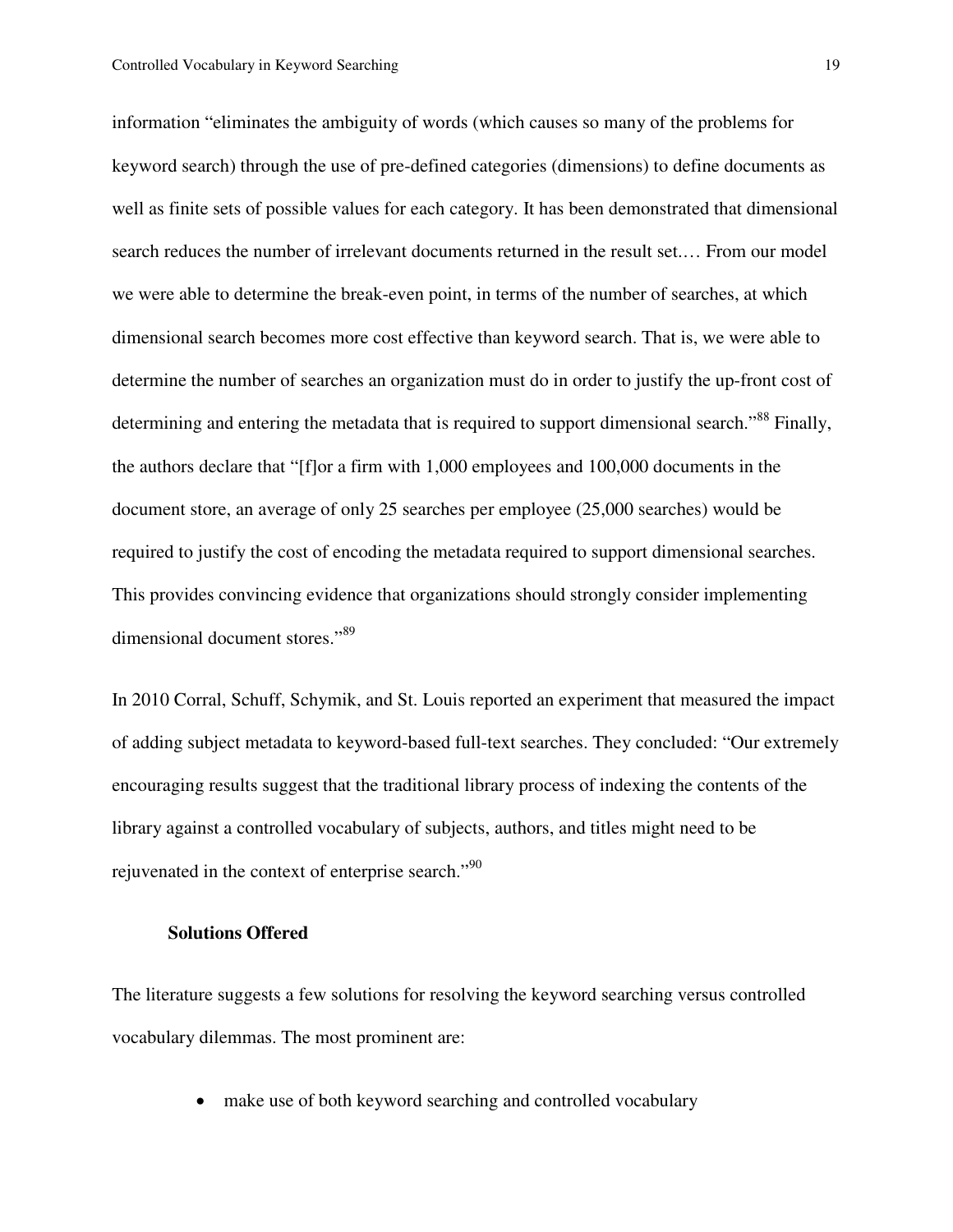- make use of tagging done by users
- use user search terms to augment controlled vocabularies
- create tools specifically designed to help untrained users to make use of controlled vocabulary
- automatically add tables of contents, summaries, or other metadata that can supply additional words for keyword searching

#### **Both Controlled Vocabulary and Keyword Searching**

Numerous authors suggest that controlled vocabulary can be used to augment keyword searching to give users a more satisfactory result. Over a decade ago, Chan observed: "Controlled vocabulary most likely will not replace keyword searching, but it can be used to supplement and complement keyword searching to enhance retrieval results."<sup>91</sup> Several reports of research back up Chan's suggestion: Nowick and Mering<sup>92</sup>; Elizabeth Jenuwine and Judith Floyd<sup>93</sup>; Mohammad Reza Davarpanah and Mohammad Iranshahi<sup>94</sup>; Weber, Steely, and Hinchcliff<sup>95</sup>; and Pamela Morgan.<sup>96</sup>

Several other authors write about their observations concerning the complementary nature of controlled vocabulary and keyword searching. After a complaint in the Los Angeles Times in 2009 about failure of a keyword search in a library catalog, Judith Herman wrote a letter to the editor, saying: "If she had clicked 'Browse Catalog,' then selected 'Subject Browse' from the menu, she would have found the subject heading [for the topic sought]…. Unfortunately, cutbacks at the Library of Congress threaten the future of subject headings and so threaten us all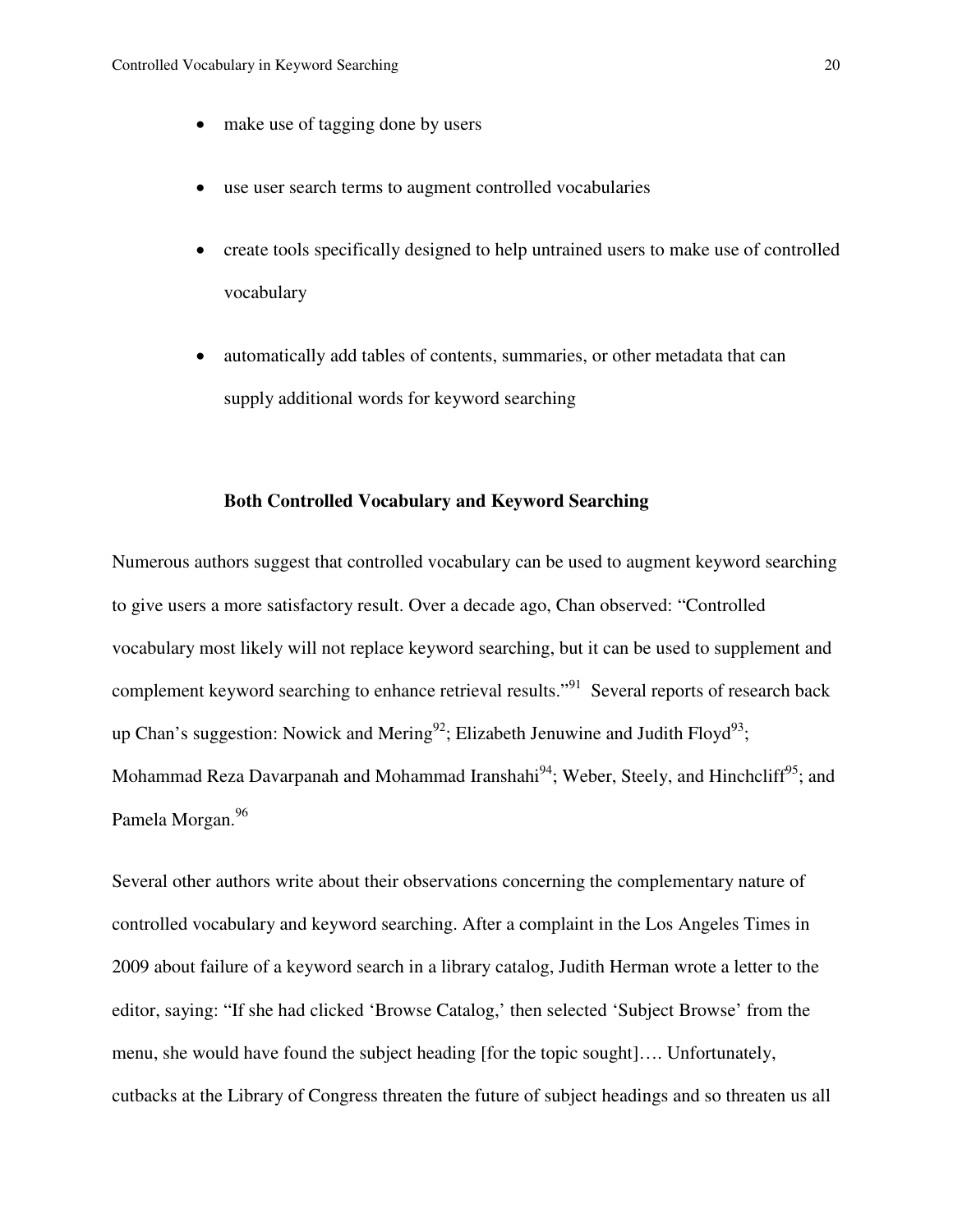with the loss of information that keywords will never find."<sup>97</sup> Also in 2009, Gilles Hubert and Josiane Mothe assert, "Combining the two modes [searching with keywords or with descriptors] allows users to select categories they clearly identify as related to their information needs and to complement their queries with keywords for which they do not identify corresponding categories."<sup>98</sup> Sevim McCutcheon, in a 2009 article comparing keyword searching and controlled vocabulary, says, "My view from the catalog librarian's perspective is that the two main tools of information retrieval, keyword and controlled vocabulary, in fact complement one another."<sup>99</sup>

Jack Hang-tat Leong argues in 2010 that the somewhat separate areas of metadata schemas and bibliographic control are converging.<sup>100</sup> He sees them as engaging in kind of a spiral dance as they work around each other to use natural language at times and controlled vocabulary at times to provide subject access. He says: "This convergence will lead to the triumph of the hybrid approach, a combination of the human approach of controlled vocabulary and the automation approach of algorithmic generation of metadata, in providing subject access."<sup>101</sup>

# **User Tagging Systems**

Another suggested solution to the keyword versus controlled vocabulary dilemma is to make use of collaborative tagging systems. Tags and "folksonomy" – the collection of tags used within one platform – have many of the same issues that are found with keyword searching, and tagging has the additional issue of tags that are personal (e.g., 'to read'), are silly, or are purposely misleading. Folksonomies, though, are touted because of the perception that no formal thesaurus can keep up with user needs.

A number of articles address the tagging phenomenon, comparing it to traditional indexing.<sup>102</sup> In a thorough analysis published in 2006, Macgregor and McCulloch write: "Collaborative tagging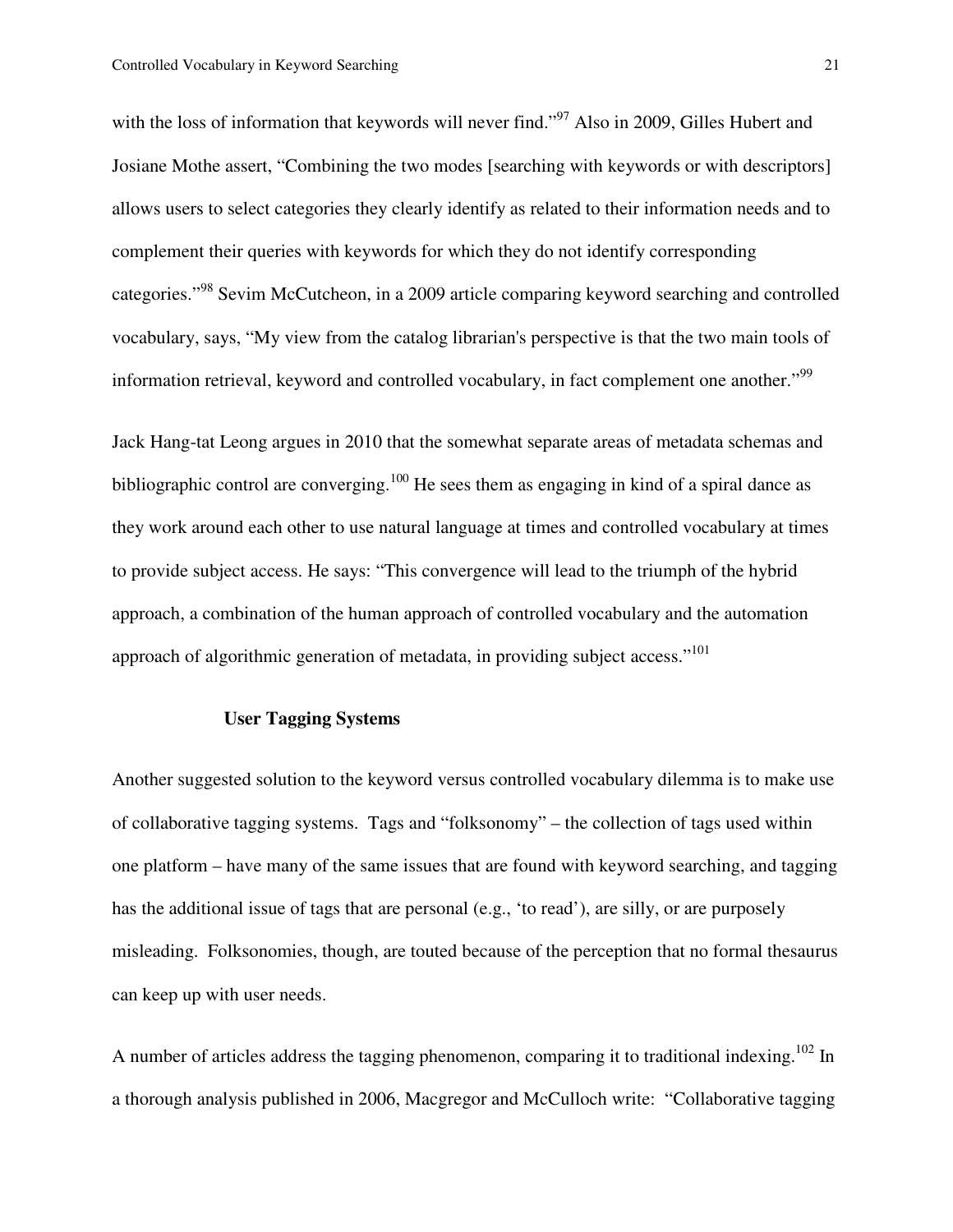has emerged as a means of organising information resources on the Web and is contradictory to the ethos of controlled vocabularies."<sup>103</sup> They say at another point: "The emergence of 'collaborative tagging' is therefore considered by some as a useful way in which to supersede the subject indexing role of the information professional...."<sup>104</sup> They observe that, in 2006, " $[n]$ <sup>o</sup> control is exerted in collaborative tagging systems over synonyms or near-synonyms, homonyms and homographs, and the numerous lexical anomalies that can emerge in an uncontrolled environment. The probability of noise in a user's result set is therefore very high."<sup>105</sup>

Peter Rolla compares LibraryThing's user tags and LCSH and suggests that while user tags can enhance subject access to library collections, they cannot replace the valuable functions of a controlled vocabulary like LCSH. He writes, "If libraries do allow users to contribute tags to their catalogs, they will need to figure out how to deal with some of the inherent problems encountered in folksonomies."<sup>106</sup> Jo Bates and Jennifer Rowley examine LibraryThing from a British perspective and find it dominated by United States taggers, which has an impact on the tagging of ethnic minority resources. They observe: "Folksonomy, like traditional indexing, is found to contain its own biases in worldview and subject representation."<sup>107</sup> They recommend integrating folksonomies into catalogs "to provide a partial improvement to the discoverability and subject representation of some 'non-dominant' resources … but with an awareness of the biases that it contains."<sup>108</sup> Sarah Hayman and Nick Lothian also see a value in using tagging for augmenting controlled vocabularies. They write that "[observation of] terms suggested, chosen, and used in folksonomies is a rich source of information for developing our formal systems so that we can indeed get the best of both worlds."<sup>109</sup> And Hong Zhang, Linda Smith, Michael Twidale, and Huang Gao, argue that "the weighting of subject terms [e.g., placing resulting hits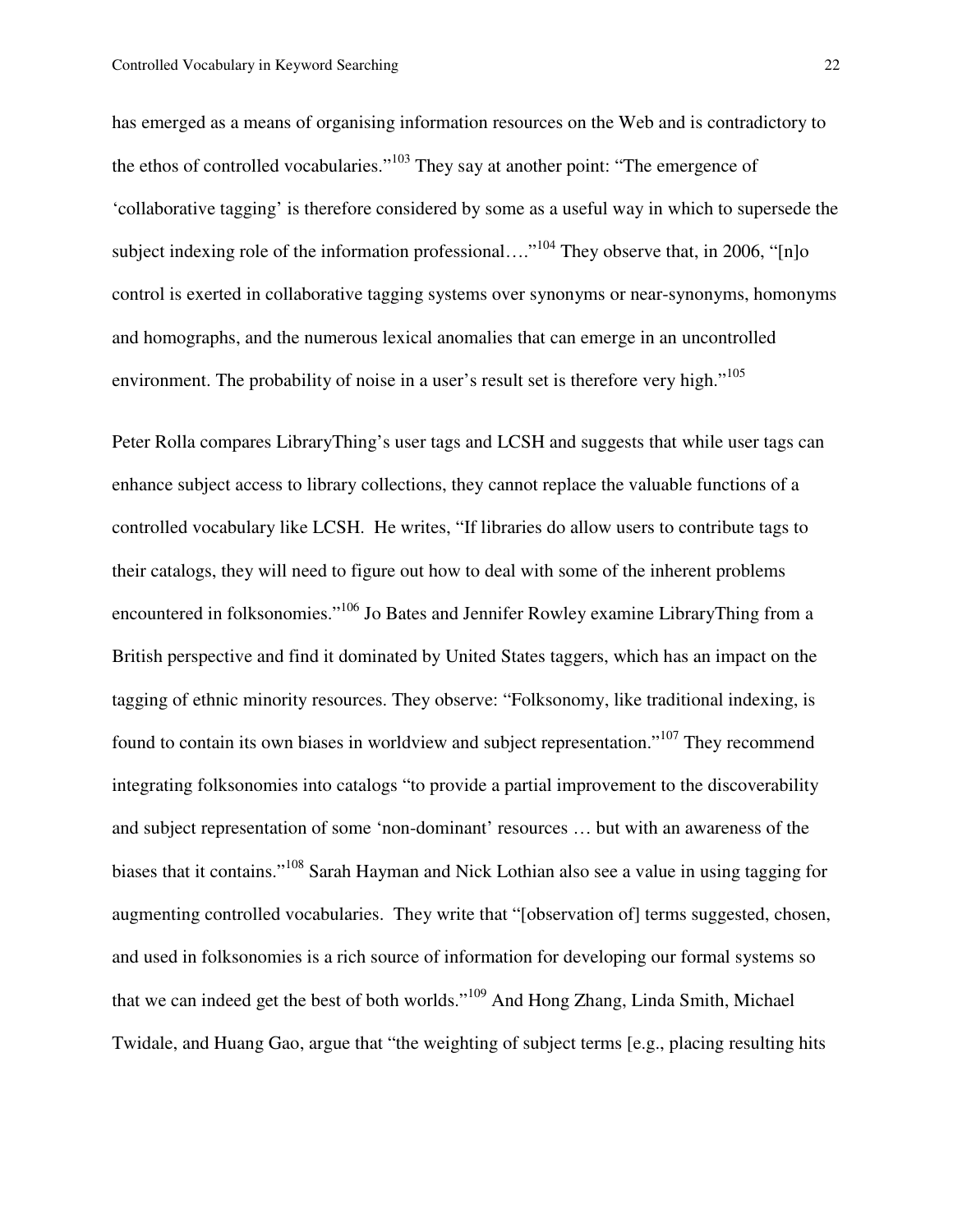from subject headings higher in a retrieved list] is more important than ever in today's world of growing collections, more federated searching, and expansion of social tagging."<sup>110</sup>

Macgregor and McCulloch remark that "[i]t is curious to note that during the period in which collaborative tagging has emerged, a reaffirmation of controlled vocabularies has arisen in parallel. The requirement for improved information organisation and management within the corporate sector has facilitated the increased deployment and development of corporate taxonomies."<sup>111</sup> And, indeed, a perusal of the literature on tagging and folksonomies written since 2006 shows that much has been written about an alternative to free-for-all tagging – an alternative called "tag gardening," "structured folksonomy," "structured collaborative tagging," or "collaborative ontology engineering."<sup>112</sup> The idea presented in these studies is that with the increase in social sharing sites, traditional indexing is not feasible, but, at the same time, the more user tags there are, the more unruly they become, and then, in order for them to be useful, it becomes necessary to weed, seed, and fertilize (using the gardening analogy) or to impose facets or categories (using the structuring or engineering analogy).

## **Use of User Search Terms to Augment Controlled Vocabularies**

Not quite the same as tagging/folksonomy is the idea that professional organizers can use the search terms of users (i.e., keywords) to expand and supplement controlled vocabularies. There is a large corpus of research dealing with "query expansion" – that is, the idea of reformulating a search query after observing retrieved results. Some of this research encourages use of a particular controlled vocabulary list to assist in finding synonyms to search, or finding terms that will broaden or narrow results or that will find related material. For example, Jane Greenberg reports an experiment examining whether thesaurus terms that are related to a search query in a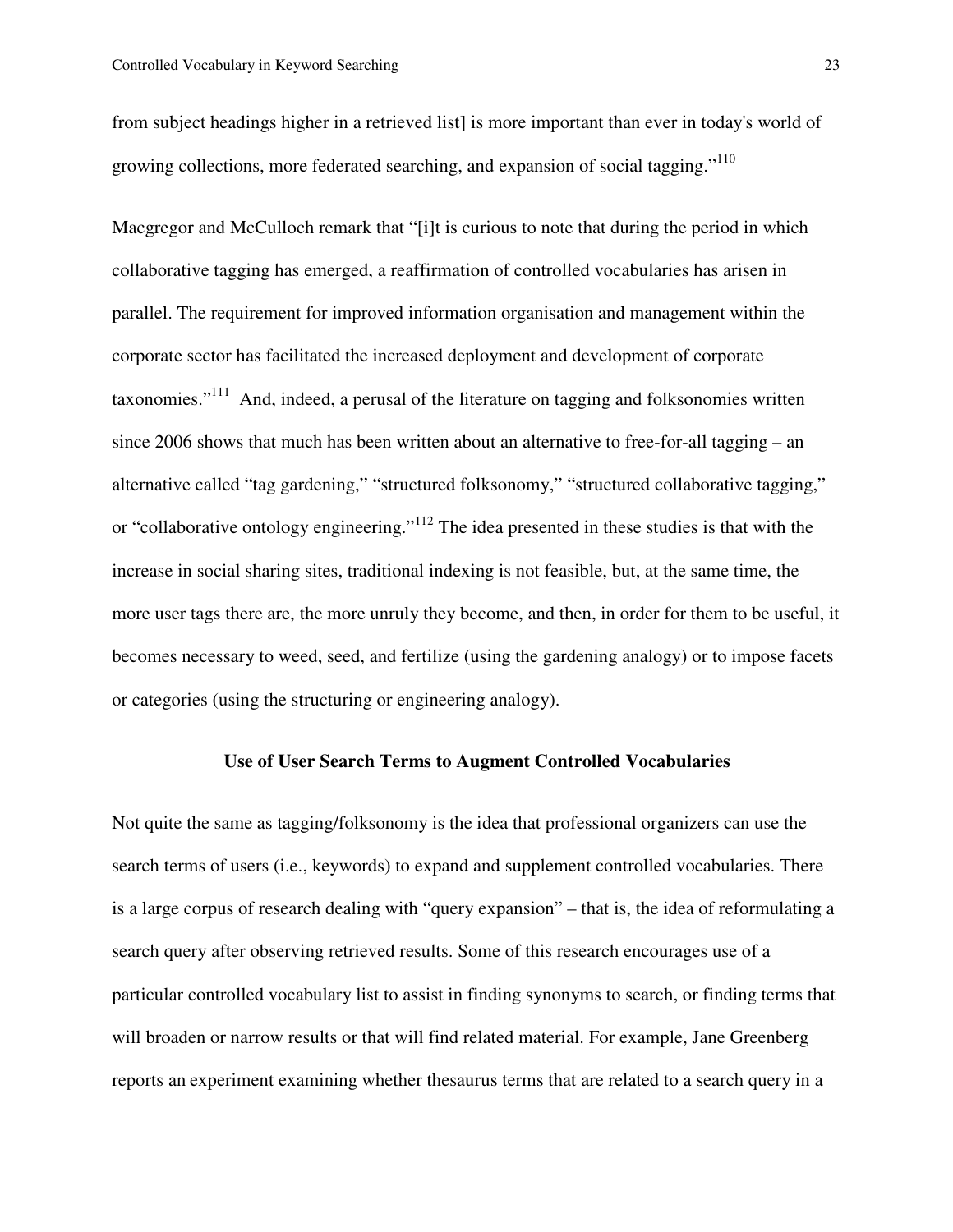specified semantic way (e.g., synonyms, narrower terms, related terms, broader terms), could be identified as having a positive impact on retrieval effectiveness when added to a query through automatic query expansion, or, alternatively, when used for interactive query expansion.<sup>113</sup>

Although a majority of this corpus of research is beyond the scope of this paper and deserves its own literature review, a small portion of the group is concerned with making improvements to controlled vocabularies by incorporating and/or adapting users' search terminology (i.e., keywords). June Abbas, in writing about the creation of metadata for children's resources, notes that there is a significant body of research into adults' use of information systems, but there is much less research into children's understandings of such systems, or into use of their search terms as a source for controlled vocabulary.<sup>114</sup> Abbas posits that development of age-appropriate representations of objects is necessary for good retrieval.<sup>115</sup> She describes a study using the ARTEMIS Digital Library, a collection designed to provide high-quality age-appropriate resources for middle and high school science students. Transaction logs provided a source of search terms entered by students after they had composed the questions that they were trying to answer. One outcome of the study was the development of a list of 205 student-generated keywords; all of the terms in the list were unique and were not included in the controlled vocabulary used by the system. $116$ 

# **Prototype Tools**

The fourth suggested solution to the keyword versus controlled vocabulary dilemma is to create searching tools that will find the appropriate search terms that both satisfy the information need and also match the language used in the information system. Karen Markey Drabenstott says: "Since end users will gravitate to subject searches, we need experimentation with interfaces that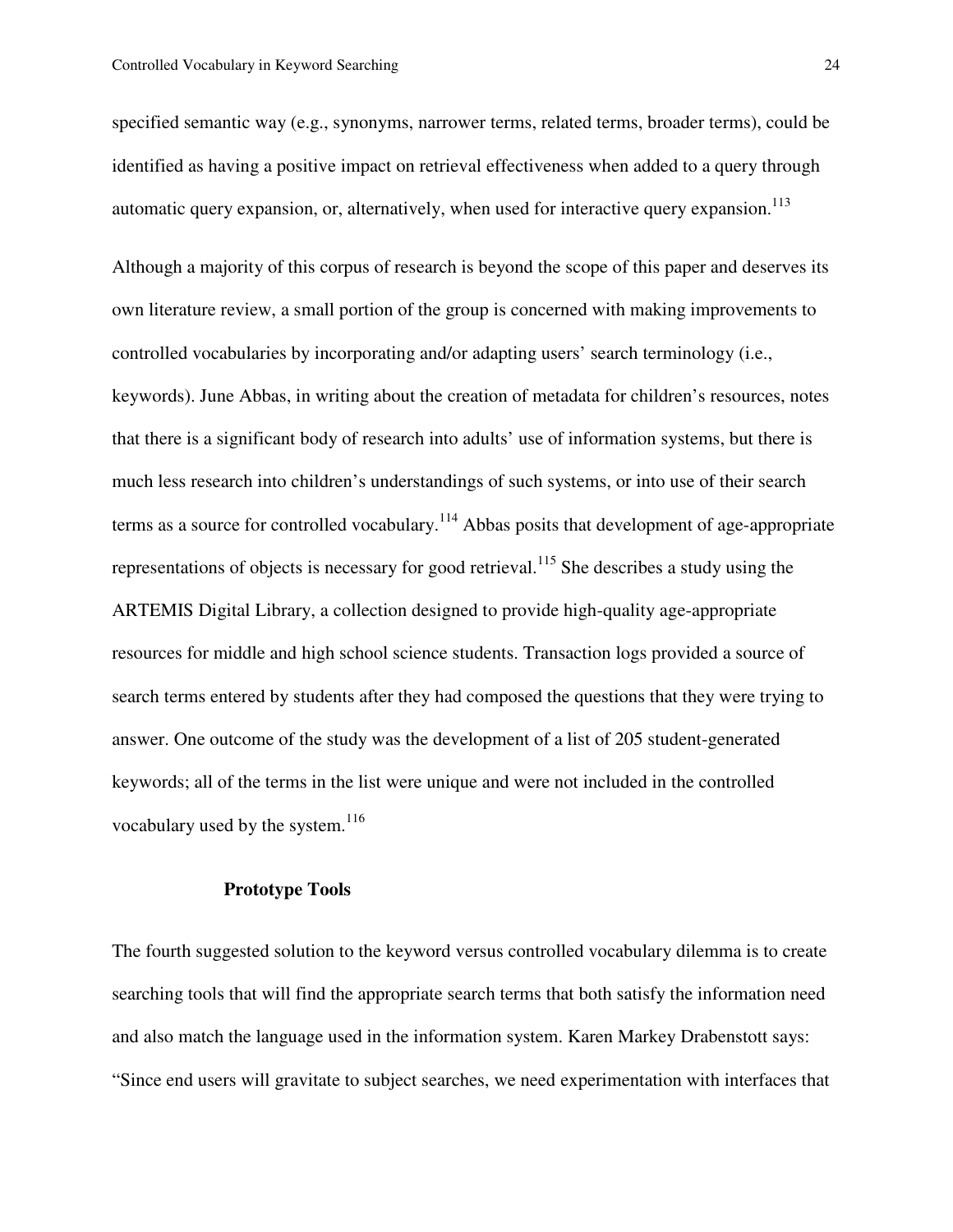help end users to accomplish these tasks and, at the same time, tell them why these tasks will benefit them."<sup>117</sup> Markey called specifically for work toward new interfaces, with researchers, practitioners, and system designers working together to create and test prototypes."<sup>118</sup> Creation of such tools is still in experimental stages.

Among the first tools provided to accomplish the purpose of helping end users with subject searching are various ontologies and integrated controlled vocabularies. For example, "[t]he Ontology Lookup Service (OLS) was created to integrate publicly available biomedical ontologies into a single database. All modified ontologies are updated daily. A list of currently loaded ontologies is available online."<sup>119</sup> Liu, Qin, Chen, and Park write about another successful integration of controlled vocabularies in a particular subject area: "While users of Internet search engines are generally not concerned about controlled vocabulary, the usefulness and effectiveness [of] controlled vocabulary in information retrieval has been proven in specialized search systems such as the Unified Medical Language System (UMLS)…. Most digital libraries built for educational purposes offer a search option for using controlled vocabulary."<sup>120</sup> A third unified ontology is the Open Biomedical Resources (OBR) described by Noy, et al.<sup>121</sup>

Vivien Petras introduces a "search term recommender," based on statistical associations between specialized language terms and controlled vocabulary terms.<sup>122</sup> Hubert and Mothe propose a search engine that will integrate both "browsing an ontology (via categories)" and "defining a query in free language (via keywords)."<sup>123</sup> Charles-Antoine Julien and Charles Cole describe the design and development of an interactive visual map of a collection's major subject headings and their relations. The resulting visualization prototype is a complement to keyword searching.<sup>124</sup> Julien, Catherine Guastavino, France Bouthillier, and John Leide developed a "virtual reality subject browsing and information retrieval prototype … [that] allows users to explore the LCSH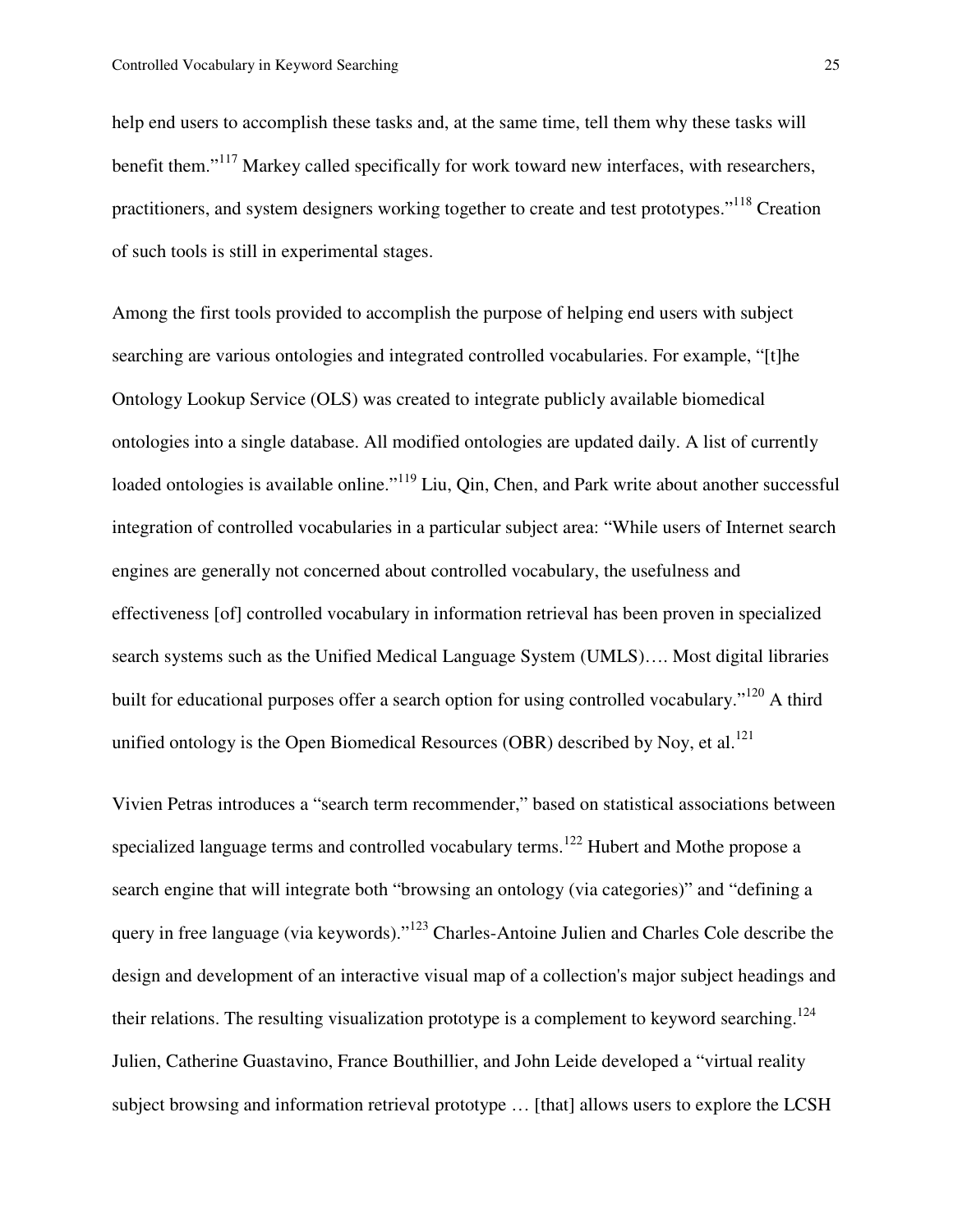subject hierarchy and its assigned documents by travelling up and down the hierarchy of broad to narrow subjects. Integrated with keyword searching, users are able to visually inspect subject headings written on labels hovering hierarchy branches."<sup>125</sup>

#### **Addition of TOCs and Summaries/Abstracts**

A fifth solution proposed for the keyword versus controlled vocabulary dilemma is to add to bibliographic records tables of contents, summaries, or other metadata that can supply additional words for keyword searching. In a 1987 study Drabenstott and Calhoun analyzed catalog records from four large research libraries.<sup>126</sup> They found that the largest source of unique subject rich words (from 9 to 20 unique subject rich words per record) came from summary and contents notes. LCSH contributed from 3 to 7 unique subject rich words per record.

Subject rich words found in summaries and contents notes help recall, but they cause a problem for precision, because the terminology is not controlled. Nevertheless, users like summaries and contents notes, and have become accustomed to having them available through use of sites such as Amazon.com. Partly because of the additional metadata on such sites, the 2005 Bibliographic Services Task Force of the University of California Libraries Report recommends that the UC Libraries should: "Consider whether automated enriched metadata such as TOC, indexes can become surrogates for subject headings and classification for retrieval."<sup>127</sup> In a table of suggested responses to various user desires, the Task Force suggests that in order to provide better result sets, a library should "[i]ndex TOC, abstracts, [and] other enriched metadata for a wider variety of searchable metadata."<sup>128</sup> "Other enriched metadata" is defined elsewhere in the report as: "cover art, publisher promotional blurbs, content excerpts (print, audio or video), and bibliographies"<sup>129</sup> and "user-provided reviews."<sup>130</sup> Calhoun, in her 2006 report to LC, states that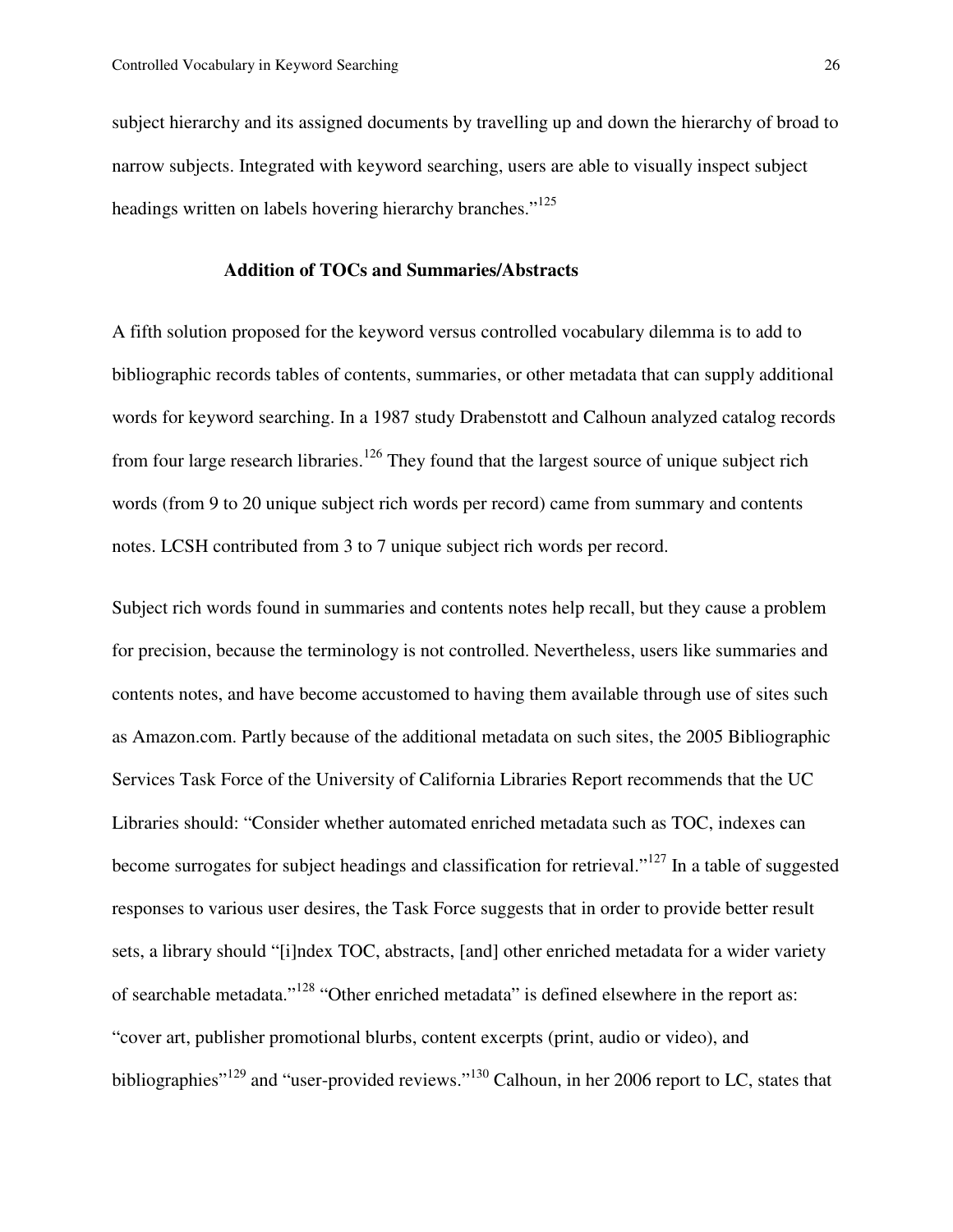"interviewees also suggested enrichment of the catalog with title page or jacket images, reviews, tables of contents and such…."<sup>131</sup> And later in the report she says, "As the UC report points out, automated enriched metadata such as TOCs can supply additional keywords for searching."<sup>132</sup>

Zhou, Yu, Smalheiser, Torvik, and Hong, in a 2007 paper about domain-specific knowledge, state: "[W]hile some experts may well be adept at choosing the right number and types of keywords, it is fair to say that for most others the literature search process is laden with considerable frustration.… One way to overcome these limitations may be to store what we term 'structured annotations' along with the full text of each publication. By tying keywords to specific contexts (unique to each scientific field) and by controlling the vocabulary for these annotations, many of these limitations may be avoided."<sup>133</sup>

OCLC's 2009 report also shows that users expect to find enriched metadata: "Both groups of respondents [i.e., end users and librarians] rely on and expect enhanced content, including summaries/abstracts and tables of contents.... The findings suggest that summaries are most important in searches for unknown items."<sup>134</sup> The report further states: "To aid in discovery, end users reported that they want *more subject information*, followed by the addition of evaluative information similar to what librarians predicted—*adding tables of contents and summaries/abstracts*."<sup>135</sup> The report then gives voice to concerns about cost: "To support these features, today's catalogs rely on labor-intensive practices for producing controlled subject headings. Given the growing concern that these traditional methods are not sustainable going forward, it may be necessary for libraries to find more economical means to achieve the benefits to end users that controlled subject vocabularies provide."<sup>136</sup>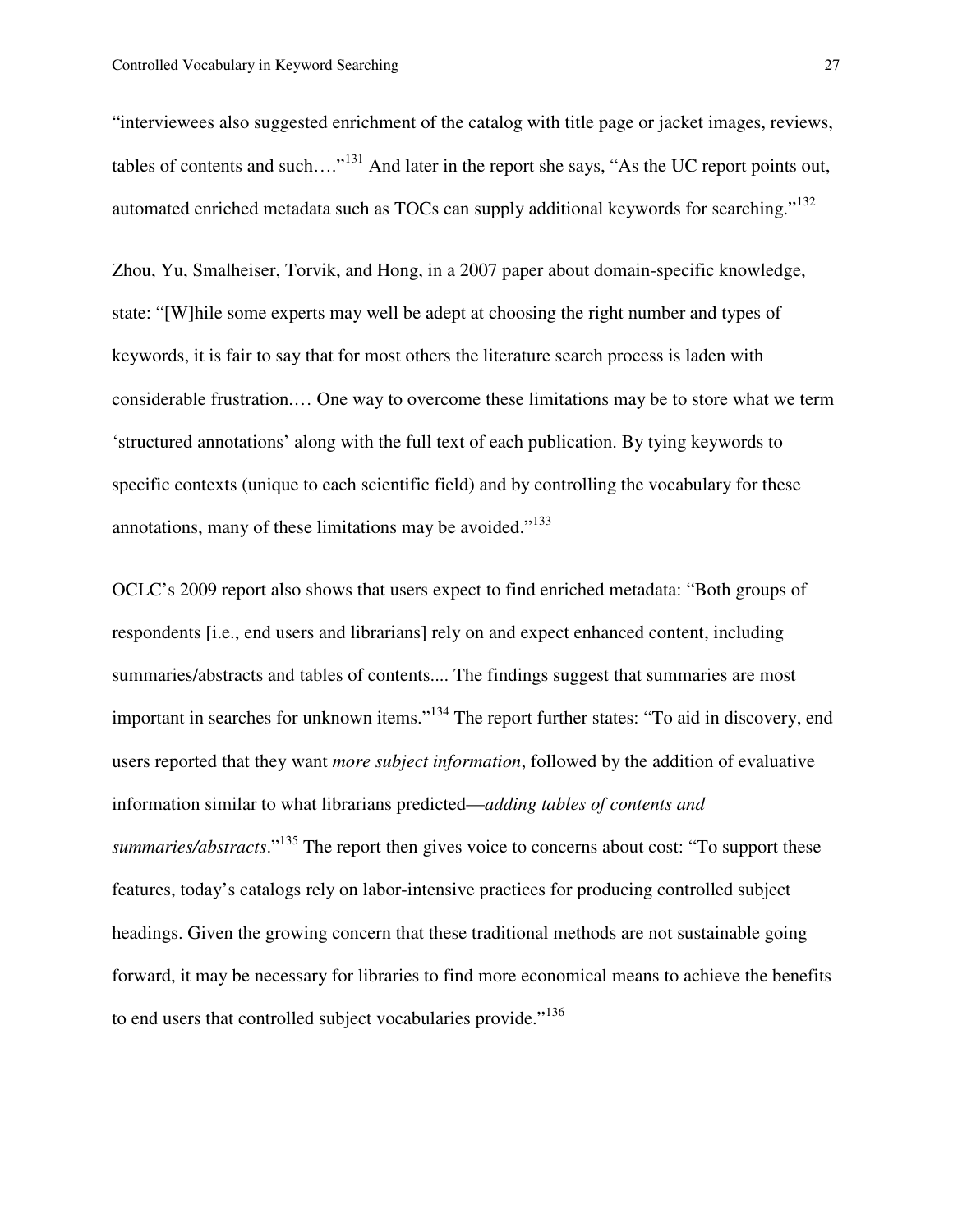However, research continues to suggest that controlled vocabularies are needed to provide unique search terms not available even in additional content. In the report of a 2009 study of overlap between author-assigned keywords and cataloger-assigned Library of Congress Subject Headings for a set of electronic theses and dissertations (ETDs) Rockelle Strader found:

A notable result occurred when keywords and LCSH were matched against abstracts, which are included in the bibliographic records for OSU ETDs. Authorassigned keywords exactly matched words in the abstract 54.61 percent of the time, while cataloger-assigned LCSH exactly matched only 26.84 percent of abstract words. Keyword nonmatches occurred 10.59 percent of the time, and cataloger-assigned LCSH nonmatches occurred 31.08 percent of the time. Put another way, about one-tenth of the keywords and roughly one-third of the assigned LCSH are unique to the bibliographic records. This result corroborates Gross and Taylor's findings…. In terms of the discoverability of bibliographic records, the use of LCSH significantly complements keywords by providing further unique terms for searching and matching, even in the presence of enhancements such as abstracts.<sup>137</sup>

McCutcheon, in 2011, also discusses the issue of providing access to electronic theses and dissertations.<sup>138</sup> Because only sophisticated scholars seek out ETD repositories, metadata records need to be integrated with databases such as OCLC Worldcat. McCutcheon discusses the possibility of using the required metadata supplied by the authors of theses and dissertations, but, in comparing the author-supplied metadata for 92 ETDs with the actual works, she found that "in the abstract field alone, the student authors had spelling errors that impact findability in 12 ETDs  $(13\%)$ , and the total number of spelling errors in abstracts were 17.<sup> $139$ </sup> She found that authors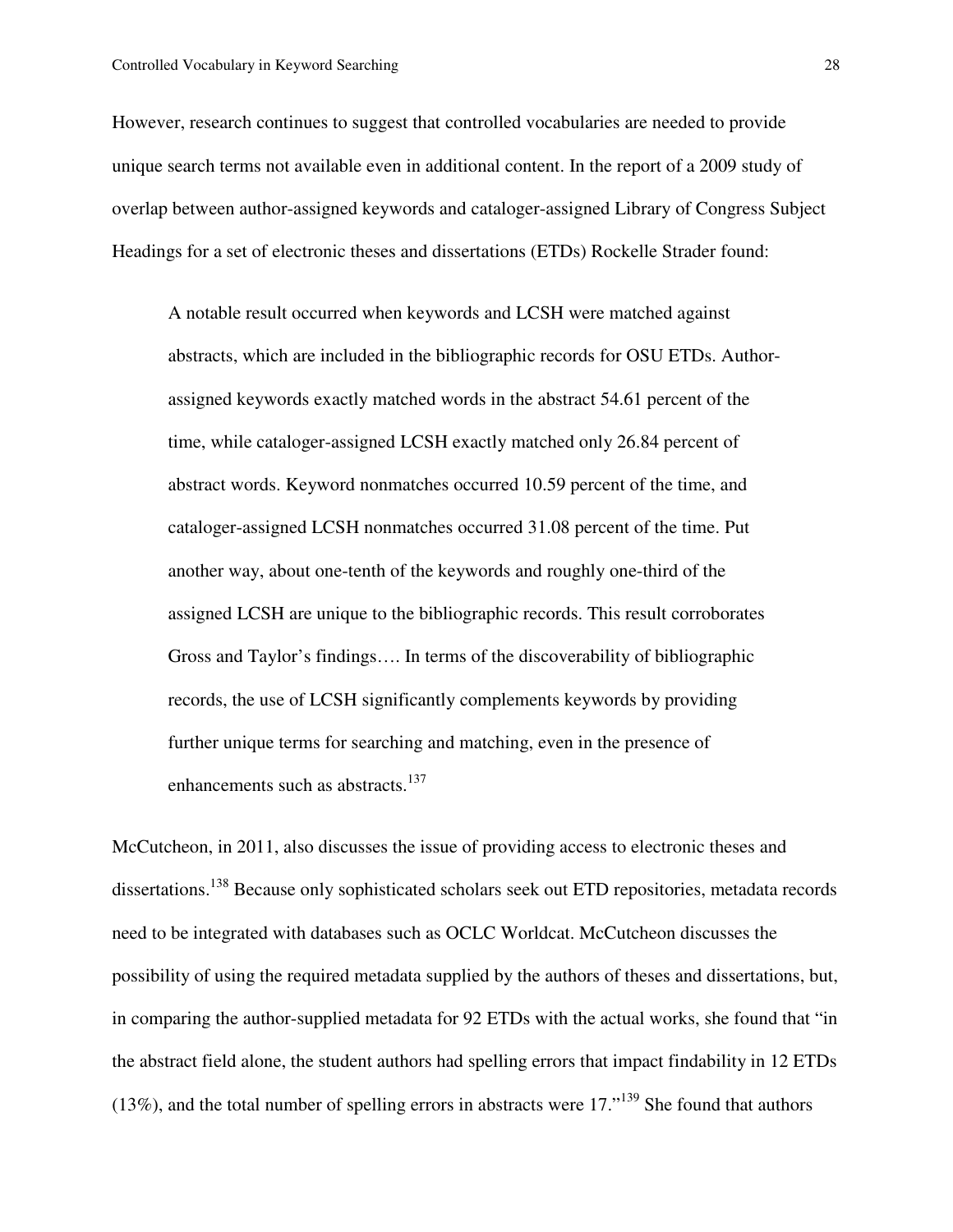also sometimes omitted or misspelled title words, and "[a]nother obstacle to access has to do with the representation of scientific symbols, diacritics, and some punctuation in author-supplied metadata."<sup>140</sup> She concludes that although "[k]eywords and controlled vocabulary each have their advantages and disadvantages …, keyword access alone cannot suffice for thorough and comprehensive retrieval by subject.… [F]or fullest access, and the best possible service to users who seek material on a subject, subject analysis and the assignment of subject headings is key to maximizing access by topic."<sup>141</sup>

In a 2012 publication Schwing, McCutcheon, and Maurer replicated Strader's research using electronic theses and dissertations in another catalog, with a smaller sample, but reporting in more detail. The authors found that both author-assigned keywords and cataloger-assigned LCSH provide unique terms that enhance access. $142$ 

# **Need for Controlled Vocabulary Even with Full Text Available**

The idea of adding enhancements to bibliographic records invokes the same questions asked about full text databases, one of which is the question of why there should be any metadata at all, if every word of the text can be searched. Already mentioned above are the articles about enterprise search, which comprises full text searching in business databases. These and numerous other articles suggest that even in full text databases, controlled vocabulary can be used in conjunction with keyword searching to gain, essentially, the best of both worlds. Among the recent research articles found on this subject, only one suggested that there might be a way to do full text searching successfully without any controlled vocabulary. The article suggesting that controlled vocabulary may not be needed is one published in 2007 by Bradley Hemminger, Billy Saelim, Patrick Sullivan, and Todd Vision.<sup>143</sup> They write: "Significantly more articles were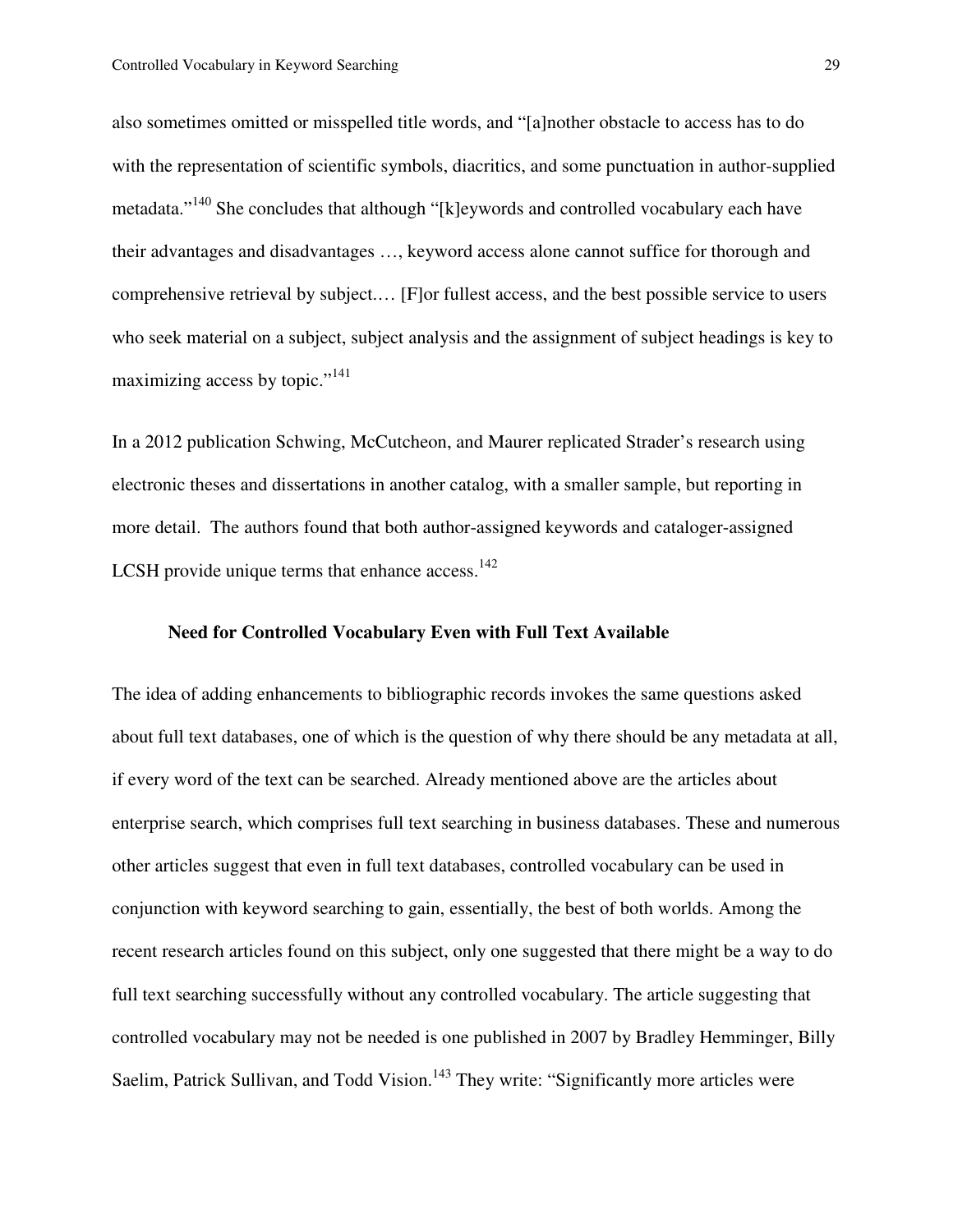discovered via full-text searching; however, the precision of full-text searching also is significantly lower than that of metadata searching.… By using the number of hits of the search term in the full-text to rank the importance of the article, performance of full-text searching was improved so that both recall and precision were as good as or better than that for metadata searching. This suggests that full-text searching alone may be sufficient, and that metadata searching as a surrogate is not necessary."<sup>144</sup>

The most common finding, however, is that searching of full text indexes is more successful when controlled vocabulary has been added. Arturo Montejo Raez and Ralf Steinberger, writing in 2004, present a typical assessment: "[T]he use of full text indexes has its limitations, especially in the multilingual context, and it is not a solution for further information access requirements…. We show that automatic indexing with controlled vocabulary keywords (descriptors) complements full-text indexing because it allows cross-lingual information access."<sup>145</sup> They also say, "We have shown that manual or automatic indexing of document collections with controlled vocabulary thesaurus descriptors is complementary to full-text indexing and that it provides both human users and machines with the means to analyse, navigate and access the contents of document collections in a way full-text indexing would not permit."<sup>146</sup>

One reason that full text presents difficulties for searching is explained by Zipf's Law. In simple terms, as the Law applies in this situation, George Zipf observes "that the number of meanings a word takes on in a given collection of documents is roughly equivalent to the square root of the number of times the word appears in that set of documents."<sup>147</sup> So if a keyword appears 9 times in a set of documents, it very likely appears with 3 different meanings. It is, of course, difficult to imagine coming up with a set of keywords for searching that will distinguish among the meanings, especially for a large collection. Hayman and Lothian, writing in 2007, note that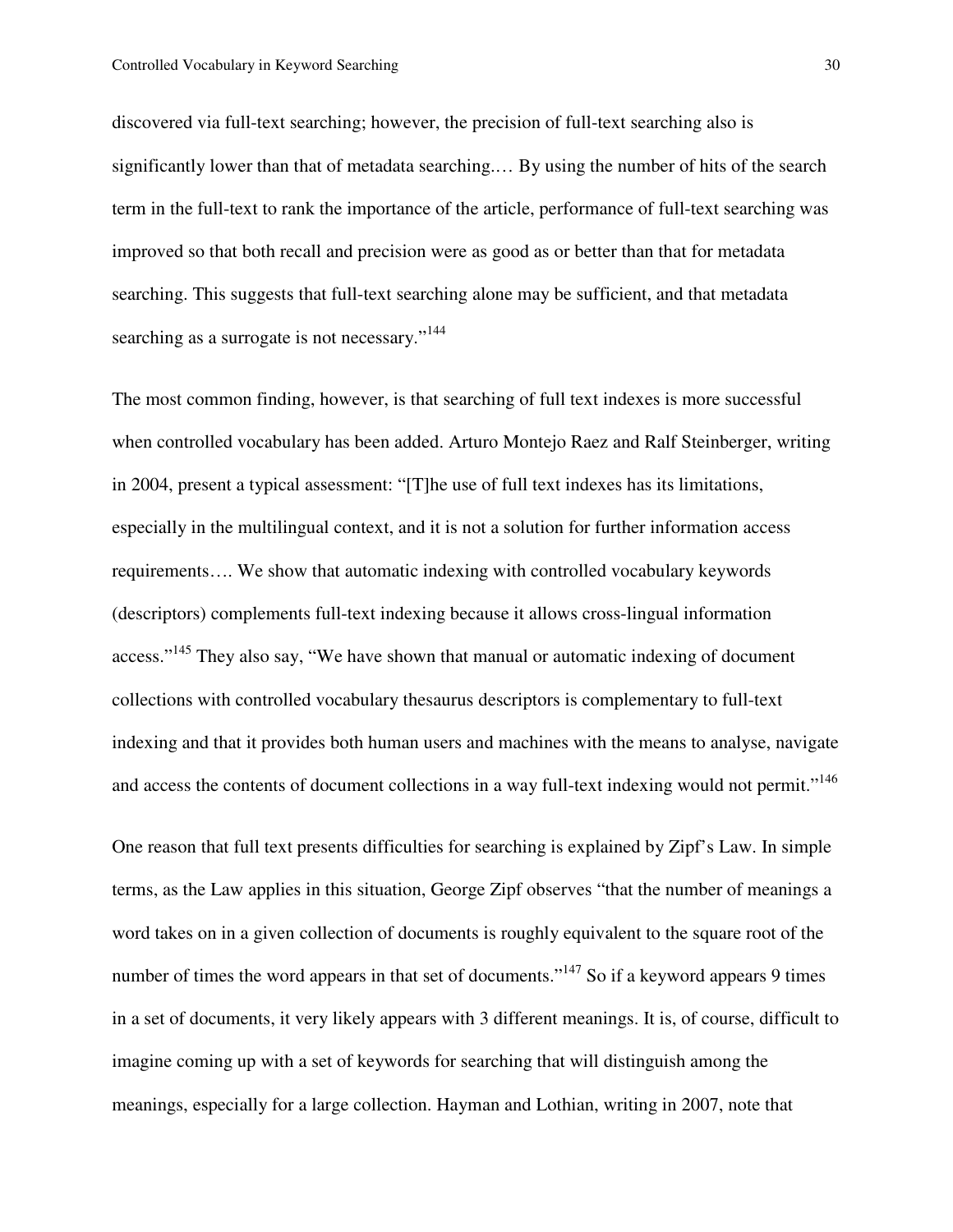"[w]ithout even considering the issue of other languages, English itself has a huge number of words with multiple meanings. Vocabularies have been built for specific communities where the meanings chosen are appropriate for that context … but even within communities there can be ambiguities of meaning."<sup>148</sup> And if multiple languages are involved, there is the problem of words in different languages spelled the same as English words but having different meanings.

In the aforementioned 2007 article by Garrett on adding subject headings in ECCO, he writes: "This article extends arguments recently presented by Gross and Taylor (2005) in two directions: first, by considering the importance of subject headings for access to historical materials; and, second, by examining the value added by subject headings even when the full text of a work is available online."<sup>149</sup> Garrett asserts that important terms and concepts are found in subject headings in metadata that cannot be found in the full text itself:

In response [to administrators wondering whether to fund subject analysis work], it can be readily shown that keyword searching in full-text databases is no substitute for searches run against OPACs or other bibliographic files with ample descriptors and subject headings. …. The demonstrable fact is that full-text searching of eighteenth-century texts often does not retrieve examples of terms that describe the work as a whole or even important topics or aspects of the work, especially as we might describe them today. Indeed, those researching the topic of urban sanitation in the eighteenth century might be surprised to learn that there is not a single valid occurrence of the word "sanitation" in the entire 26,000,000 page ECCO corpus.… With foreign-language works, of course, the disjunction approaches  $100\%$ <sup>150</sup>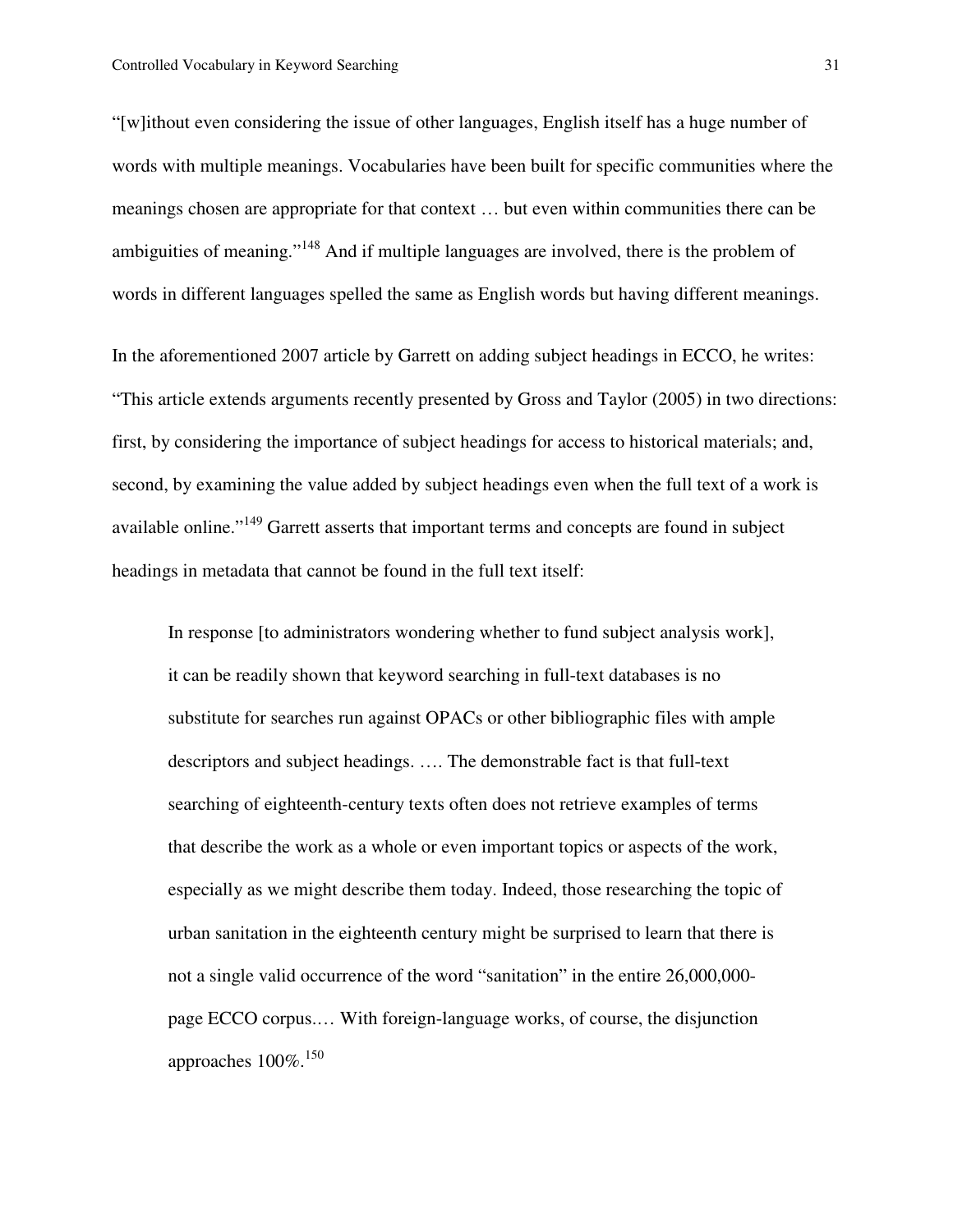Additionally, as pointed out in a 2012 article by Buckland: "Even when the denotation is stable, the connotation or attitudes to the connotation may change. Always, some linguistic expressions are socially unacceptable. That might not matter much, except that what is deemed acceptable or unacceptable not only differs from one cultural group to another, but changes over time, and, especially during changes, may be the site of contest. The phrase "yellow peril" was widely used to denote what was seen as excessive immigration from East Asia, but it is now considered too offensive to use even though there is no convenient and acceptable replacement name and the phrase remains needed in historical discussion."<sup>151</sup>

In an article published in 2008 Sheila Bair and Sharon Carlson discuss a project to describe some Civil War diaries so as to make them accessible to an audience of historians, genealogists, and others. They report: "This paper [shows] how the addition of controlled vocabularies for personal, corporate, and geographic names, and pre-coordinated topic searches to transcribed and marked up primary texts increases their research value, provides searchability far beyond mere full-text keyword, and can facilitate scholar and student access to these materials."<sup>152</sup> After describing how the diaries were transcribed and tagged with names, terms, and definitions of obsolete terms, they write: "Inclusion of controlled vocabularies in the XML markup helps to disambiguate between names and commonly used words. For instance, the words cotton, hill, gray, wood, and cousin are also names of people and places in the diaries."<sup>153</sup> They further elaborate: "Librarians involved in this project have noted the increasing number of reference questions in the last decade about non-military aspects of Civil War history such as clothing, health, leisure, and religion. Because of the interest in these topics, a decision was made to incorporate subject analysis at the word level in the XML markup."<sup>154</sup> They conclude: "Primary sources, such as diaries and letters, are foundational to digital humanities research.… However,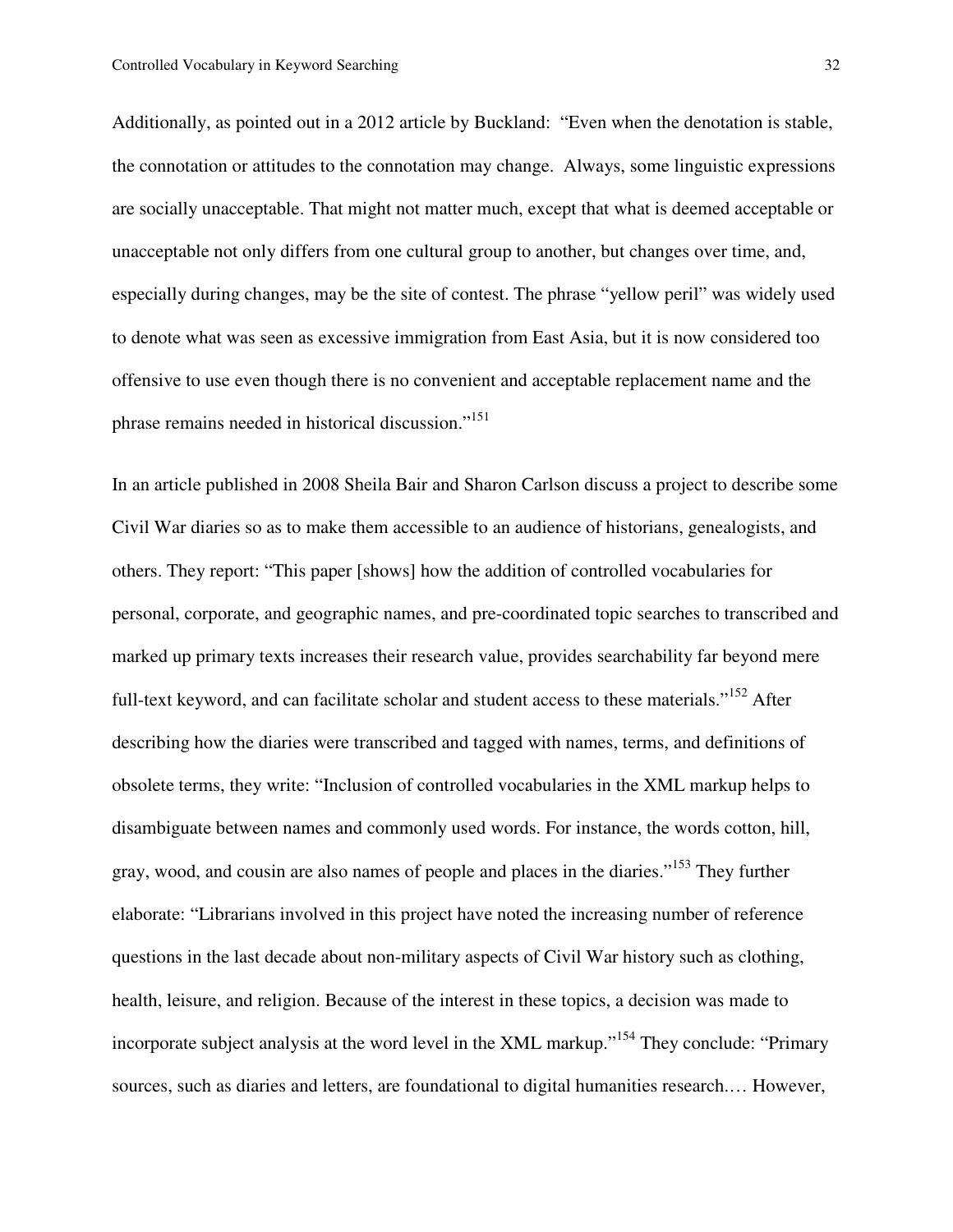merely scanning and providing full-text keyword searchability may not fully meet the needs of digital humanities scholars. Abbreviations, obsolete and regional word usage, idioms, misspellings and alternate spellings, and omissions in primary sources make keyword searching, especially across many items in online collections, unproductive."<sup>155</sup>

Beall, also writing about the needs of scholars in 2008, asserts: "Linguistic problems, the limitations of full-text search engines, and missing data combine to make full-text searching unreliable, incomplete, and insidiously imprecise, especially for serious information seeking, such as scholarly research."<sup>156</sup> And in their study of the synonym problem in full-text searching, Beall and Karen Kafadar found that, "The extent of the synonym problem in full-text searching depends on whether one searches the more common of the synonyms. Overall, the measure of what's missed is as high as 30% in a large (90%) fraction of common word-pairs. Information discovery systems need to take the synonym problem into account and develop solutions for it, both probabilistic and deterministic.… Additionally, the data demonstrate the value of vocabulary control and cross references in providing more precise search results."<sup>157</sup> Hans-Michael Müller, Arun Rangarajan, Tracy Teal, and Paul Sternberg, writing about the difficulty of searching thousands of neuroscience papers, observe that assigned categories can offer assistance.<sup>158</sup>

In their 2009 discussion of the high cost of full-text searching in businesses, Schymik, St. Louis, and Corral write: "This article explains why full-text search alone cannot yield the results sought by enterprise searchers..."<sup>159</sup> They observe that the "use of subject indexes has largely been replaced by the use of enterprise search appliances built on full-text web search engines. The indeterminacy of language leads to very large result sets being returned by such search engines. We have demonstrated that incorporating the search of subject metadata into the search process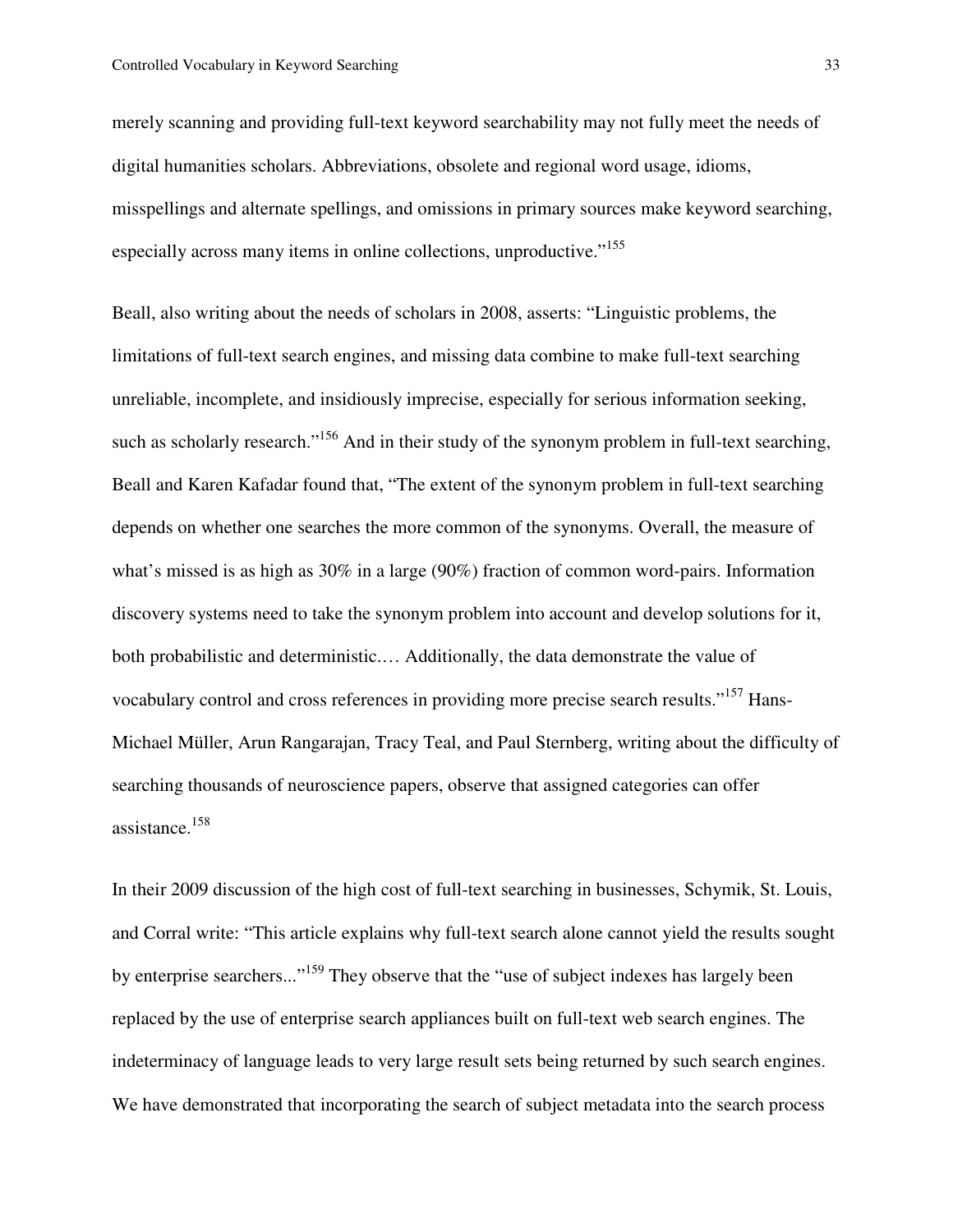dramatically reduces the size of the result set. In the case of enterprise search, we suggest that it might be better to automate, not obliterate, the traditional library search process."<sup>160</sup> In his related 2009 conference paper, Schymik observes that, "[a]s document collections get large, the complexities of language make it very difficult to define a set of query terms that will adequately describe the documents we search for yet sufficiently discriminate between relevant and irrelevant documents."<sup>161</sup> After describing Zipf's Law [as discussed above], Schymik says, "[G]iven the fact that the number of meanings a word takes on increases with the square root of the number of times the word appears in a given collection, it is … fairly obvious that, for reasonably large collections (those containing more than a few hundred documents) it is nearly impossible to choose a set of keywords that will discriminate relevant from irrelevant documents."<sup>162</sup>

Elaine Nowick, Daryl Travnicek, Kent Eskridge, and Stephen Stein, in a 2010 study, discuss use of controlled vocabulary and keywords identified by automated text analysis or word clustering techniques for documents in an online environment, and explore similarity among terms from users, from the documents themselves, and from controlled vocabularies. Their findings show that "the controlled vocabulary terms were better matched to both users' search terms and document terms than documents to users. Correlations between users and controlled vocabularies were 2-3 times higher [than] between users and documents.... This suggests that, through controlled vocabularies, libraries do provide a bridge between users and relevant documents.… These results would indicate that human catalogers are the ideal way to organize documents into a library. However, given the limitations of humans to undertake a complete catalog of the internet, there may be ways to refine cluster-based organizing algorithms for digital libraries."<sup>163</sup>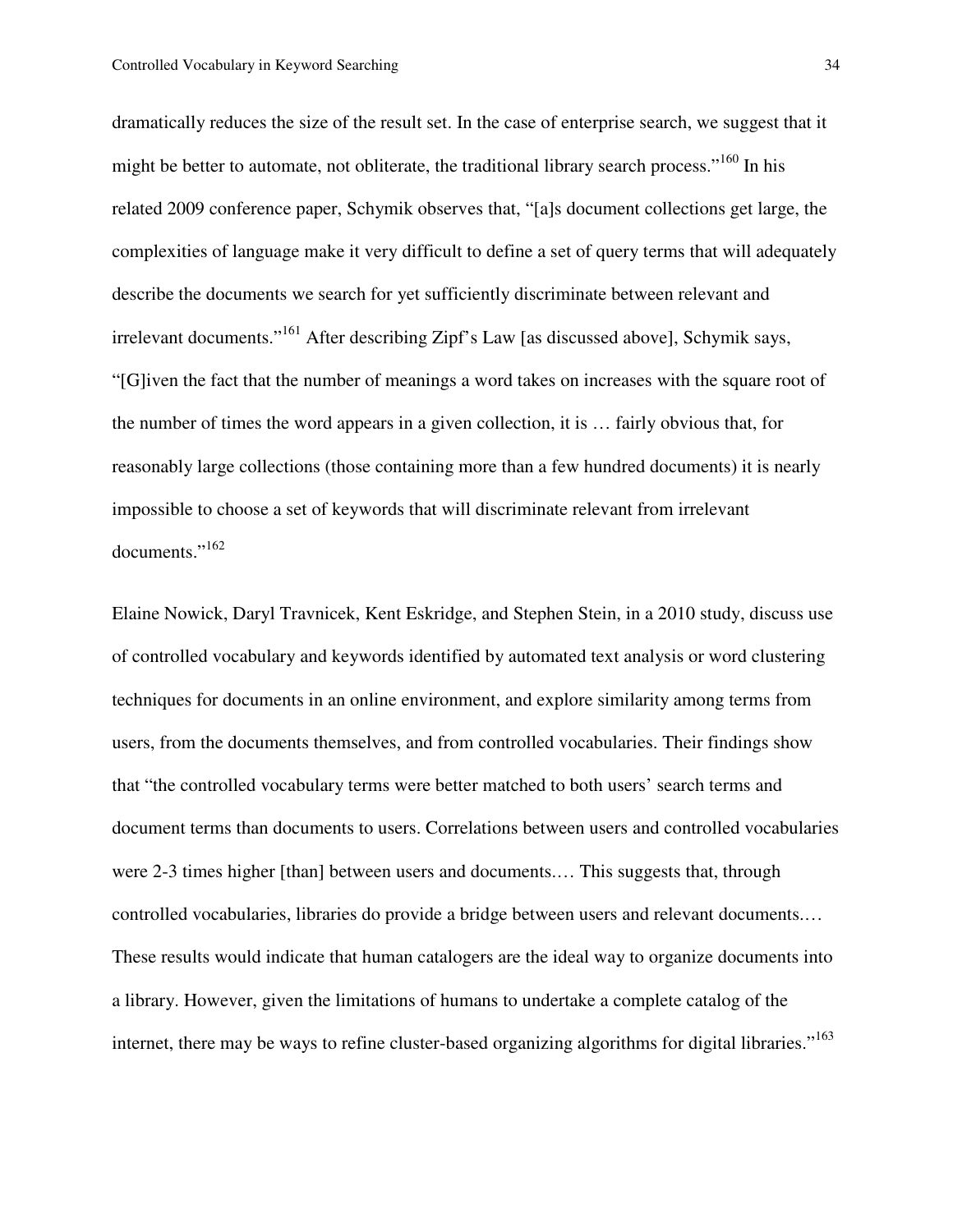Corral, Schuff, Schymik, and St. Louis in 2010 "performed an experiment that measured the impact of adding subject metadata to keyword-based full-text searches."<sup>164</sup> They state that their experimental research supports the earlier findings of Voorbij and of Gross and Taylor, who found that subject metadata improves search results, and it "extends their findings beyond a search of the bibliographic record to an evaluation of the impact the addition of metadata search has on full-text search."<sup>165</sup>

The preponderance of the literature continues to show that controlled vocabularies are useful, and indeed are necessary in some cases, such as in searching full text. For keyword searching of bibliographic records, including those that have been given tags by users of the systems, most studies show that controlled vocabularies cannot be replaced by keyword searching for in-depth, scholarly work. Only three research studies were identified that address the issue of whether enhancements, such as tables of contents and summaries or abstracts, can replace controlled vocabulary. One is Strader's study of electronic theses and dissertations in 2009; another is McCutcheon's study in 2011; and the third is the 2012 study by Schwing, McCutcheon, and Maurer. All three found that LCSH significantly complements keywords. Because abstracts are, in a sense, "full text," this seems a logical finding in comparison to the studies of full-text searching that show that controlled vocabularies are also needed in full-text situations. The current study seeks to provide a sense of whether Strader's and Schwing, et al.'s findings are extendable to the more general set of records found in a university library catalog.

## **Research Questions**

The research questions guiding this investigation expand upon the research question from the earlier study. In 2005, Gross and Taylor asked, "What proportion of records retrieved by a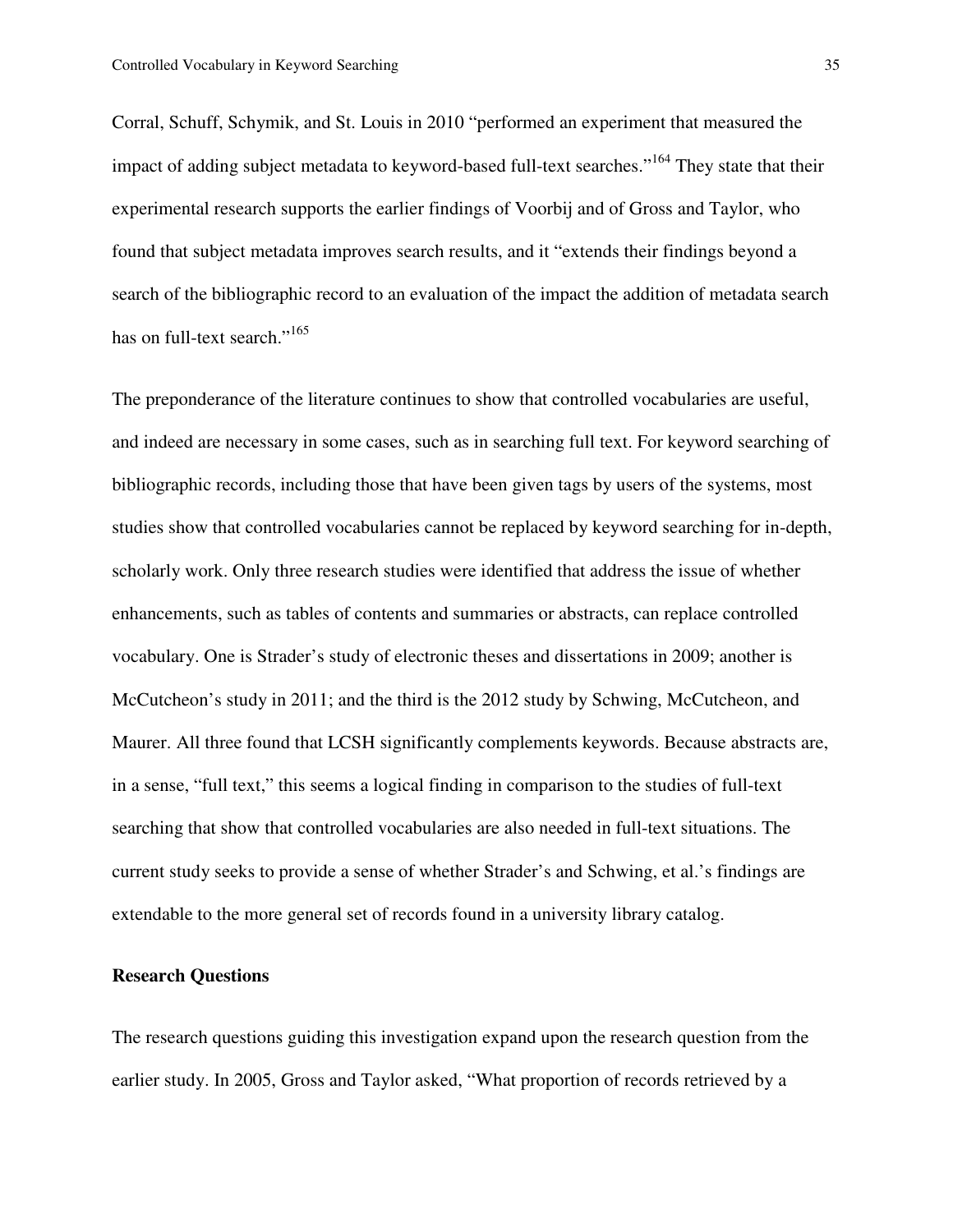keyword search has a keyword only in a subject heading field and thus would not be retrieved if there were no subject headings?"<sup>166</sup> This question applies to the current study as well. Beyond this question, however, the researchers also ask: (1) What proportion of records retrieved by a keyword search has a keyword only in a subject heading field in a catalog enriched with TOCs & summary notes?; and (2) What proportion of records retrieved by a keyword search has a keyword only in a subject heading field when the results are not limited to English? The purpose of this study is to revisit the research question from the first study in the context of the new questions posed.

#### **Methodology**

In order to replicate the first study so that results would be comparable, the authors employed the same methodology that was used in the 2005 Gross and Taylor study.<sup>167</sup> Conducting the searches in the "next generation catalog" (at the time the searches were performed, the University of Pittsburgh was using Aquabrowser) in addition to the OPAC was considered, but the authors concluded that while investigation of the role of subject headings in discovery layers would be essential future research, it would not be appropriate to address it in a study intended to respond to criticisms of the former study. As in the earlier study, captured searches from a transaction log were used to conduct a series of keyword searches to determine what proportion of the records retrieved by each user's search had a keyword only in a subject heading field and would not be retrieved if the subject headings were absent. The searches were conducted after the University of Pittsburgh library system began to use Blackwell's Table of Contents Enrichment service to add table of contents and summary notes to English language monographs that had been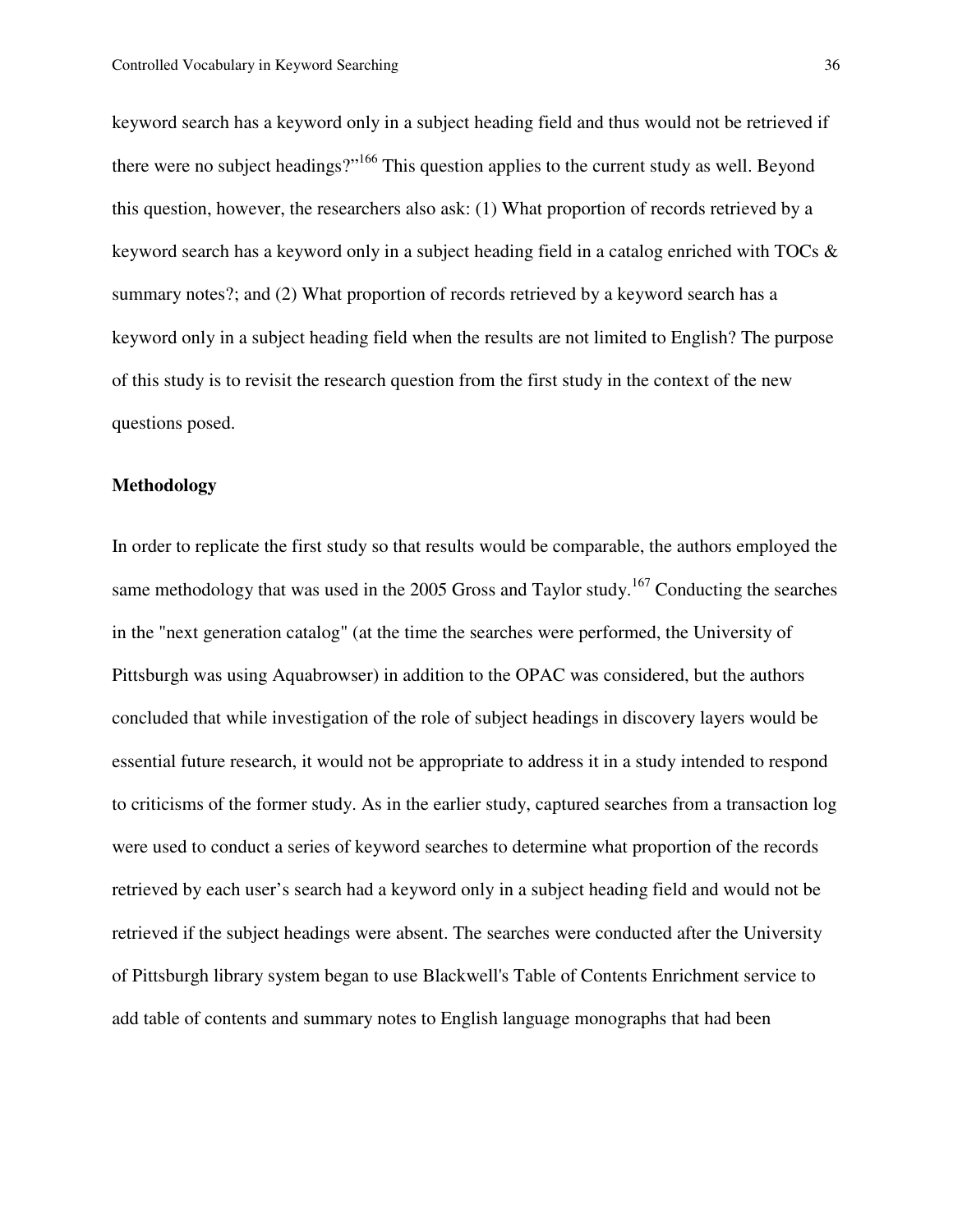l.

published since 1992.<sup>†</sup> Each search was conducted twice, once with search results limited to English language materials (as was done in the 2005 study) and again with no language limit placed on the searches. Except where indicated, data in this report correspond to searches performed with no language limit.

The search terms used in the current research were the same as those in the 2005 Gross and Taylor study. The terms were taken from a March 2000 transaction log of 3,397 keyword searches from the catalog of the library at Winthrop University, Rock Hill, South Carolina. The searches ranged from single terms to multi-word phrases. De-duplicating the search terms repeated in the transaction log reduced the number of possible terms to 2,270. A sample size of 227 searches was selected based on a common statistical formula for determining sample size.<sup>168</sup>

Keyword searches on each set of terms were conducted in PittCat Classic, the traditional interface to the University of Pittsburgh's online public access catalog, which contains more than six million<sup>169</sup> titles from all of the university's libraries. To minimize the impact of duplicate holdings while including a broad range of materials, the searches were limited to the holdings of the Pittsburgh campus libraries (the University Library System, Law, and Health Sciences libraries). Stopwords, including "a," "an," "and," "by," and nine others, were omitted from the searches.

<sup>†</sup> 1992 was the earliest date for which TOC enrichment data was available from Blackwell at the time, and it appears to continue to be the date before which TOC enrichment is not yet available. The former Blackwell service is now provided by Yankee Book Peddler (http://www.ybp.com/MARCenrichmentservice.html), which offers "coverage dating back to 1992." The authors could not identify any existing service that offers TOC enrichment for earlier publications.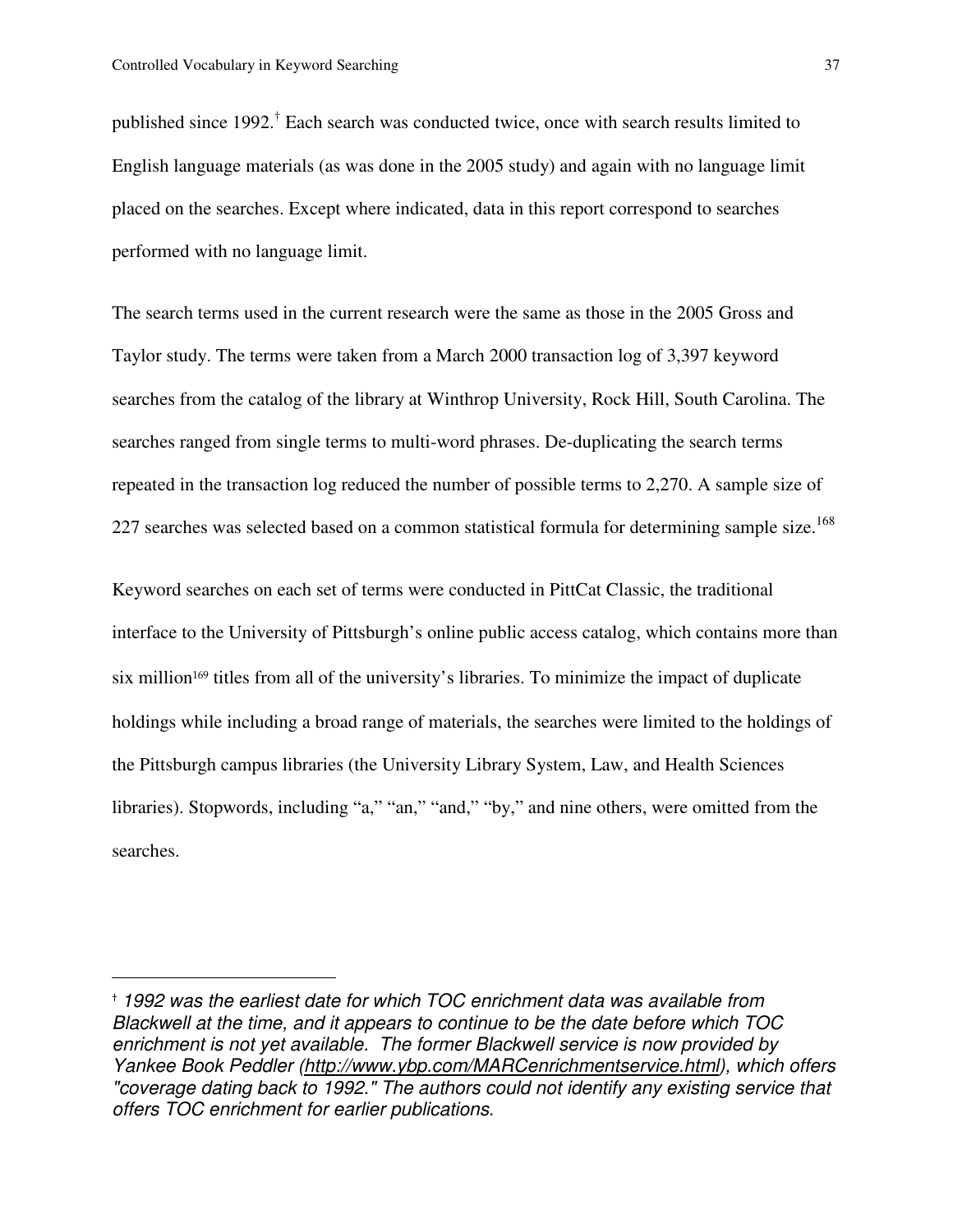A small number of searches in the sample yielded zero hits with the keywords anywhere, and were excluded from the analysis. Also excluded were searches that retrieved more than 10,000 hits, the maximum that PittCat will display. Since the total number of hits for these searches was unknown, the proportion of hits lost in the absence of subject headings could not be determined.

For each search in the sample, the following data were collected:

- 1. number of hits with all keyword(s) anywhere
- 2. number of hits with all keyword(s), and at least one in subject, but not all in title
- 3. number of the first fifty hits from the second search with at least one keyword in subject only (or, when the second search had fifty or fewer hits, the total number of hits with at least one keyword only in a subject,)

The steps used to collect this data are best explained with a concrete example. In the rest of this section, a search from the sample, *horror films* (with no language limit), is used to demonstrate each step in the data collection process.

The first step was to determine the number of hits with all of the keyword(s) anywhere. The search *horror films* retrieved 1017 hits with the keywords anywhere. Like most of the sets retrieved, this was too large to examine each hit manually, and so a second search was performed to reduce the number of records that would have to be viewed.

The second step was to perform a search for the number of hits containing all of the keywords, with at least one keyword in the subject fields, but not all of them in the title fields (see figure 1).

(Insert Figure 1)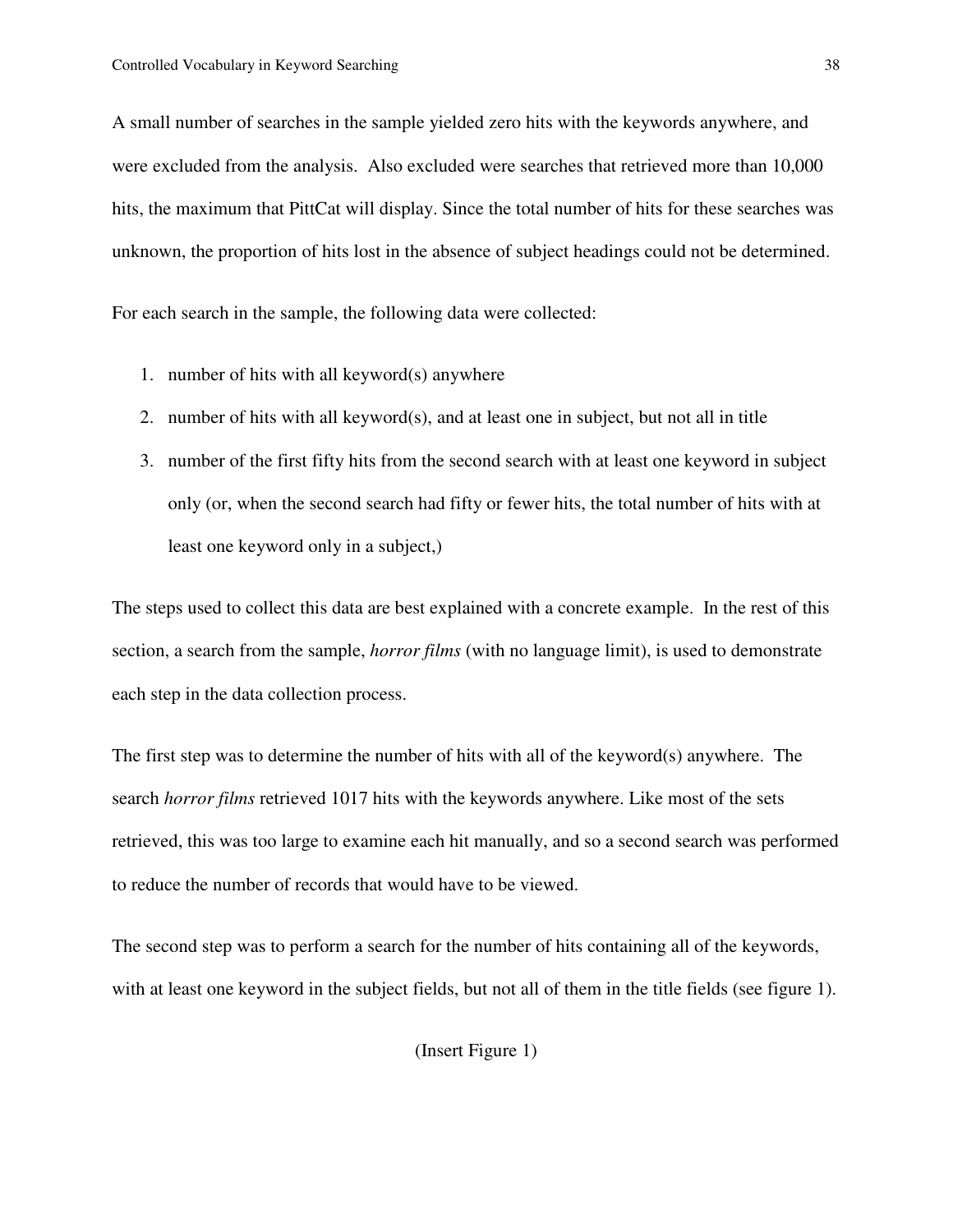This second search eliminated many of the hits that would still have been retrieved if the subject headings had not been present because all of the keywords were present in a title field. In figure 2, for example, one can see that both keywords are in the title, as well as in the subject headings.

#### (Insert Figure 2)

By performing the second search, records like the one in figure 2 were excluded from the set to be examined manually. *Horror films* had 823 hits with all keywords somewhere in the record and at least one in a subject heading, but not all keywords in a title field.

Because keywords can appear in many parts of a bibliographic record, including author, series, notes, and publication/distribution information, it was still necessary to view individual records to determine if any keywords were present only in the subject headings.

The third step was to view the first fifty hits from the second search (or all of the hits, when there were fifty or fewer).

In the 2005 Gross and Taylor study, "the first fifty were used rather than sampling because PittCat displays results of keyword searches in reverse chronological order and thus the most recent, and presumably the most useful, hits appear first."<sup>170</sup> The use of random sampling to select fifty hits to be viewed manually was tested by the researchers for possible inclusion in this study, but no statistically significant difference was found between using the first fifty hits and using fifty random hits. $171$ 

Of the 823 records from the second search for *horror films*, the first 50 were viewed to determine that 37 of them had at least one keyword in a subject field only. For example, the record in figure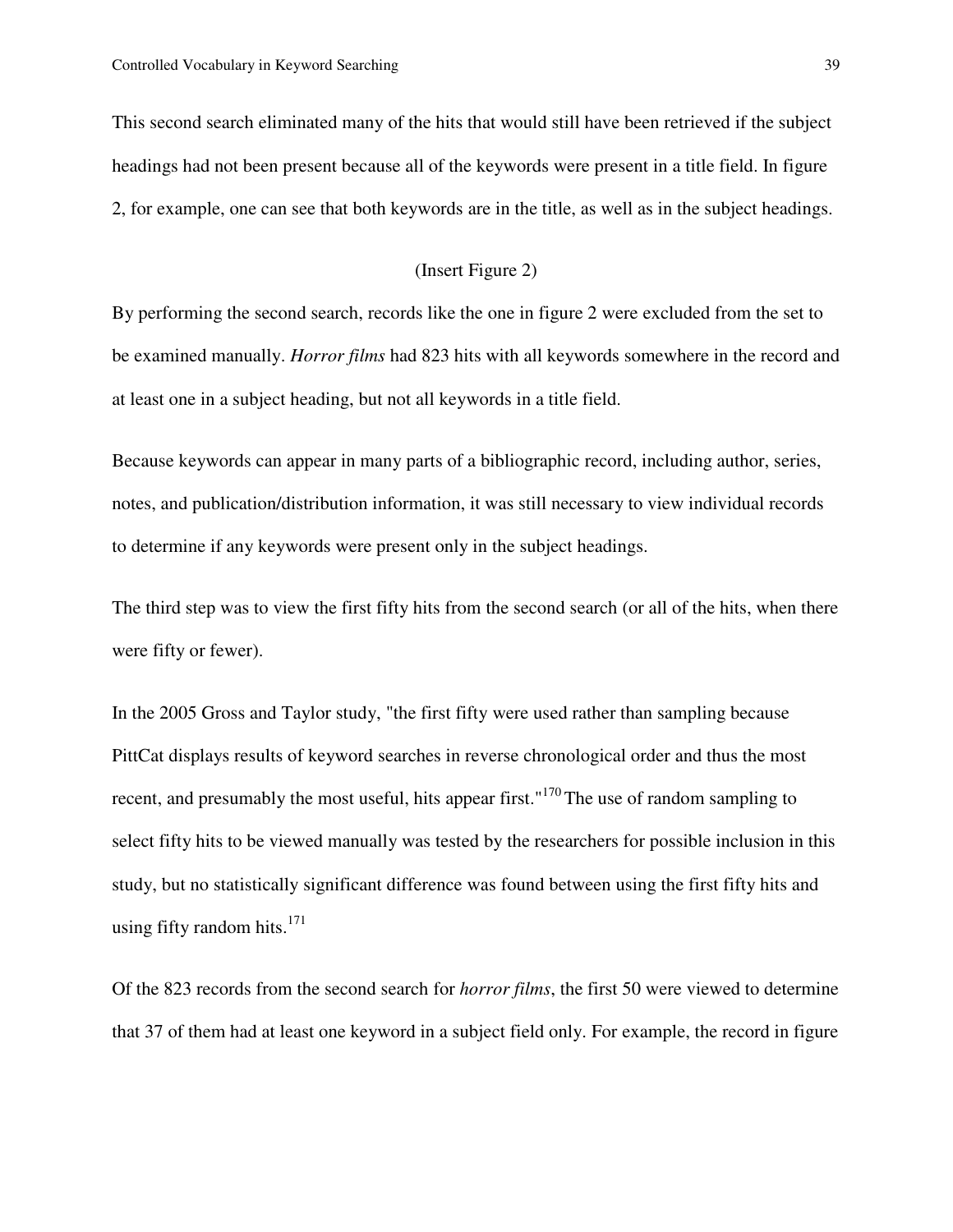3 contains the keywords only in the subject heading *Horror films*—United States—History and criticism.

#### (Insert Figure 3)

These 37 hits are 74 percent of the first fifty hits. Applying this proportion to the 823 hits from the second search, it was projected that the total number of hits with at least one keyword present only in a subject field in a search for *horror films* would be 609.02.

The final step was to determine the percentage of hits that would be lost out of the total number of hits, based on the number of hits with a keyword only in the subject headings identified in the second step. For *horror films*, there were 1017 hits with the keywords anywhere, and a projected 609.02 hits with at least one keyword in a subject field. Therefore, for the search *horror films*, an estimated 59.9 percent of the hits would not have been retrieved without the subject headings. Data from all searches is available in St. Cloud State University's institutional repository.<sup>172</sup>

## **Limitations**

The most significant limitation of this study is that results with no language limit (not limited to English) cannot be compared to results in the pre-enhancement catalog, since data for searches with no language limit was not collected in the 1995 study. A comparison of search results before and after systematic TOC and summary enhancement can only be made for searches limited to English.

A second limitation is that the enhancement data added to the University of Pittsburgh's catalog was available only for English language monographs published since 1992. This study did not attempt to limit search results to exclude publications from before 1992, or to limit the analysis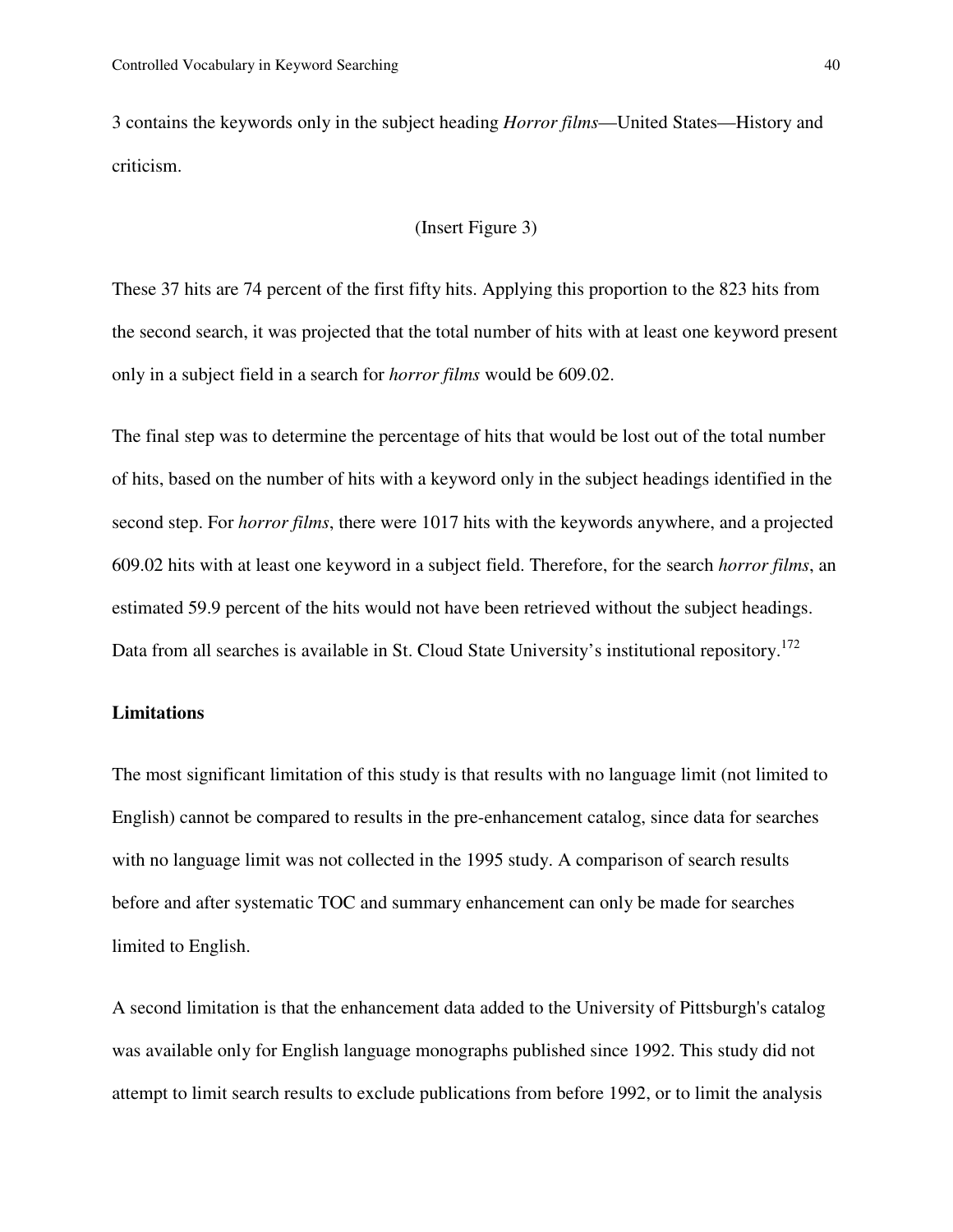to bibliographic records that had received enhancement. Instead, it compares the hits that would be lost without subject headings in the real search results provided by a large academic library's catalog before and after implementation of available TOC and summary enhancement, measuring the impact of actually existing enhancement services.

However, because the third step in the methodology employed used the proportion of records that would be lost from the first fifty hits (those with the most recent publication dates, since reverse chronological order is the default sort in PittCat Classic) to project the proportion of all hits that would be lost for each search, the proportion associated with records for very recent publications may be overrepresented in the results.

#### **Findings**

When search results included materials in all languages, the mean percentage of hits that would be lost in the absence of subject headings in a catalog with summary and contents data enrichment was 27 percent, and the median was 17.6 percent. The overall percentage of hits that would be lost when the results of all searches were aggregated was 27.7 percent (45,086.14 out of 162,574 hits).

For about 20.4 percent of the search sample (39 out of 191), the percentage of hits with a keyword only in a subject field was 50 percent or greater. This means that for about 1 out of every 5 successful keyword searches, half or more of the hits now retrieved would not be retrieved if there were no subject headings.

 Searches with three keywords (36 out of 191, or 18.8% of the sample) would lose an average of 36.6 percent of retrieved hits if the subject fields were not present. Searches with four or more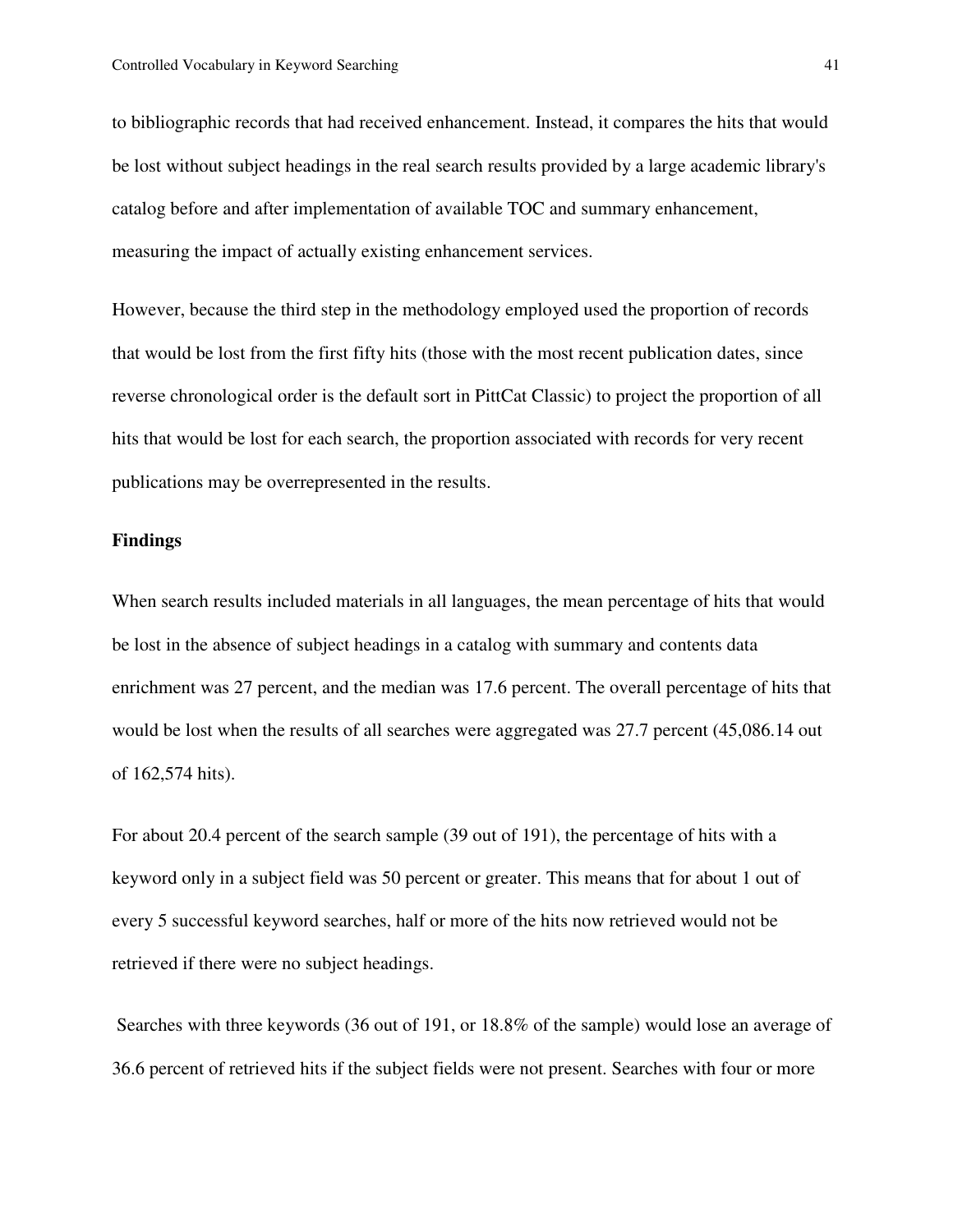keywords (16 out of 191, or 8.4% if the sample) would lose an average of 40 percent of retrieved hits (see figure 4). The average proportion of hits that would be lost appears to increase as the number of keywords increases, but regression analysis did not suggest any significant difference depending on the number of keywords.<sup>173</sup>

## (Insert Figure 4)

There were many searches, using what appeared to be common terms for popular topics, for which the number of the hits that would not be found in the absence of subject headings was higher than two thirds, such as *film criticism*, *businesswomen*, and *hispanic americans* (see figure 5).

### (Insert Figure 5)

### *Limited to English*

The searches were also performed with the results limited to English, as was done in the 2005 study. With that limit, the mean percentage of hits that would be lost in the absence of subject headings was 24.8 percent (compared to 27% when not limited to English). The overall percentage of hits that would be lost when the results of all searches were aggregated was 27.9 percent (43,964.52 out of 157,618 hits).

The average percentage of hits that would be lost in searches for materials in all languages was 2.2 percent higher than the percentage lost in searches limited to English.

*With and Without Table of Contents/Summary Data Enrichment*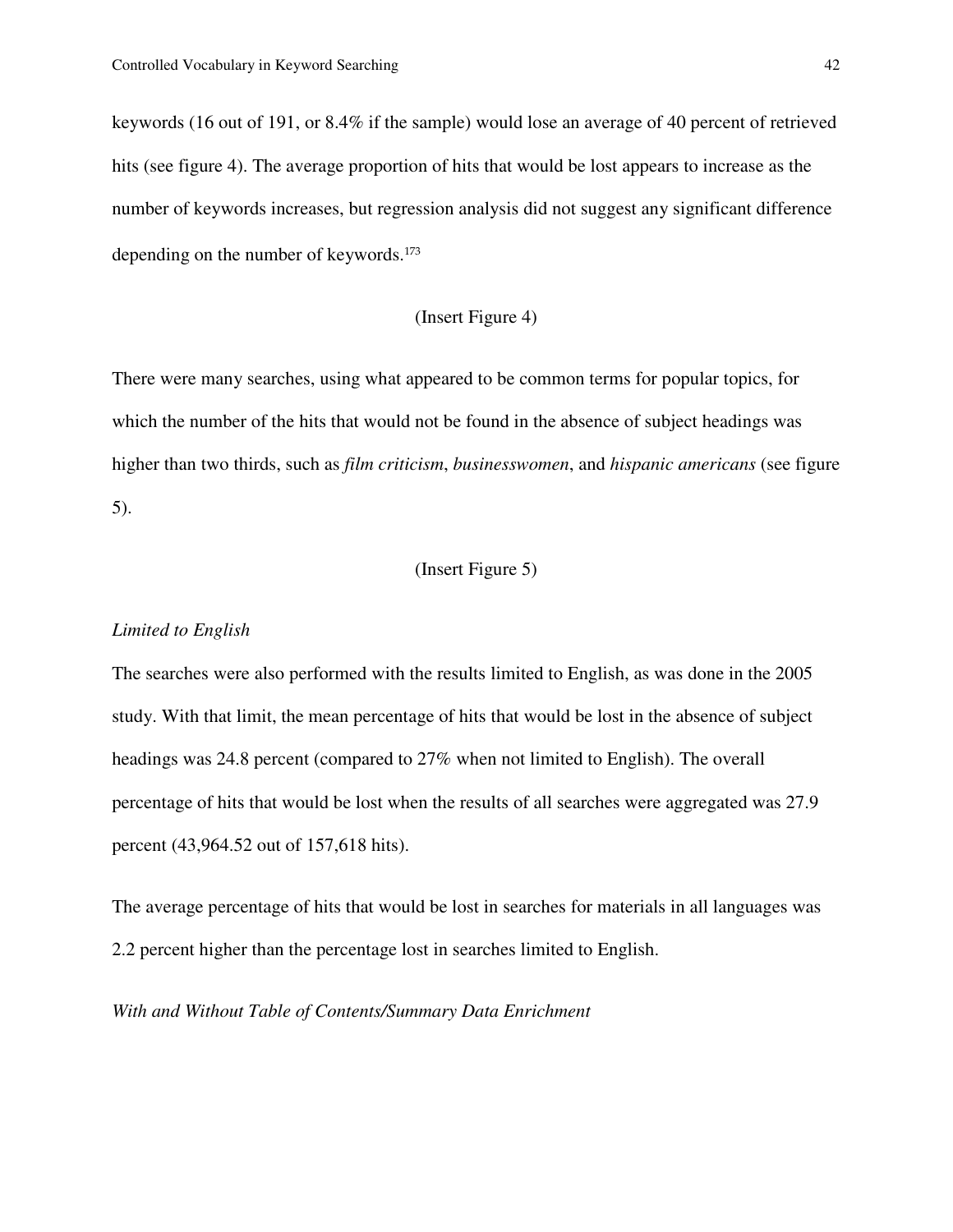The 2005 study found that in a catalog before systematic TOCs and summary enhancement, the average percentage of hits that would be lost in searches limited to English in the absence of subject headings was 35.9 percent. The current study found that in a catalog after systematic enhancement, the average percentage of hits lost in searches limited to English was 24.8 percent, 11.1 percent less than without enhancement.

#### **Future Research**

The importance of controlled vocabulary in library catalogs and other databases consisting of metadata is established by a significant body of research, including the present study. Research that looks at the effect of controlled subject vocabulary in discovery layers and web-scale discovery tools has begun to appear, and in the near term, these rapidly changing environments are the domain in which the impact of subject headings needs to be investigated most urgently. In the long term, the ultimate test of the importance of controlled vocabulary will be its effect in full text environments. While most studies that have looked at the role of subject metadata in full text searching indicate that controlled vocabulary is needed in full text environments, research in this area needs to continue and expand as the extent and accessibility of full text resources increases.

Most studies on the value of controlled vocabulary in keyword searching, whether looking at searches performed on surrogate metadata or on full text, have focused on the presence of keywords without any consideration of relevance. The present study asks what proportion of hits would be lost if no subject headings were present in catalog records, but does not attempt to determine what proportion of hits – of those lost in the absence of subject headings, or of those that would be retrieved without subject headings - would be deemed relevant by the users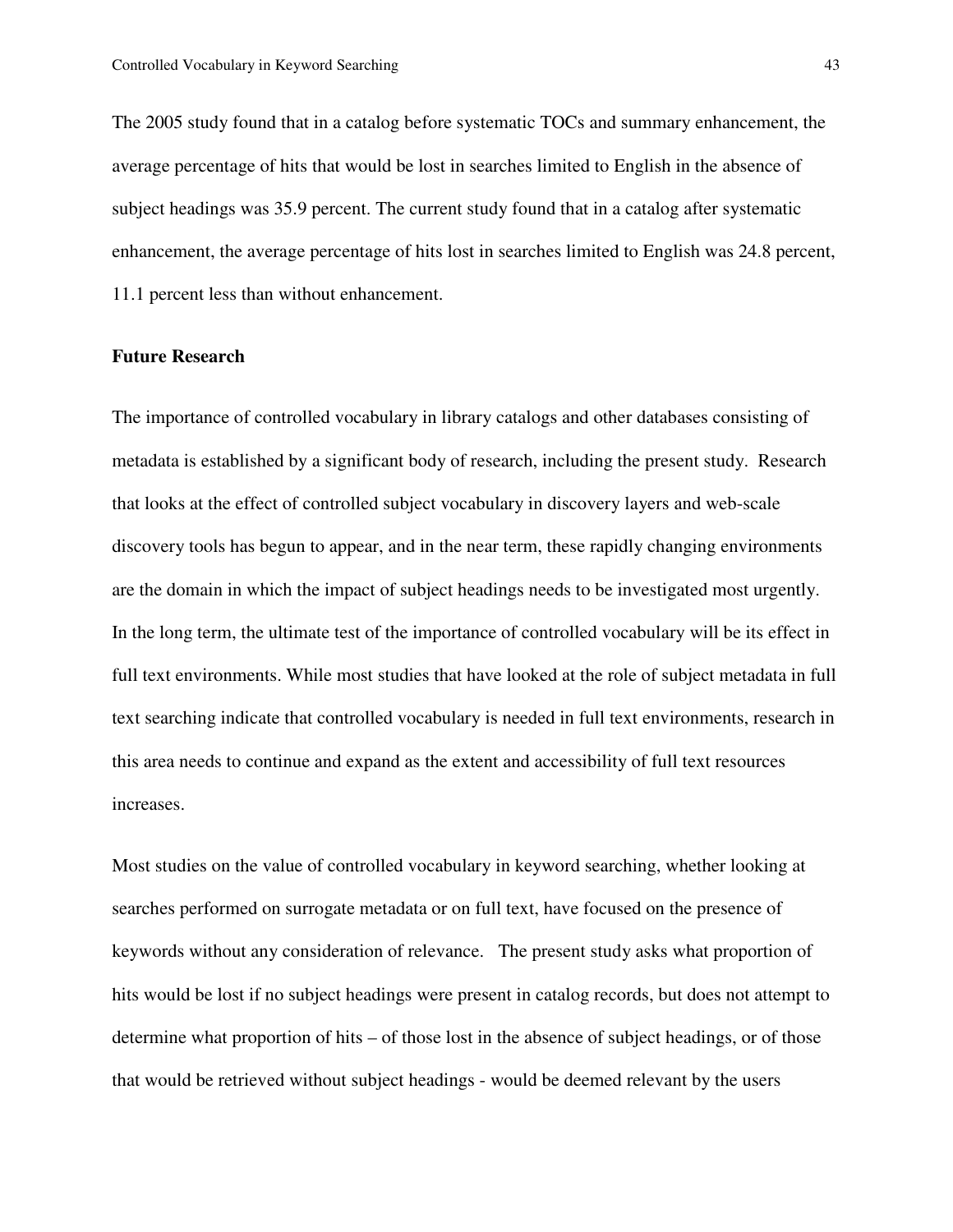performing the searches. Arguably, it could be surmised that a larger proportion of the lost onefourth of hits would be relevant to the users than would be the case in the retrieved three-fourths because the lost one-fourth all contain at least one keyword in a subject heading, while the retrieved three-fourths may or may not. Research examining relevance in addition to the presence of keywords in records is needed.

#### **Conclusion**

The 2005 study of the effect of controlled vocabulary on the results of keyword searching found that an average of 35.9 percent of hits in keyword searches would be lost if subject headings were to be removed from or no longer included in catalog records. The current study found that with the addition of tables of contents and summaries or abstracts, an average of 27 percent of hits would be lost if the subject headings were not present in the records. While the proportion of hits that would be lost in the absence of subject headings is reduced with the addition of contents and summary data, it still represents a significant proportion of total hits (more than one fourth). This study also found that when limited to English, the loss is 24.8 percent, demonstrating that subject headings in English are, indeed, helpful in locating materials in other languages.

As demonstrated in reviewing the literature, there are many additional advantages to including controlled vocabulary in metadata records, such as grouping synonyms and variant spellings and word forms, providing references from and to obsolete terms, distinguishing among variant meanings of the same term, and providing hierarchical references, not to mention the usefulness of providing searchable text for non-textual resources.

Emerging and future uses of controlled vocabulary are also significant. The use of subject headings to support faceted searching and relevance ranking is only in its early stages. The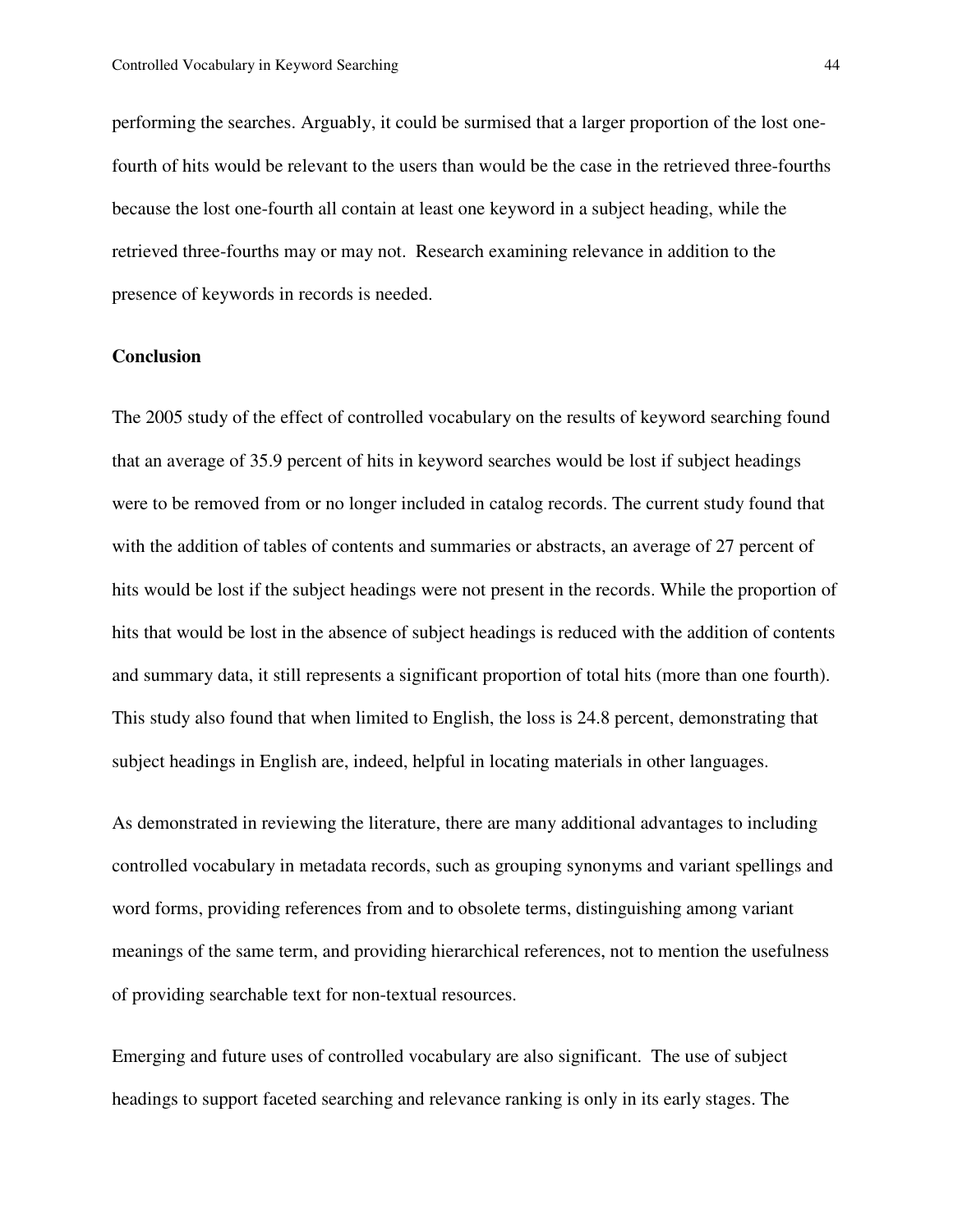potential applications of LCSH and other vocabularies as linked data have only begun to be explored. Indeed, as the cataloging world turns toward linked data, the notion that tables of contents and subject keywords obviate the need for controlled subject vocabulary seems anachronistic. Implementing a linked data framework for bibliographic metadata means that access points based on text strings will need to be replaced with Uniform Resource Identifiers (URIs). As the mantra heard in discussions about the Bibliographic Framework Transition Initiative goes, we need to use "things, not strings."<sup>174</sup>Linked data requires the use of URIs to uniquely identify things likes names, resources, and subjects on the web, and URIs for subjects cannot be based on uncontrolled keywords.

Assertions that controlled subject vocabulary is no longer needed contradict the vast majority of research results, and appear to disregard primary emerging methods of providing subject access. This study adds to mounting evidence that controlled vocabulary continues to be an essential tool for assisting users to find the resources that they seek.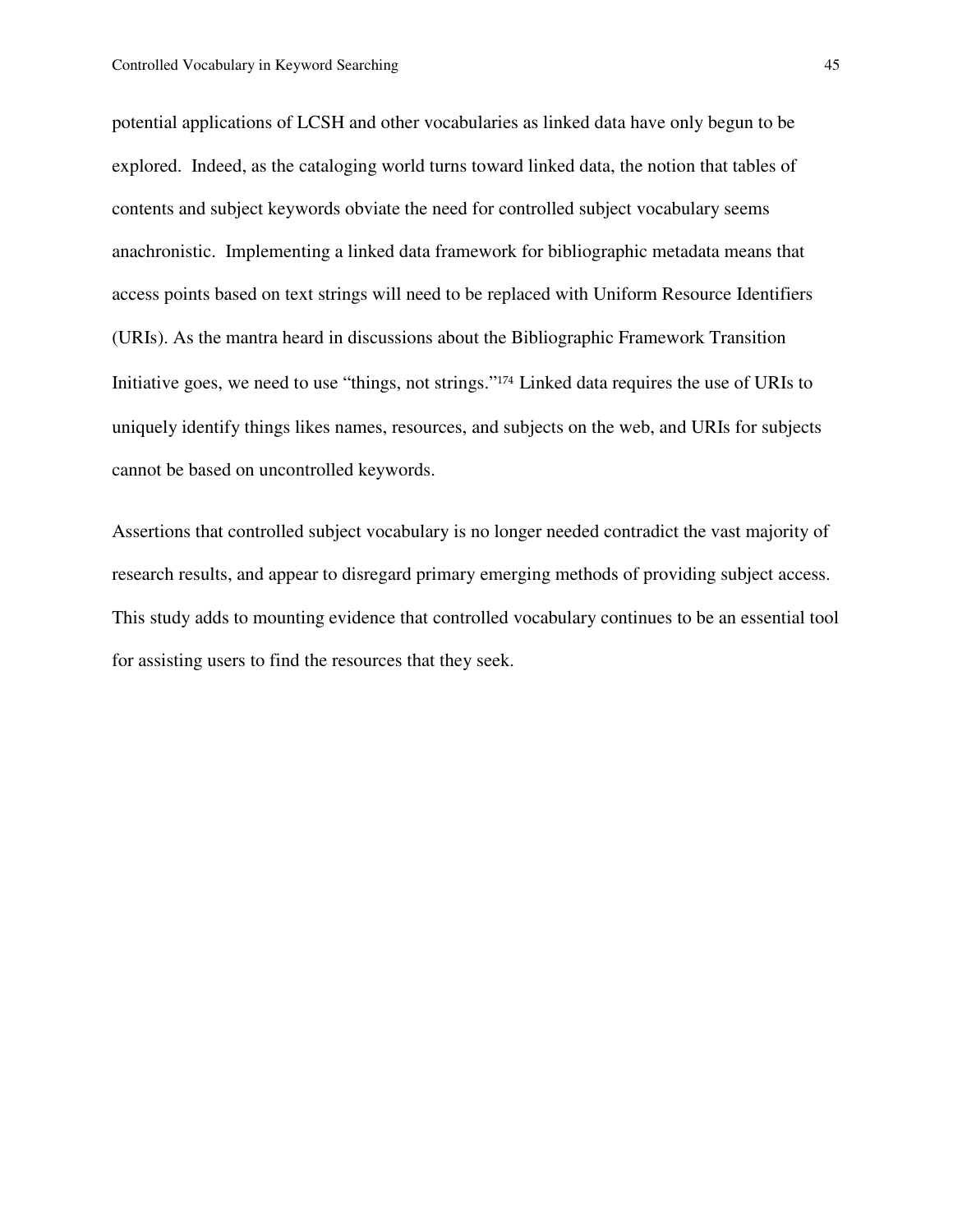## Endnotes

 $\overline{a}$ 

<sup>1</sup> Christine L. Borgman, "Why are Online Catalogs Hard to Use?," Journal Of The American Society For Information Science 37, no. 6 (1986): 387-400; Borgman, "Why are Online Catalogs Still Hard to Use?," Journal Of The American Society For Information Science 47, no. 7 (1996): 493-503; Thom Hickey, "Why Our Catalogs Don't Work," Outgoing: Library Metadata Techniques and Trends, September 15, 2005, available: http://outgoing.typepad.com/outgoing/2005/09/why\_our\_catalog.html.

<sup>2</sup> Karen Markey, "The Online Library Catalog: Paradise Lost and Paradise Regained?," D-Lib Magazine 13, no. 1/2 (2007), available:

http://www.dlib.org/dlib/january07/markey/01markey.html.

<sup>3</sup> Library of Congress Cataloging Policy and Support Office, "Library of Congress Subject Headings Pre- vs. Post-Coordination and Related Issues. March 15, 2007," Library of Congress, accessed, available: http://www.loc.gov/catdir/cpso/pre\_vs\_post.html.

<sup>4</sup> The Library of Congress Working Group on the Future of Bibliographic Control, "On the Record, Report of the Library of Congress Working Group on the Future of Bibliographic Control," (2008), 19, available: http://www.loc.gov/bibliographic-future/news/lcwgontherecord-jan08-final.pdf.

<sup>5</sup> Tina Gross and Arlene G. Taylor, "What Have We Got to Lose? The Effect of Controlled Vocabulary on Keyword Searching Results," College & Research Libraries 66, no. 3 (2005): 213.

6 Ibid., 223.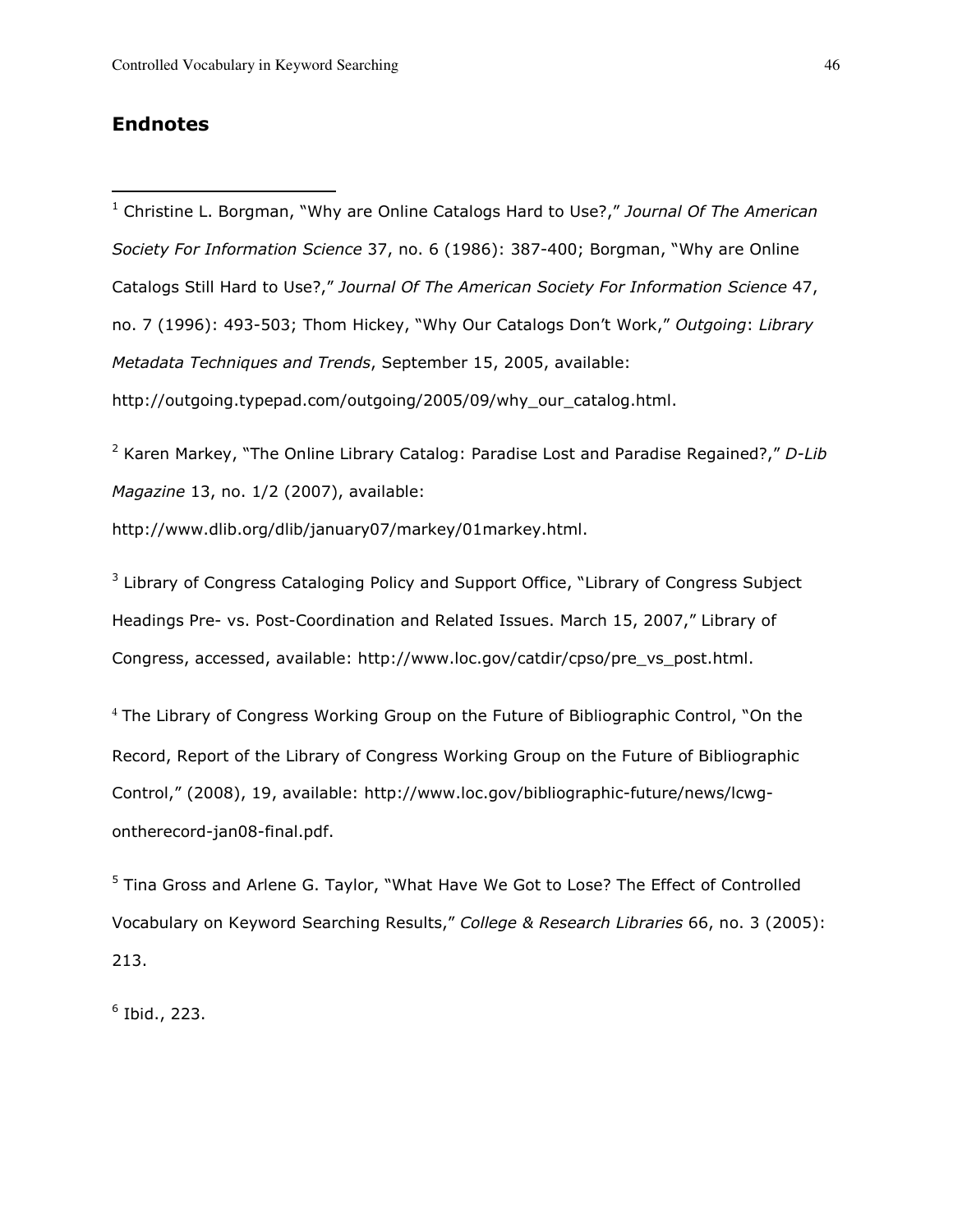$7$  Karen Calhoun, "The Changing Nature of the Catalog and its Integration with Other Discovery Tools: Final Report, Prepared for the Library of Congress. March 17 2006," Library of Congress, available: http://www.loc.gov/catdir/calhoun-report-final.pdf.

 $^8$  Ibid., 46.

 $\overline{a}$ 

<sup>9</sup> Jennifer Rowley, "The Controlled versus Natural Indexing Languages Debate Revisited: A Perspective on Information Retrieval Practice and Research," Journal of Information Science 20, no. 2 (1994): 108–19.

 $10$  Donald H. Kraft, "A Comparison of Keyword-in-context (KWIC) Indexing of Titles with a Subject Heading Classification System," American Documentation 15 (Jan. 1964): 48.

 $11$  Carolyn O. Frost, "Title Words as Entry Vocabulary to LCSH," Cataloging & Classification Quarterly 10, no. 1-2 (1989): 176.

<sup>12</sup> Barbara Keller, "Subject Content Through Title: A Masters Theses Matching Study at Indiana State University," Cataloging & Classification Quarterly 15, no. 3 (1992): 78.

<sup>13</sup> Henk J. Voorbij, "Title Keywords and Subject Descriptors: A Comparison of Subject Search Entries of Books in the Humanities and Social Sciences," Journal of Documentation 54, no. 4 (Sept. 1998): 466-76.

<sup>14</sup> Elaine A. Nowick and Margaret Mering, "Comparisons between Internet Users' Free-Text Queries and Controlled Vocabularies: A Case Study in Water Quality," Technical Services Quarterly 21, no. 2 (2003): 15.

<sup>15</sup> Gross and Taylor, "What Have We Got to Lose?," 223.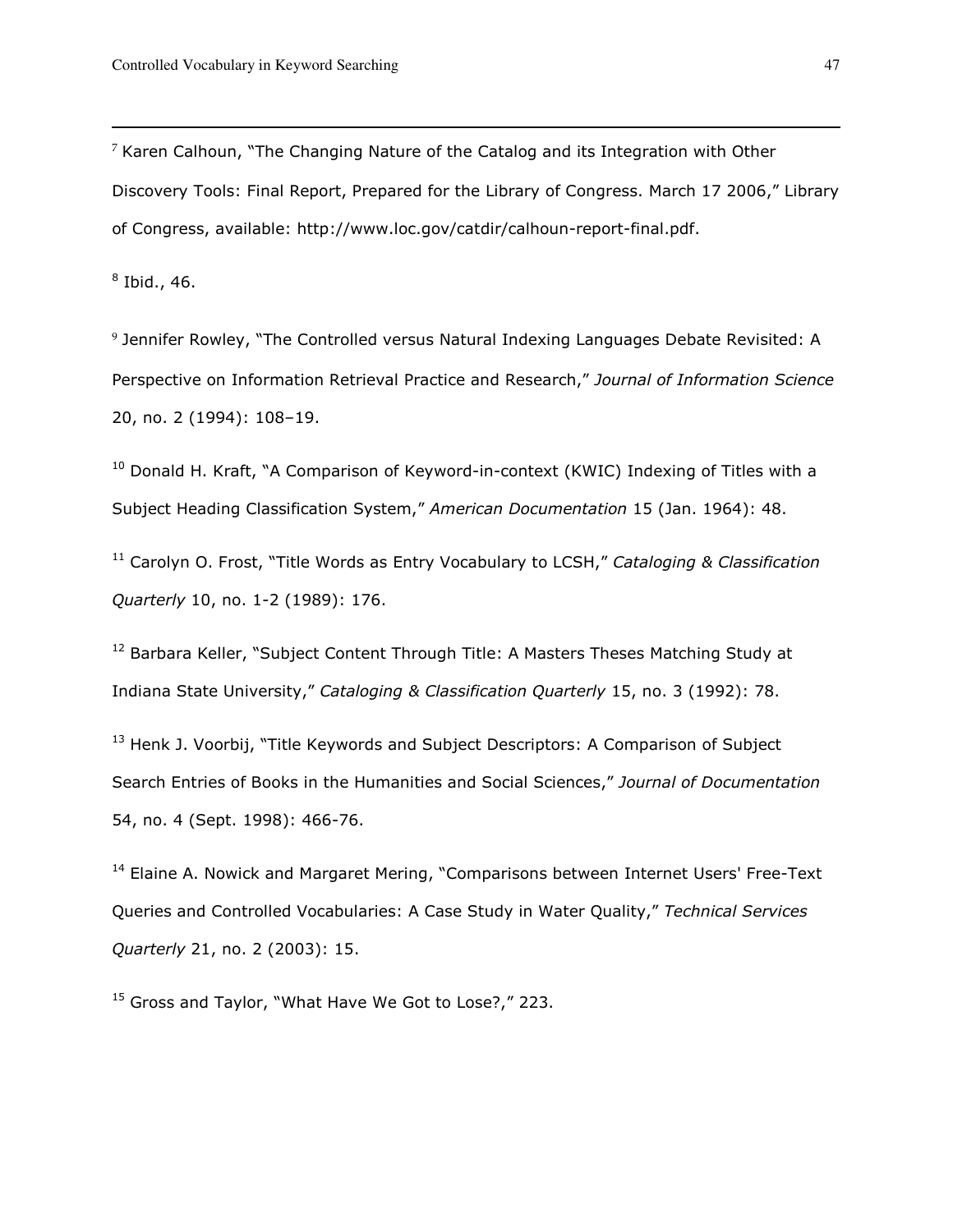<sup>16</sup> Caimei Lu, Jung-ran Park, and Xiaohua Hu, "User Tags Versus Expert-assigned Subject Terms: A Comparison of Library Thing Tags and Library of Congress Subject Headings," Journal of Information Science 36, no. 6 (2010): 775-776.

<sup>17</sup> OCLC, "Online Catalogs: What Users and Librarians Want: An OCLC Report," (Dublin, Ohio: OCLC Online Computer Library Center, 2009), 11.

 $18$  Ibid., 14.

 $\overline{a}$ 

<sup>19</sup> Kayo Denda, "Beyond Subject Headings: A Structured Information Retrieval Tool for Interdisciplinary Fields, Library Resources & Technical Services 49, no. 4 (2005): 266.

<sup>20</sup> Lois Mai Chan, "Exploiting LCSH, LCC, and DDC to Retrieve Networked Resources: Issues and Challenges," (In Library of Congress, Proceedings of the Bicentennial Conference on Bibliographic Control for the New Millennium, 2000), 5. Available: http://www.loc.gov/catdir/bibcontrol/chan\_paper.html.

 $21$  Ibid., 2.

<sup>22</sup> Rebecca Donlan and Rachel Cooke, "Running with the Devil: Accessing Library-licensed Full Text Holdings through Google Scholar," Internet Reference Services Quarterly, 10, nos. 3-4 (2005): 155-156.

 $23$  Ibid., 156.

<sup>24</sup> Jeffrey Garrett, "Subject Headings in Full-Text Environments: The ECCO Experiment," College & Research Libraries, 68, no. 1 (2007): 72.

 $25$  Ibid., 74.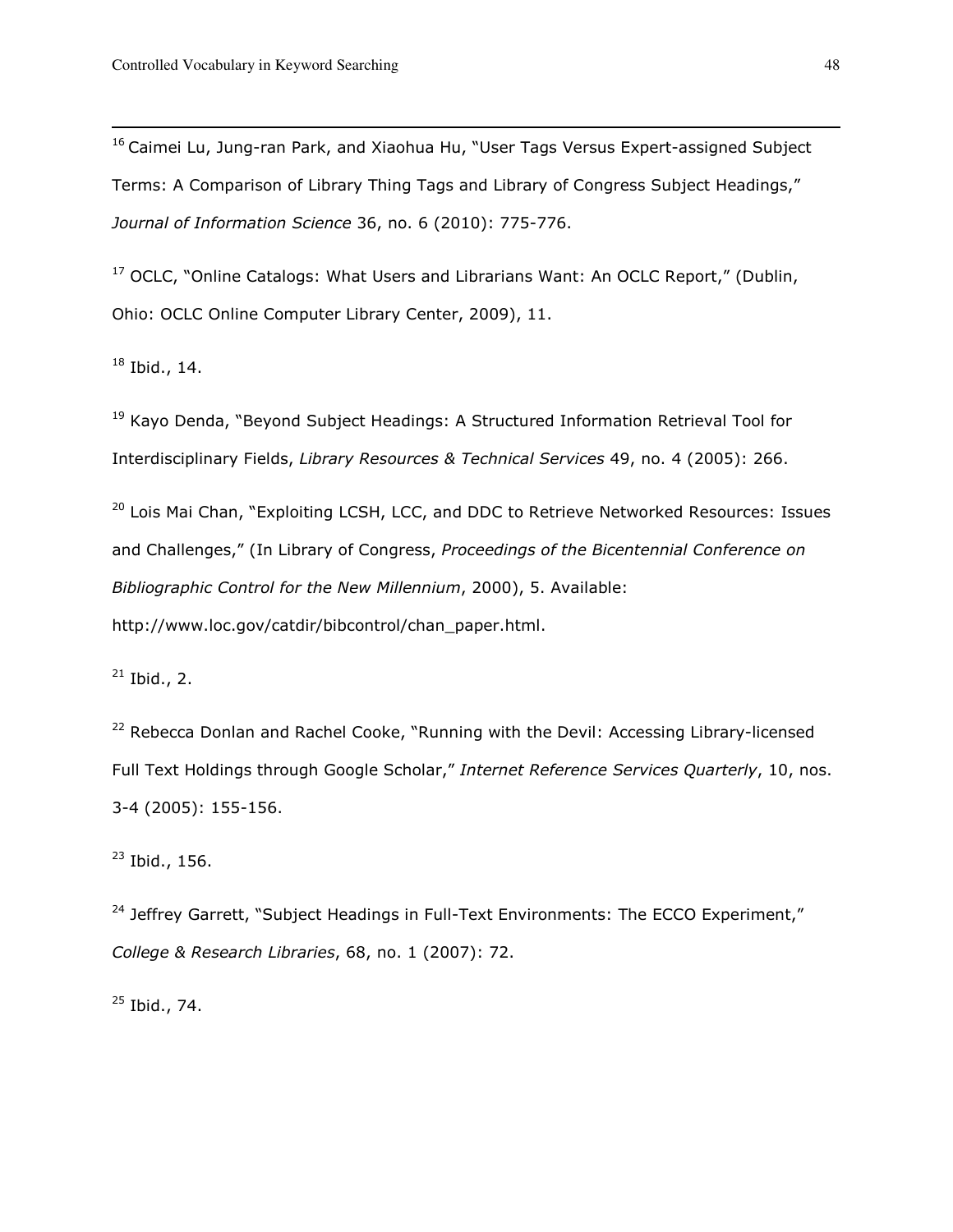<sup>26</sup> Nancy J. Fallgren, "Users and Uses of Bibliographic Data: Background Paper for the Working Group on the Future of Bibliographic Control," (Feb. 25, 2007), available: http:// www.loc.gov/bibliographic-future/meetings/docs/UsersandUsesBackgroundPaper.pdf.

<sup>27</sup> Sue Ann Gardner, "Changing Landscape of Contemporary Cataloging," Cataloging & Classification Quarterly, 45, no. 4 (2008): 88.

<sup>28</sup> Oksana L. Zavalina, "Collection-Level Subject Access in Aggregations of Digital Collections: Metadata Application and Use" (PhD dissertation – University of Illinois at Urbana-Champaign, 2010), 113.

 $29$  Ibid.

 $\overline{a}$ 

<sup>30</sup> Bibliographic Services Task Force of the University of California Libraries, "Rethinking How We Provide Bibliographic Services for the University of California: Final Report," 2005, 23, available: http://libraries.universityofcalifornia.edu/sopag/BSTF/Final.pdf.

 $31$  Ibid.

 $32$  Ibid., 24 [brackets in the original].

<sup>33</sup> Deanna B. Marcum, "The Future of Cataloging: Address to the Ebsco Leadership Seminar Boston, Massachusetts January 16, 2005, 10, available: http://www.loc.gov/library/reports/CatalogingSpeech.pdf.

 $34$  Calhoun, "The Changing Nature of the Catalog," 33.

<sup>35</sup> Ibid., 46.

<sup>36</sup> Ibid., 18.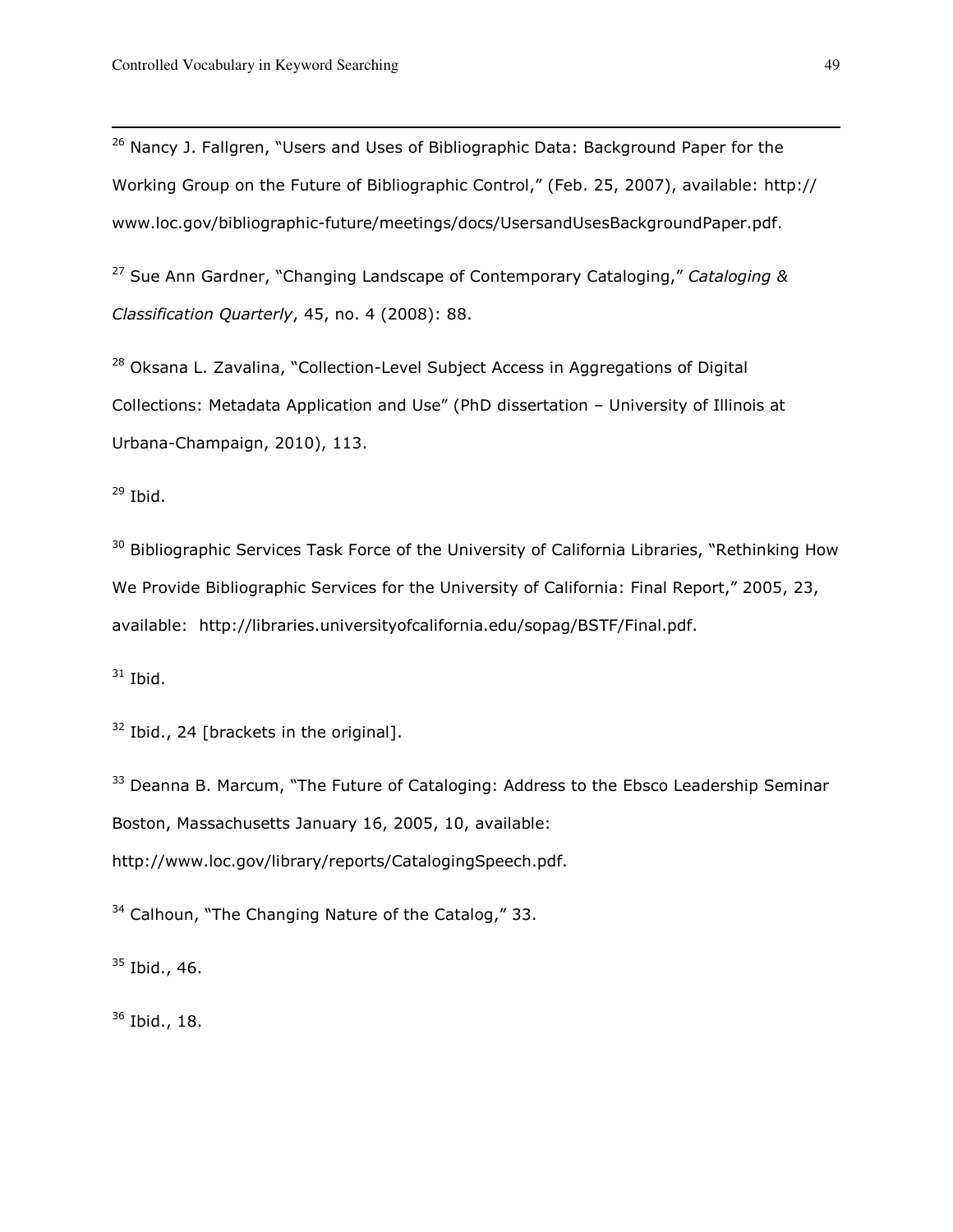$37$  Library of Congress Working Group on the Future of Bibliographic Control, "On the Record," 19..

<sup>38</sup> Ibid., 34-35.

 $\overline{a}$ 

<sup>39</sup> Ingrid Hsieh-Yee, "Search Tactics of Web Users in Searching for Texts, Graphics, Known Items and Subjects," The Reference Librarian 28 (1998): 79.

 $40$  Daniel N. Joudrey, "Book Reviews: The Changing Nature of the Catalog and its Integration with Other Discovery Tools; Rethinking How We Provide Bibliographic Services for the University of California: Final Report," Library Resources & Technical Services 50, no. 4 (2006): 296.

 $41$  Michael A. Weber, Stephanie A. Steely, and Marilou Z. Hinchcliff, "A consortial authority control project by the Keystone Library Network," Cataloging & Classification Quarterly 43, no. 1 (2006): 78.

 $42$  Thomas Mann, "What is Going on at the Library of Congress?" Prepared for AFSCME 2910, The Library of Congress Professional Guild, 2006, 18-19; available: http://www.guild2910.org/AFSCMEWhatIsGoingOn.pdf; Thomas Mann, " 'On the Record' but Off the Track: A Review of the Report of The Library of Congress Working Group on The Future of Bibliographic Control, With a Further Examination of Library of Congress Cataloging Tendencies," Prepared for AFSCME 2910, The Library of Congress Professional Guild, 2008, 11; available: http://www.guild2910.org/WorkingGrpResponse2008.pdf.

<sup>43</sup> X. Liu, K. Maly, M. Zubair, Q. Hong, and C. Xu, "An OAI Compliant Federated Digital Library," Citeseer, 2008, 1; available: http://citeseerx.ist.psu.edu.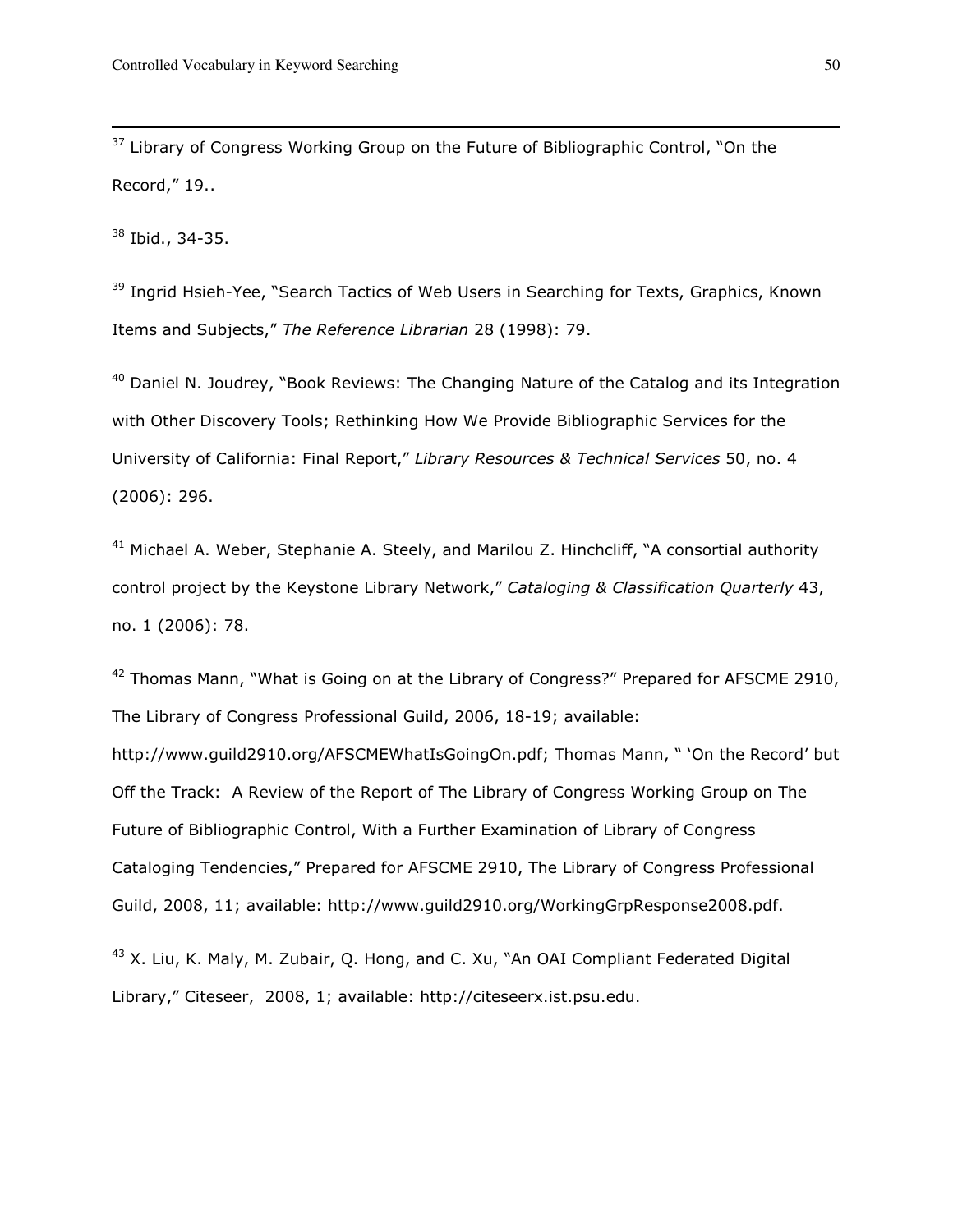<sup>44</sup> Daniel E. O'Leary, "A multilingual knowledge management system: A case study of FAO and WAICENT," Decision Support Systems 45 (2008): 642.

<sup>45</sup> Ying-hsang Liu, The Impact of MeSH Terms on Information Seeking Effectiveness, Thesis (PhD) – Rutgers University, 2009, 108-9.

<sup>46</sup> Marcia J. Bates, "Task Force Recommendation 2.3: Research and Design Review: Improving User Access to Library Catalog and Portal Information: Final Report (Version 3)," Library of Congress, from Proceedings of the Bicentennial Conference on Bibliographic Control for the New Millennium, 2003, 49. Available:

http://www.loc.gov/catdir/bibcontrol/2.3BatesReport6-03.doc.pdf.

<sup>47</sup> Clay Shirky, "Ontology is overrated: Categories, Links, and Tags," 2005, 5. Available: http://shirky.com/writings/ontology\_overrated.html.

<sup>48</sup> Ibid., 12-13.

<sup>49</sup> Ibid., 13.

 $50$  Calhoun, "The Changing Nature of the Catalog," 33.

<sup>51</sup> Karen Antell and Jie Huang, "Subject Searching Success: Transaction Logs, Patron Perceptions, and Implications for Library Instruction," Reference & User Services Quarterly 48, no. 1 (2008): 69-70.

<sup>52</sup> Chan, "Exploiting LCSH, LCC, and DDC," 4.

<sup>53</sup> Antell and Huang, "Subject Searching Success," 68.

<sup>54</sup> Athena Salaba, "End-user Understanding of Indexing Language Information," Cataloging & Classification Quarterly 47, no. 1 (2009): 30.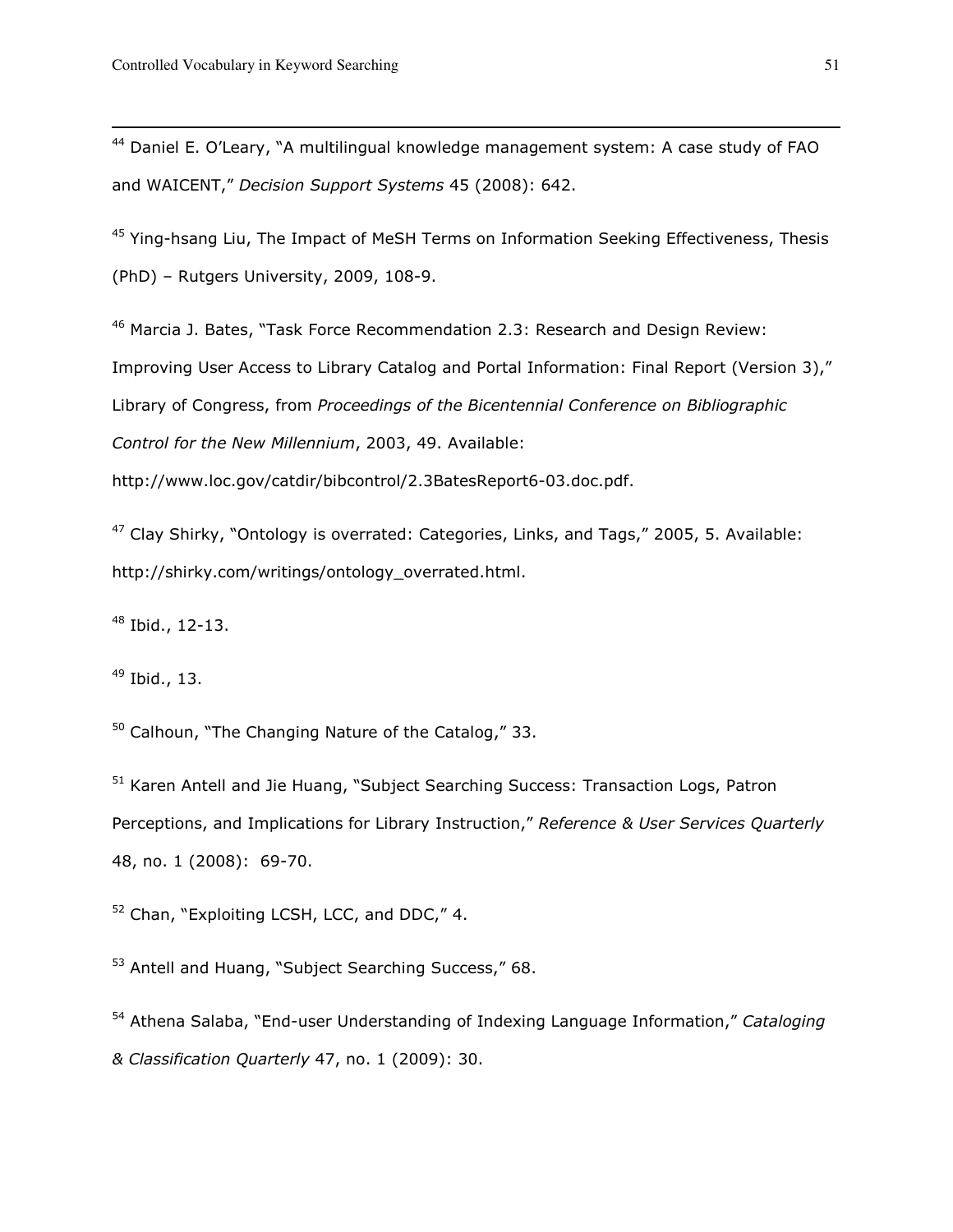<sup>55</sup> Garrett, "Subject Headings in Full-text Environments," 70.

<sup>56</sup> Jeffrey Beall, "The Weaknesses of Full-Text Searching," Journal of Academic Librarianship 34, no. 5 (2008): 439-443.

<sup>57</sup> Thomas Mann, "Will Google's Keyword Searching Eliminate the Need for LC Cataloging and Classification?," Prepared for AFSCME 2910, The Library of Congress Professional Guild, 2005, 4. Available: http://www.guild2910.org/searching.htm.

<sup>58</sup> Chan, "Exploiting LCSH, LCC, and DDC," 4.

<sup>59</sup> Davis, Ian, "Why tagging is Expensive," (2005), available: http://blogs.capitalibraries.co.uk/panlibus/2005/09/07/why\_tagging\_is\_/.

<sup>60</sup> George Macgregor and Emma McCulloch, "Collaborative Tagging as a Knowledge Organisation and Resource Discovery Tool," Library Review 55, no. 5 (2006): 296.

<sup>61</sup> Mann, " 'On the Record' but Off the Track."

<sup>62</sup> William Badke, "The Treachery of Keywords," Online 35, no. 3 (2011): 52-54.

 $63$  Yee, "Will the Response of the Library Profession to the Internet be Self-immolation?," 5.

<sup>64</sup> Bibliographic Services Task Force of the University of California Libraries, "Rethinking How We Provide Bibliographic Services," 24.

<sup>65</sup> Donna Slawsky, "Building a Keyword Library for Description of Visual Assets: Thesaurus Basics," Journal of Digital Asset Management 3, no. 3 (2007): 134.

<sup>66</sup> Library of Congress Working Group on the Future of Bibliographic Control, "On the Record," 20.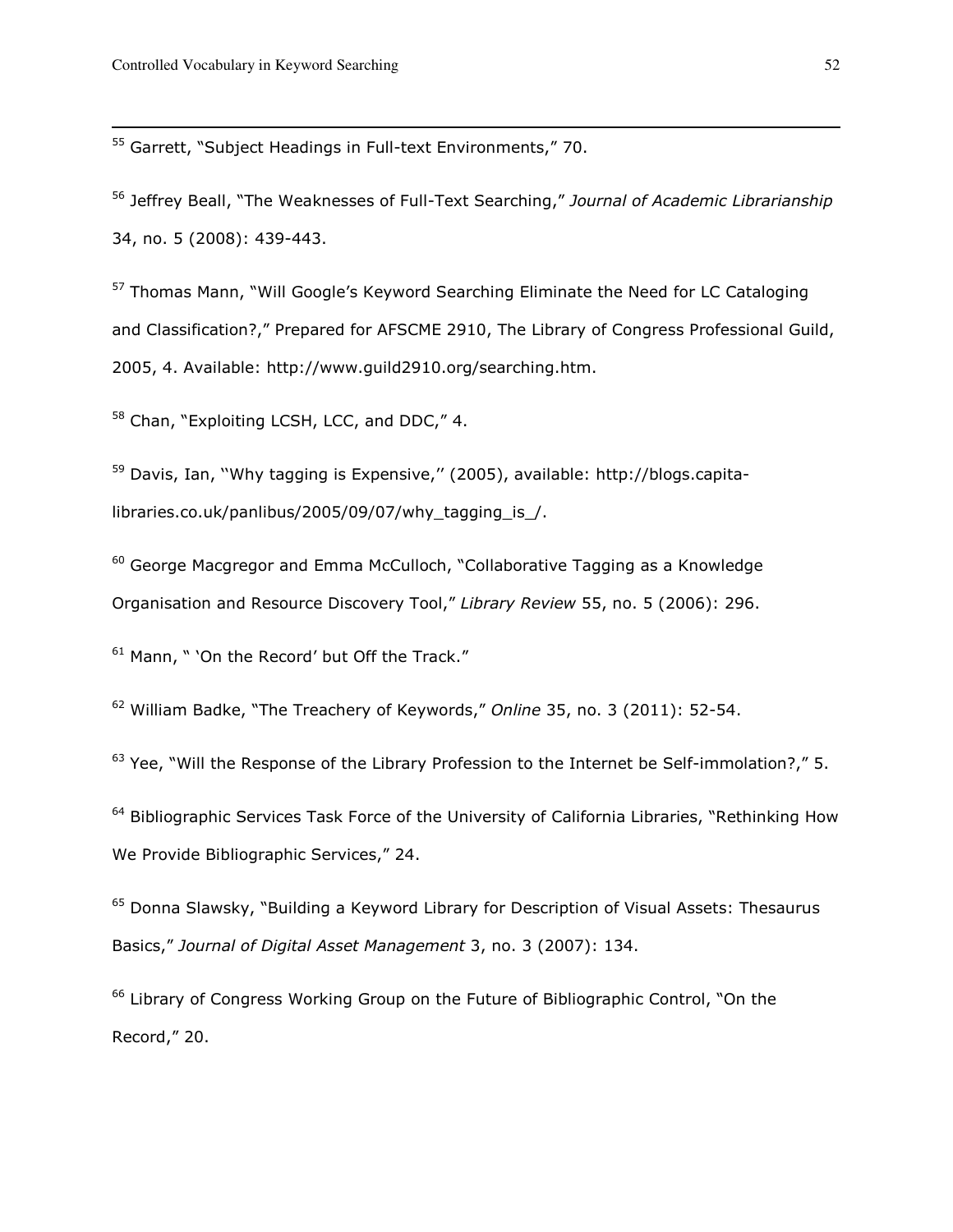$67$  Cosmin Munteanu, Useful Transcriptions of Webcast Lectures, Thesis (PhD) - University of Toronto, 87.

<sup>68</sup> Nowick and Mering, "Comparisons between Internet Users' Free-Text Queries and Controlled Vocabularies."

<sup>69</sup> Arturo Montejo Ráez and Ralf Steinberger, "Why Keywording Matters," High Energy Physics Libraries Webzine, Issue 10 (December 2004): 1-16.

 $70$  Maria Ansari, "Matching between Assigned Descriptors and Title Keywords in Medical Theses," Library Review 54, no. 7 (2005): 410-414.

 $71$  Kayo Denda, "Beyond Subject Headings: A Structured Information Retrieval Tool for Interdisciplinary Fields," Library Resources & Technical Services 49, no. 4 (2005): 266-275.

 $72$  Richard G. Côté, Philip Jones, Rolf Apweiler, and Henning Hermjakob, "The Ontology Lookup Service, a Lightweight Cross-platform Tool for Controlled Vocabulary Queries," BMC Bioinformatics 7, no. 97 (2006): 1-7.

<sup>73</sup> Wei Zhou, Clement Yu, Neil Smalheiser, Vetle Torvik, and Jie Hong, "Knowledge-intensive Conceptual Retrieval and Passage Extraction of Biomedical Literature," SIGIR 2007 Proceedings, July 23–27, 2007, Ámsterdam, The Netherlands, 2007, 655-662.

 $74$  Abhishek Jain, Prakash Velayutham, Michael Wagner, and David L. Butler, "Accessing the Tissue Engineering Literature: A New Paradigm, Tissue Engineering Part A. 14, no. 3 (2008): 459-460.

<sup>75</sup> Xiaozhong Liu, Jian Qin, Miao Chen, Ji-Hong Park, "Automatic Semantic Mapping between Query Terms and Controlled Vocabulary through Using WordNet and Wikipedia," ASIS&T 2008 Annual Meeting, Columbus, Ohio, October 24-29, 2008, 1-10.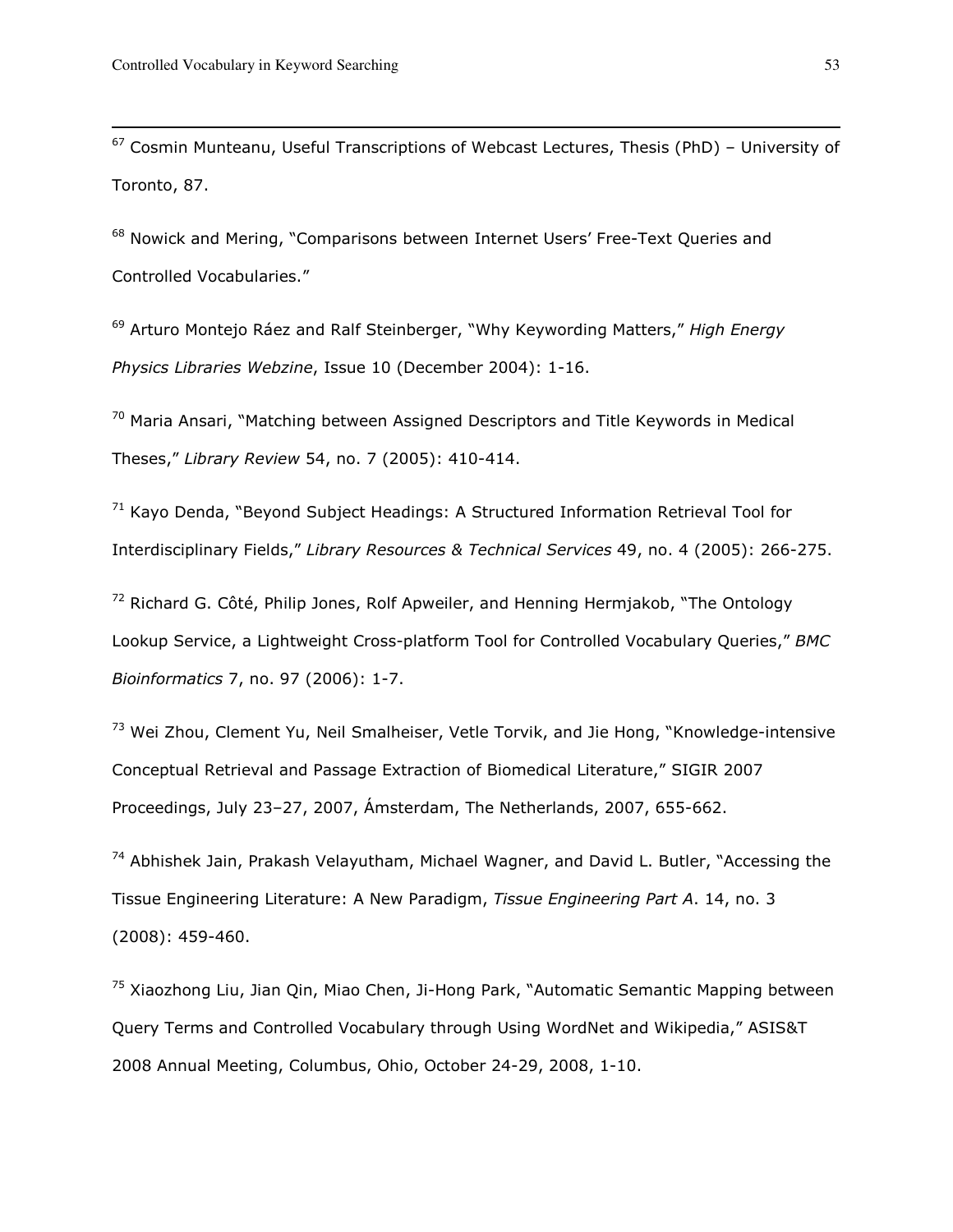<sup>76</sup> Hans-Michael Müller, Arun Rangarajan, Tracy K. Teal, Paul W. Sternberg, "Textpresso for Neuroscience: Searching the Full Text of Thousands of Neuroscience Research Papers," Neuroinform 6 (2008): 195-204.

<sup>77</sup> Natalya F. Noy, Nigam H. Shah, Patricia L. Whetzel, Benjamin Dai, Michael Dorf, Nicholas Griffith, Clement Jonquet, Daniel L. Rubin, Margaret-Anne Storey, Christopher G. Chute, and Mark A. Musen, "BioPortal: Ontologies and Integrated Data Resources at the Click of a Mouse," Nucleic Acids Research 37, Web Server issue, published online 29 May 2009, W170-W173.

<sup>78</sup> Kristine M. Alpi, Elizabeth Stringer, Ryan S. DeVoe, and Michael Stoskopf, "Clinical and Research Searching on the Wild Side: Exploring the Veterinary Literature," Journal of the Medical Library Association 97, no. 3 (2009): 169-170.

 $79$  Alasdair J.G.Gray, Norman Gray, Christopher W. Hall, and Iadh Ounis, "Finding the Right Term: Retrieving and Exploring Semantic Concepts in Astronomical Vocabularies," Information Processing and Management 46 (2010): 470-478.

80 Susan B. Stillwell, Ellen Fineout-Overholt, Bernadette Mazurek Melnyk, and Kathleen M. Williamson, "Searching for the Evidence: Strategies to Help you Conduct a Successful Search," AJN: American Journal of Nursing 110, no. 5 (2010): 41-47.

<sup>81</sup> Gregory Schymik, Robert St. Louis, and Karen Corral, "Order of Magnitude Reductions in the Size of Enterprise Search Result Sets Through the Use of Subject Indexes," Americas Conference on Information Systems (AMCIS) Proceedings, paper 195, 2009, 2.

 $82$  Ibid.

 $83$  Ibid., 3.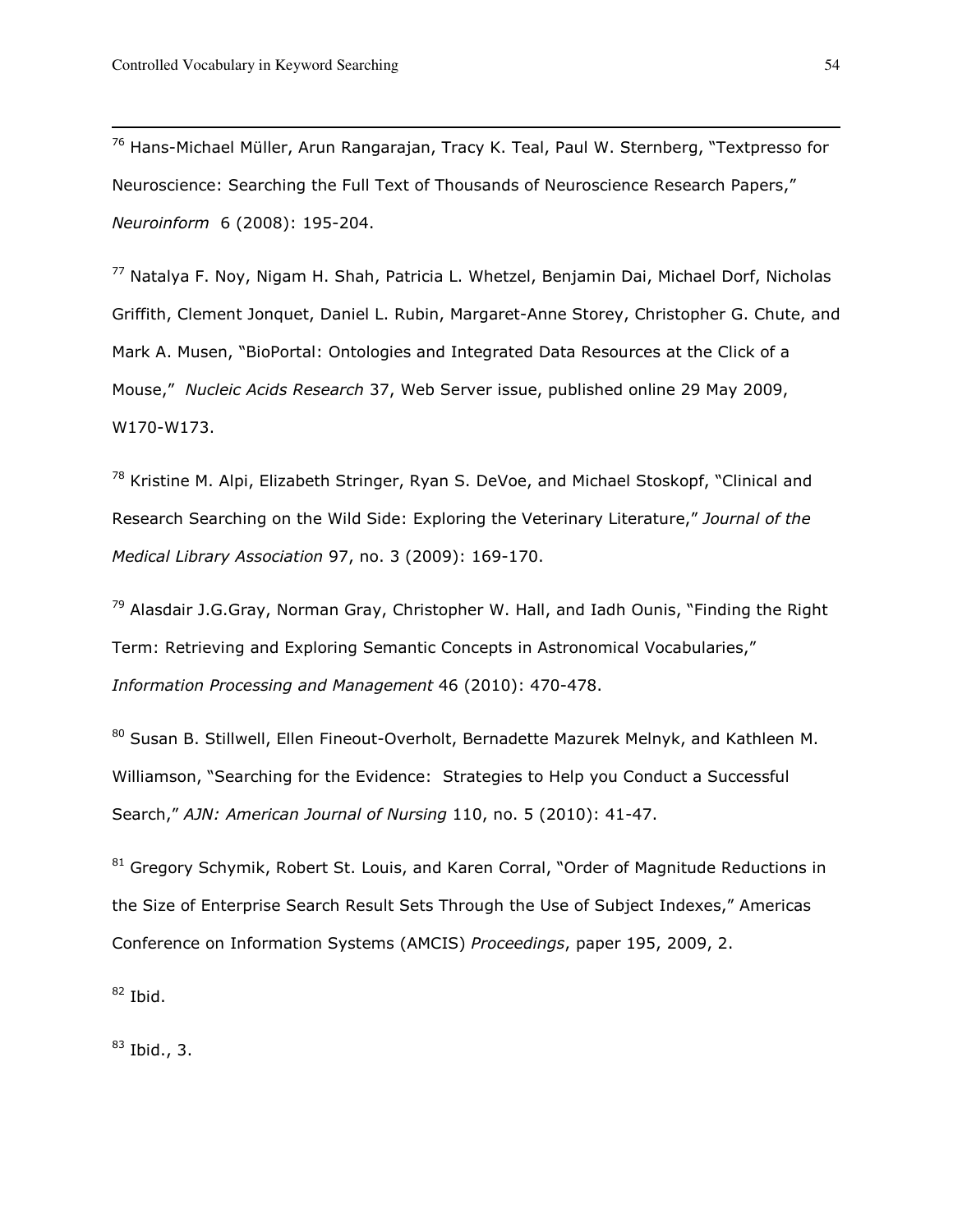$84$  Ibid., 4.

 $\overline{a}$ 

 $85$  Ibid., 7.

86 Gregory Schymik, "Representational Indeterminacy and Enterprise Search: The importance of subject indexes," Proceedings of the Fifteenth Americas Conference on Information Systems, San Francisco, California August 6th-9th 2009, 1.

87 Karen Corral, David Schuff, Robert D. St. Louis, and Ozgur Turetken, "A Model for Estimating the Savings from Dimensional vs Keyword Search," In Advanced Principles for Improving Database Design, Systems Modeling, and Software Development, edited by Keng Siau and John Erickson, (Hershey, NY: Information science reference, 2009), 146.

<sup>88</sup> Ibid., 147-8.

 $89$  Ibid., 156.

90 Karen Corral, David Schuff, Gregory Schymik, and Robert St. Louis, "Strategies for Document Management" International Journal of Business Intelligence Research 1 (no. 1): 78-9.

 $91$  Chan, Exploiting LCSH, LCC, and DDC, 4.

<sup>92</sup> Nowick and Mering, "Comparisons between Internet Users' Free-Text Queries and Controlled Vocabularies," 30.

93 Elizabeth S. Jenuwine and Judith A. Floyd, "Comparison of Medical Subject Headings and Text-word Searches in MEDLINE to Retrieve Studies on Sleep in Healthy Individuals," Journal of the Medical Library Association 92, no. 3 (2004): 349.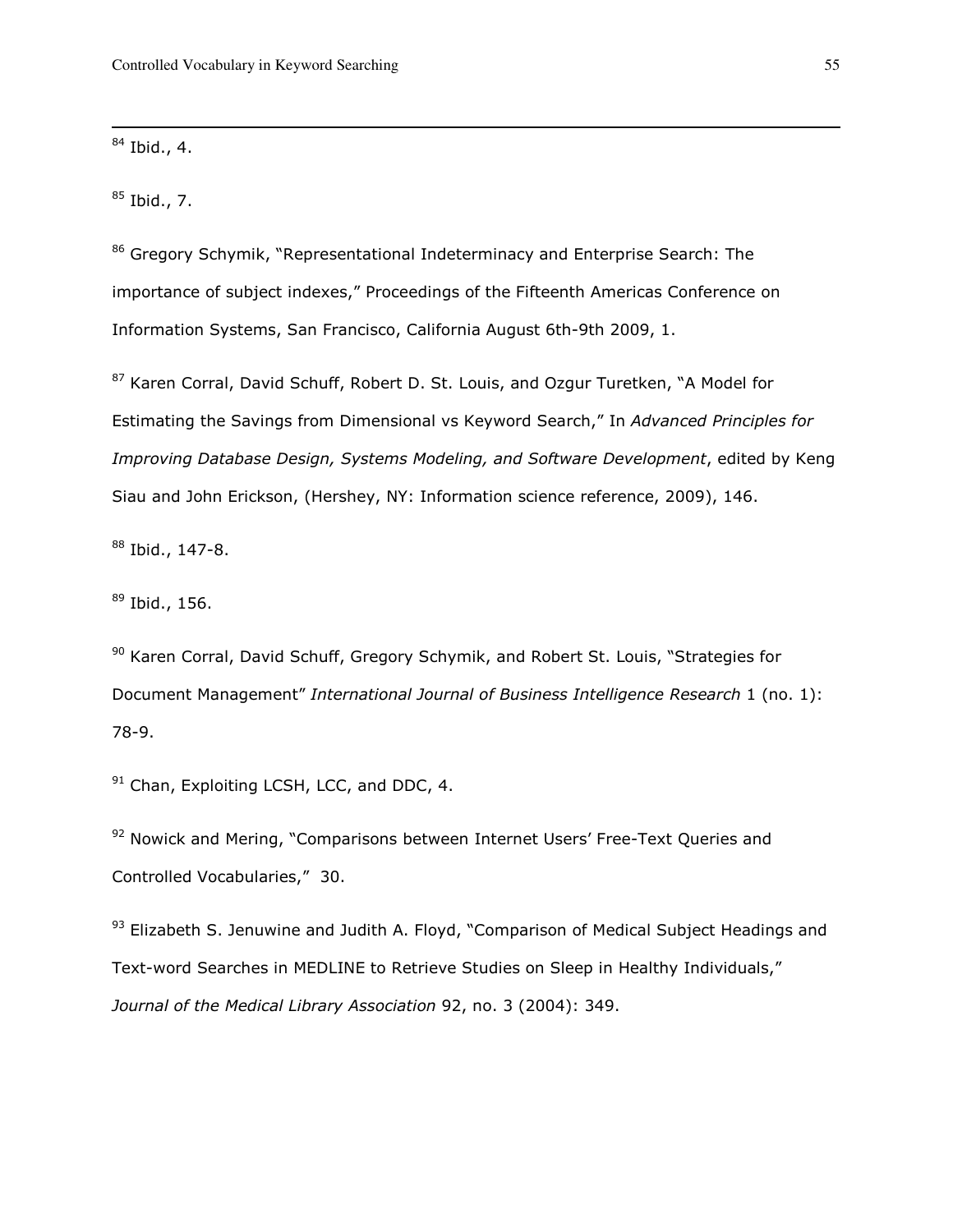94 Mohammad Reza Davarpanah and Mohammad Iranshahi, "A Comparison of Assigned Descriptors and Title Keywords of Dissertations in the Iranian Dissertation Database," Library Review 54, no. 6 (2005): 383.

95 Weber, Steely, and Hinchcliff, "Consortial Authority Control Project," 2006, 78-79.

96 Pamela S. Morgan, The Availability of MeSH in Vendor-Supplied Cataloguing Records, as Seen Through the Catalogue of a Canadian Academic Health Library," Partnership: the Canadian Journal of Library and Information Practice and Research 2, no. 2 (2007): 1.

 $97$  Judith B. Herman, "A Word about a Library Tool," Letters to the Editor, Los Angeles Times (Nov. 29, 2009).

98 Gilles Hubert, and Josiane Mothe, "An Adaptable Search Engine for Multimodal Information Retrieval," Journal of the American Society for Information Science and Technology, 60, no. 8 (2009): 1625.

<sup>99</sup> Sevim McCutcheon, "Keyword vs Controlled Vocabulary Searching: The One with the Most Tools Wins," The Indexer 27, no. 2 (2009): 62.

<sup>100</sup> Jack Hang-tat Leong, "The Convergence of Metadata and Bibliographic Control? Trends and Patterns in Addressing the Current Issues and Challenges of Providing Subject Access," Knowledge Organization 37, no. 1 (2010): 29-41.

 $101$  Ibid., 40.

<sup>102</sup> Sarah Hayman and Nick Lothian, "Taxonomy Directed Folksonomies: Integrating User Tagging and Controlled Vocabularies for Australian Education Networks," World Library and Information Congress: 73rd IFLA General Conference and Council, 19-23 August 2007, Durban, South Africa, 27 p.; Katrin Weller, "Folksonomies and Ontologies. Two New Players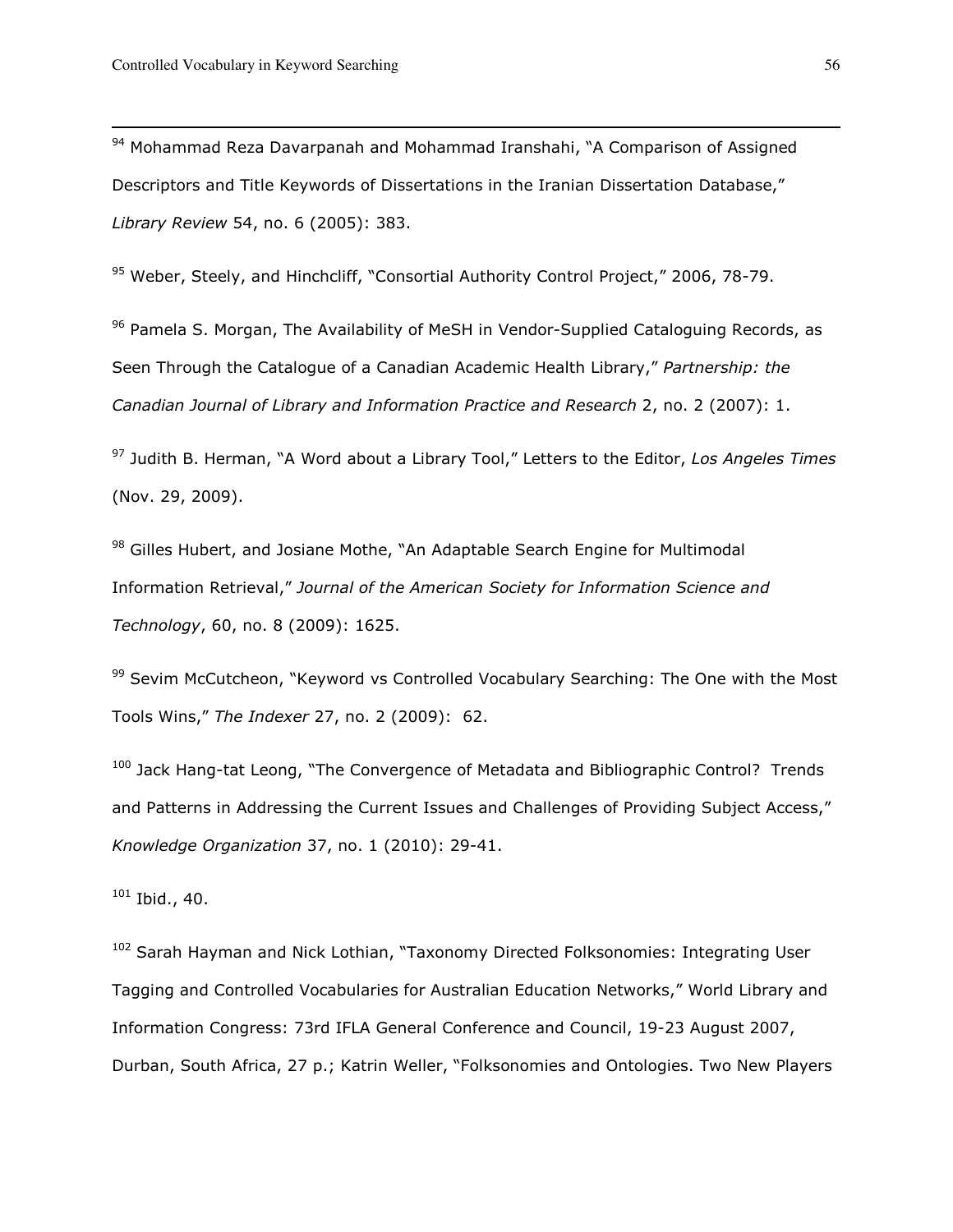in Indexing and Knowledge Representation," in H. Jezzard (Ed.), Applying Web 2.0. Innovation, Impact and Implementation. Online Information 2007 Conference Proceedings, London (2007), 108-115; Peter J. Rolla, "User Tags versus Subject Headings: Can User-Supplied Data Improve Subject Access to Library Collections?," Library Resources & Technical Services 53, no. 3 (2009): 174-184; Tom Steele, The New Cooperative Cataloging, Library Hi Tech 27, no. 1 (2009): 68-77; Sue Yeon Syn and Michael B. Spring, "Tags as Keywords - Comparison of the Relative Quality of Tags and Keywords," Proceedings of the American Society for Information Science and Technology 46, no. 1 (2009): 1-19; Kwan Yi and Lois Mai Chan, "Linking Folksonomy to Library of Congress Subject Headings: an Exploratory Study," Journal of Documentation 65, no. 6 (2009): 872- 900; Margaret E. I. Kipp, "Searching with Tags: Do Tags Help Users Find Things?," Knowledge Organization : KO 37, no. 4 (2010): 239-255; Caimei Lu, Jung-ran Park, and Xiaohua Hu, "User Tags versus Expert-assigned Subject Terms: A Comparison of LibraryThing Tags and Library of Congress Subject Headings," Journal of Information Science 36, no. 6 (2010): 763–779; Brian Matthews, Catherine Jones, Bartlomiej Puzon, Jim Moon, Douglas Tudhope, Koraljka Golub, Marianne Lykke Nielsen, "An evaluation of enhancing social tagging with a knowledge organization system," Aslib Proceedings 62, no. 4/5 (2010): 447 – 465; Jo Bates and Jennifer Rowley, "Social Reproduction and Exclusion in Subject Indexing: A Comparison of Public Library OPACs and LibraryThing Folksonomy," Journal of Documentation 67, no. 3 (2011); Hong Zhang, Linda C. Smith, Michael Twidale, and Fang Huang Gao, "Seeing the Wood for the Trees: Enhancing Metadata Subject Elements with Weights," Information Technology and Libraries 30, no.2 (2011): 75-80.

<sup>103</sup> Macgregor and McCulloch, "Collaborative Tagging," 292.

<sup>104</sup> Ibid., 294.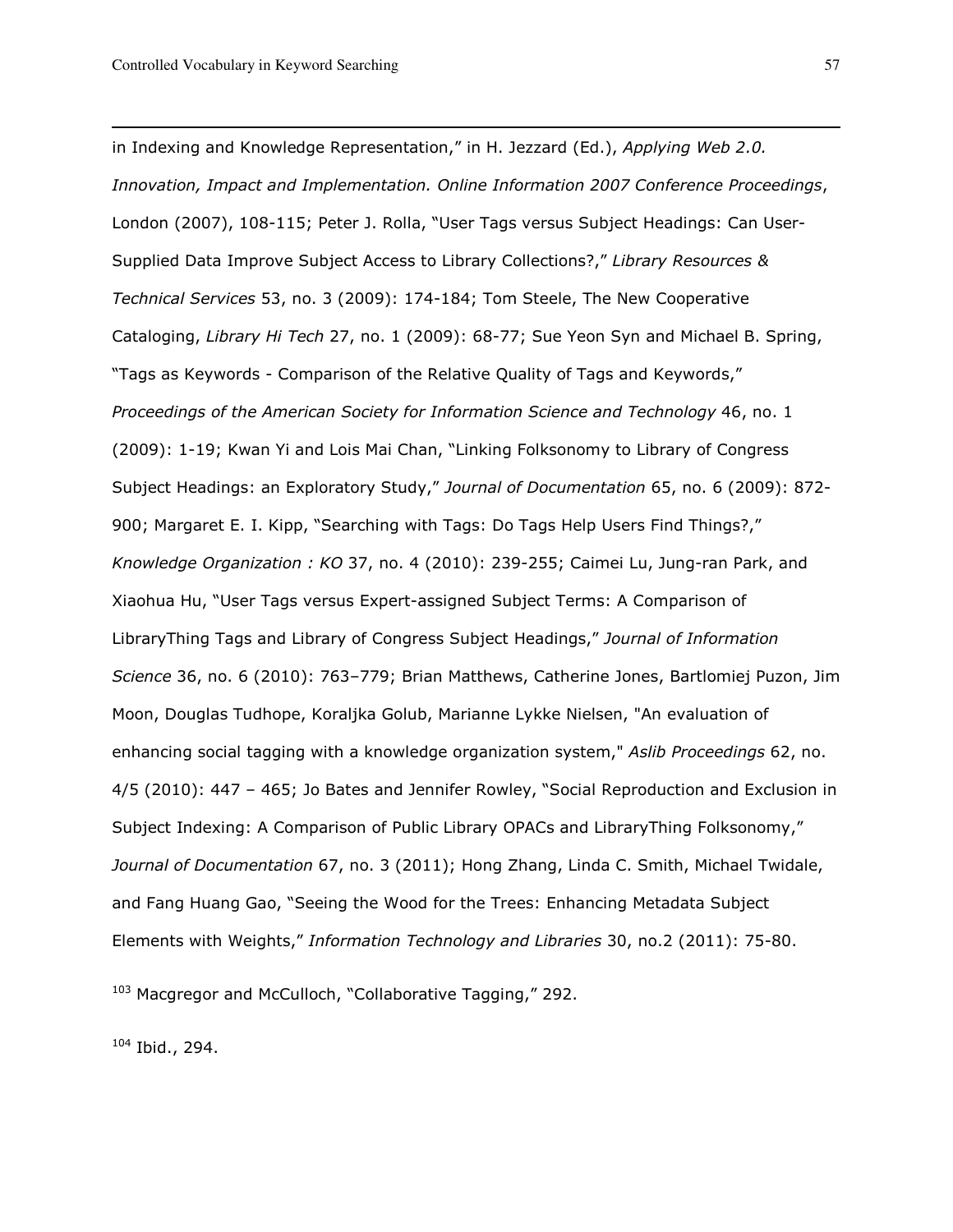<sup>105</sup> Ibid., 295.

 $\overline{a}$ 

<sup>106</sup> Rolla, "User Tags versus Subject Headings," 182.

 $107$  Bates and Rowley, "Social Reproduction and Exclusion in Subject Indexing," 431.

 $108$  Ibid., 446.

<sup>109</sup> Hayman and Lothian, "Taxonomy Directed Folksonomies," 2.

<sup>110</sup> Zhang, Smith, Twidale, and Gao, "Seeing the Wood for the Trees," 79.

<sup>111</sup> Macgregor and McCulloch, "Collaborative Tagging," 298.

 $112$  Isabella Peters and Katrin Weller, (2008). "Tag Gardening for Folksonomy Enrichment and Maintenance." Webology, 5(3), Article 58. Available:

http://www.webology.ir/2008/v5n3/a58.html; Katrin Weller and Isabella Peters, "Seeding, Weeding, Fertilizing – Different Tag Gardening Activities for Folksonomy Maintenance and Enrichment," in Proceedings of I-SEMANTICS '08 Graz, Austria, September 3-5, 2008:110- 117; Koraljka Golub, Catherine Jones, Brian Matthews, Bartlomiej Puzon, Jim Moon, Douglas Tudhope, Marianne Lykke Nielsen, "EnTag: Enhancing Social Tagging for Discovery," Joint Conference on Digital Library, JCDL '09, June 15-19, 2009, Austin, TX, p. 163-172; Louise F. Spiteri, "Incorporating Facets into Social Tagging Applications: An Analysis of Current Trends," Cataloging & Classification Quarterly 48, no. 1 (2010): 94-109; Wolfgang G. Stock, "Concepts and Semantic Relations in Information Science," Journal of the American Society for Information Science and Technology 61, no. 10 (2010): 1951–1969; Wolfgang G. Stock, Isabella Peters, Katrin Weller, "Social Semantic Corporate Digital Libraries: Joining Knowledge Representation and Knowledge Management," in Anne Woodsworth (ed.) Advances in Librarianship, Volume 32, Emerald Group Publishing Limited, (2010), pp.137-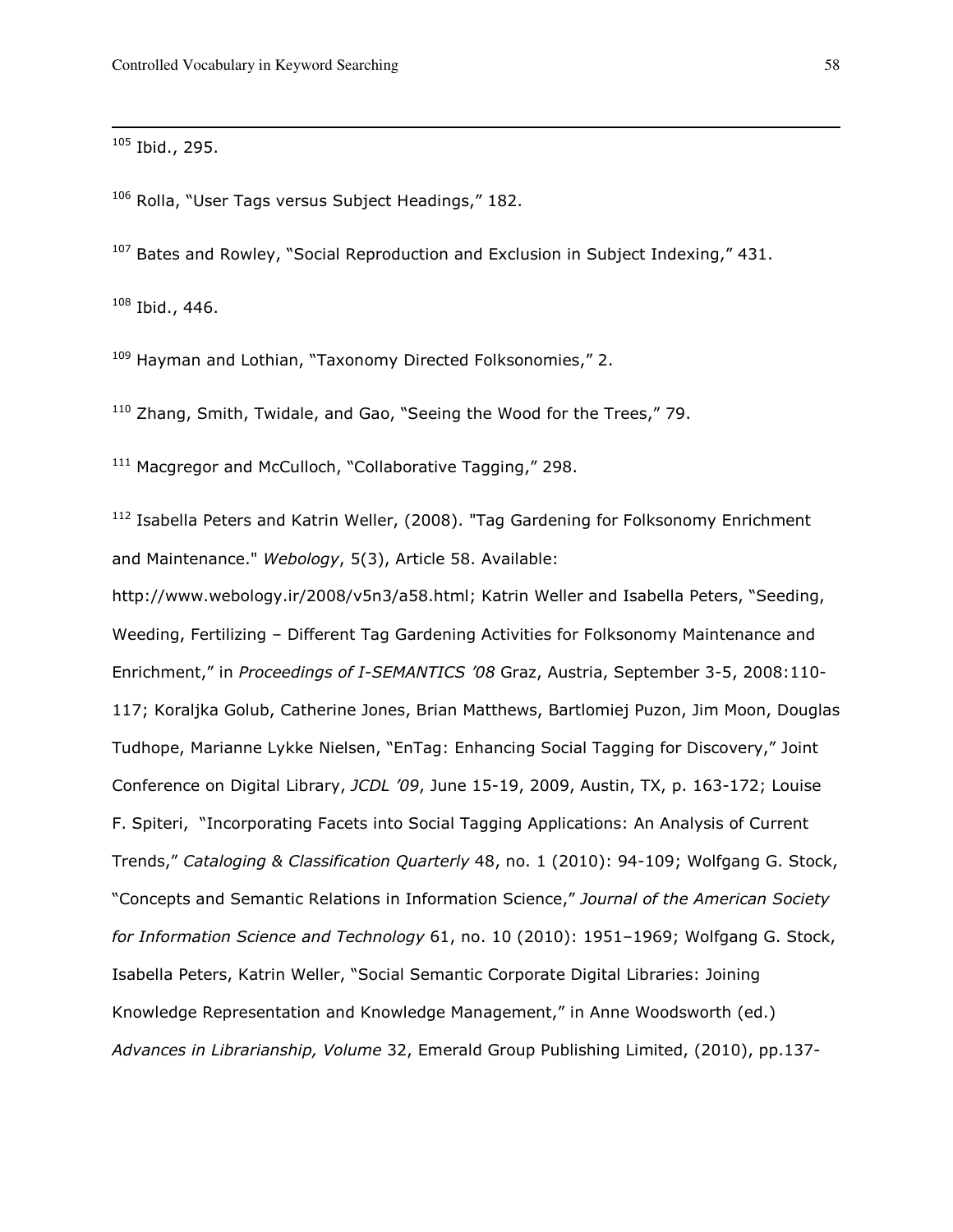158; H. H. Kim, "Toward Video Semantic Search Based on a Structured Folksonomy," Journal of the American Society for Information Science and Technology, 62, no. 3 (2011): 478–492; Hemalata Iyer, Lucy Bungo, "An Examination of Semantic Relationships between Professionally Assigned Metadata and User-generated Tags for Popular Literature in Complementary and Alternative Medicine" Information Research 16, no. 3 (September 2011): 26; Maciej Gawinecki, Giacomo Cabri, Marcin Paprzycki, and Maria Ganzha, "Evaluation of Structured Collaborative Tagging for Web Service Matchmaking" in Semantic Web Services (2012): 173-189; Stefanie Haustein, Isabella Peters, "Using Social Bookmarks and Tags as Alternative Indicators of Journal Content Description," First Monday 17, no. 11 (5 November 2012): available:

http://firstmonday.org/ojs/index.php/fm/article/viewArticle/4110; Yi-Ling Lin, Lora Aroyo, "Interactive Curating of User Tags for Audiovisual Archives," in Genny Tortora, Stefano Levialdi, and Maurizio Tucci (eds.), Proceedings of the International Working Conference on Advanced Visual Interfaces (AVI '12), New York, NY, ACM, (2012), pp. 685-688; Lohmann, Steffen, "Conceptualization and Visualization of Tagging and Folksonomies," dissertation, Universidad Carlos III de Madrid. Departamento de Informática (2013).

<sup>113</sup> Jane Geenberg, Automatic Query Expansion via Lexical-Semantic Relationships," Journal of the American Society for Information Science and Technology 52, no. 5 (2001): 402-415; and "Optimal Query Expansion (QE) Processing Methods with Semantically Encoded Structured Thesauri Terminology," Journal of the American Society for Information Science and Technology 52, no. 6 (2001): 487-498.

<sup>114</sup> June Abbas, "Creating Metadata for Children's Resources: Issues, Research, and Current Developments," Library Trends 54, no. 2 (Fall 2005): 303-317.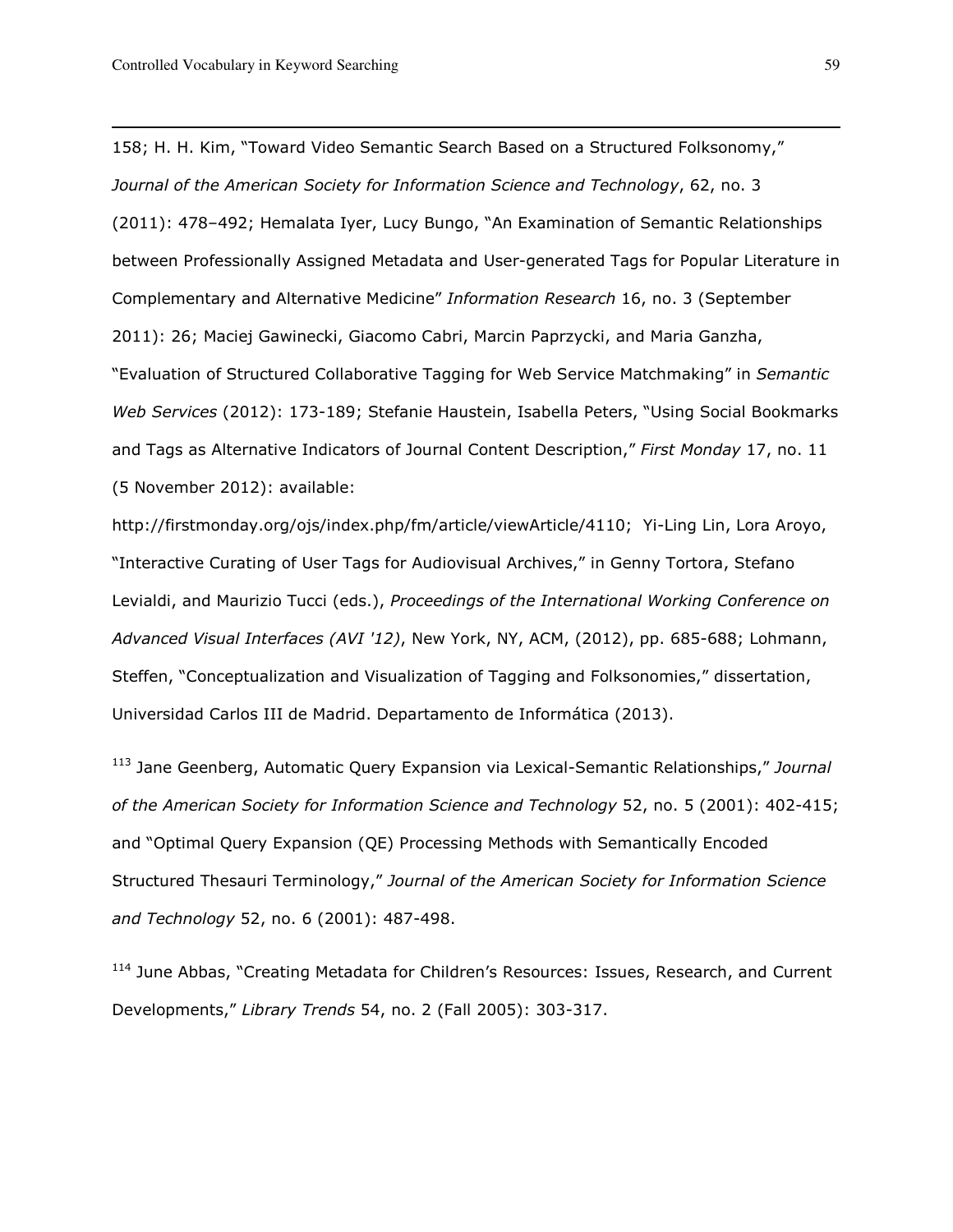<sup>115</sup> June Abbas, "Out of the Mouths of Middle School Children: I. Developing User-Defined Controlled Vocabularies for Subject Access in a Digital Library," Journal of the American Society for Information Science and Technology 56, no. 14 (2005): 1512-1524.

<sup>116</sup> Ibid, p. 1520.

 $\overline{a}$ 

<sup>117</sup> Karen Markey Drabenstott, "Information Retrieval Systems for End Users: Primetime Players that Just Don't Make the Grade," Journal of Education for Library and Information Science 45, no. 2 (2004): 175-176.

118 Markey, "The Online Library Catalog," 8.

 $119$  Côté, Jones, Apweiler, and Hermjakob, "The Ontology Lookup Service, a Lightweight Cross-platform Tool for Controlled Vocabulary Queries," 1.

 $120$  Liu, Qin, Chen, and Park, "Automatic Semantic Mapping between Query Terms and Controlled Vocabulary through Using WordNet and Wikipedia," 2.

<sup>121</sup> Noy, Shah, Whetzel, Dai, Dorf, Griffith, Jonquet, Rubin, Storey, Chute, and Musen, "BioPortal: Ontologies and Integrated Data Resources at the Click of a Mouse," W171.

<sup>122</sup> Vivien Petras, "Translating Dialects in Search: Mapping between Specialized Languages of Discourse and Documentary Languages," (2006), 1

<sup>123</sup> Hubert and Mothe, "An Adaptable Search Engine," 1625.

<sup>124</sup> Charles-Antoine Julien and Charles Cole, "Capitalizing on Controlled Subject Vocabulary by Providing a Map of Main Subject Headings: An Exploratory Design Study," Canadian Journal of information and Library Science 33, no. 1/2 (2009): 67-83.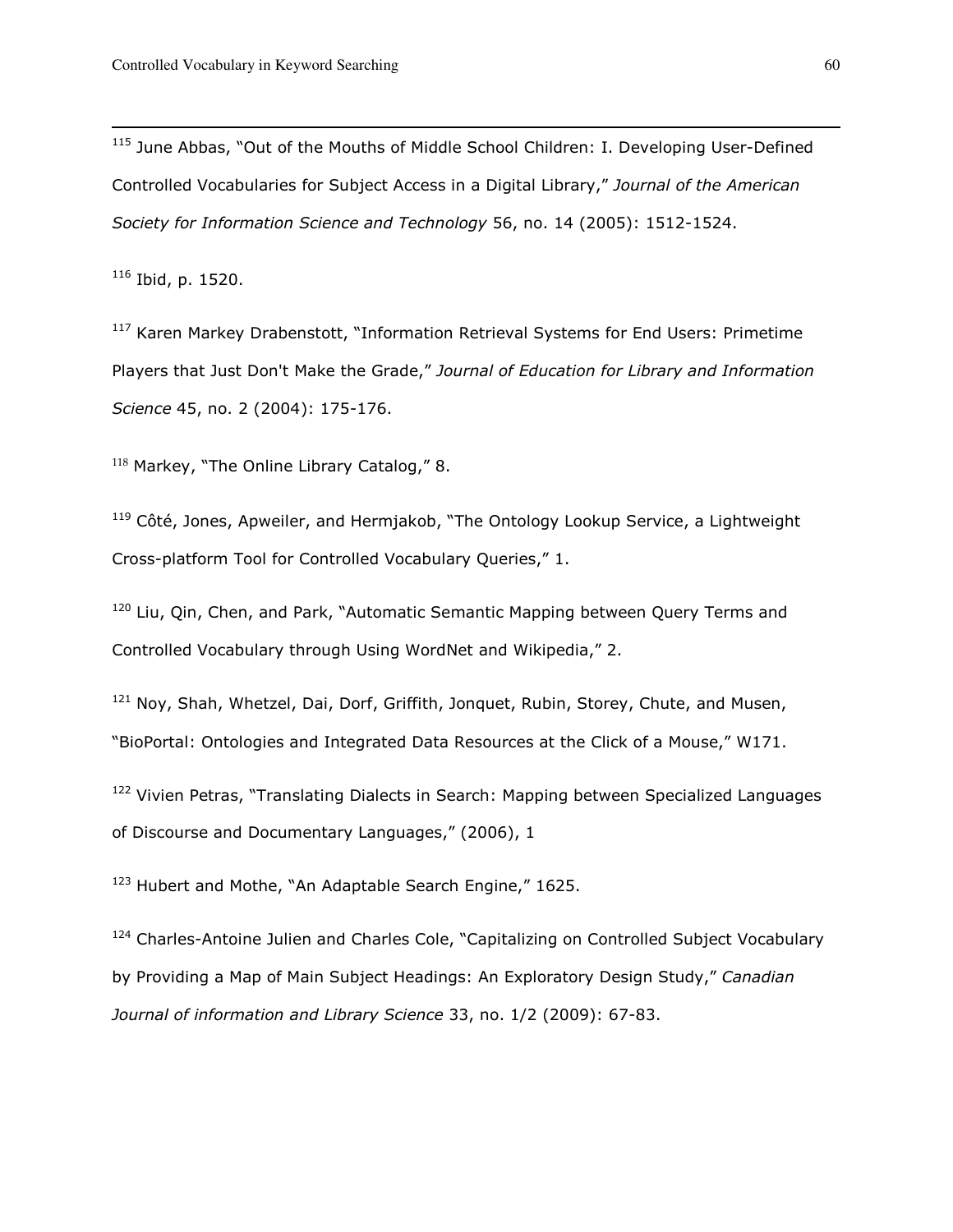<sup>125</sup> Charles-Antoine Julien, Catherine Guastavino, France Bouthillier, and John E. Leide, "Subject Explorer 3D: a Virtual Reality Collection Browsing and Searching Tool," Information Science: Synergy through Diversity, Concordia University, Montreal, Quebec, June 2 - 4 2010, Conference Proceedings, 8 p.

<sup>126</sup> Karen Markey Drabenstott and Karen Calhoun. "Unique Words Contributed by MARC Records with Summary and/or Contents Notes." In ASIS '87, Proceedings of the 50th ASIS Annual Meeting, edited by Ching-chih Chen, (Medford, NJ: Learned Information, 1987), 153–162.

<sup>127</sup> Bibliographic Services Task Force of the University of California Libraries, "Rethinking How We Provide Bibliographic Services," 24.

 $128$  Ibid., 31.

 $\overline{a}$ 

 $129$  Ibid., 25.

<sup>130</sup> Ibid., 18.

 $131$  Calhoun, "The Changing Nature of the Catalog," 39.

 $132$  Ibid., 46.

<sup>133</sup> Zhou, Yu, Smalheiser, Torvik, and Hong, "Knowledge-intensive Conceptual Retrieval and Passage Extraction of Biomedical Literature," 655-662.

<sup>134</sup> OCLC, "Online Catalogs: What Users and Librarians Want: An OCLC Report," 17.

 $135$  Ibid., 48 [italics in the original].

 $136$  Ibid., 52.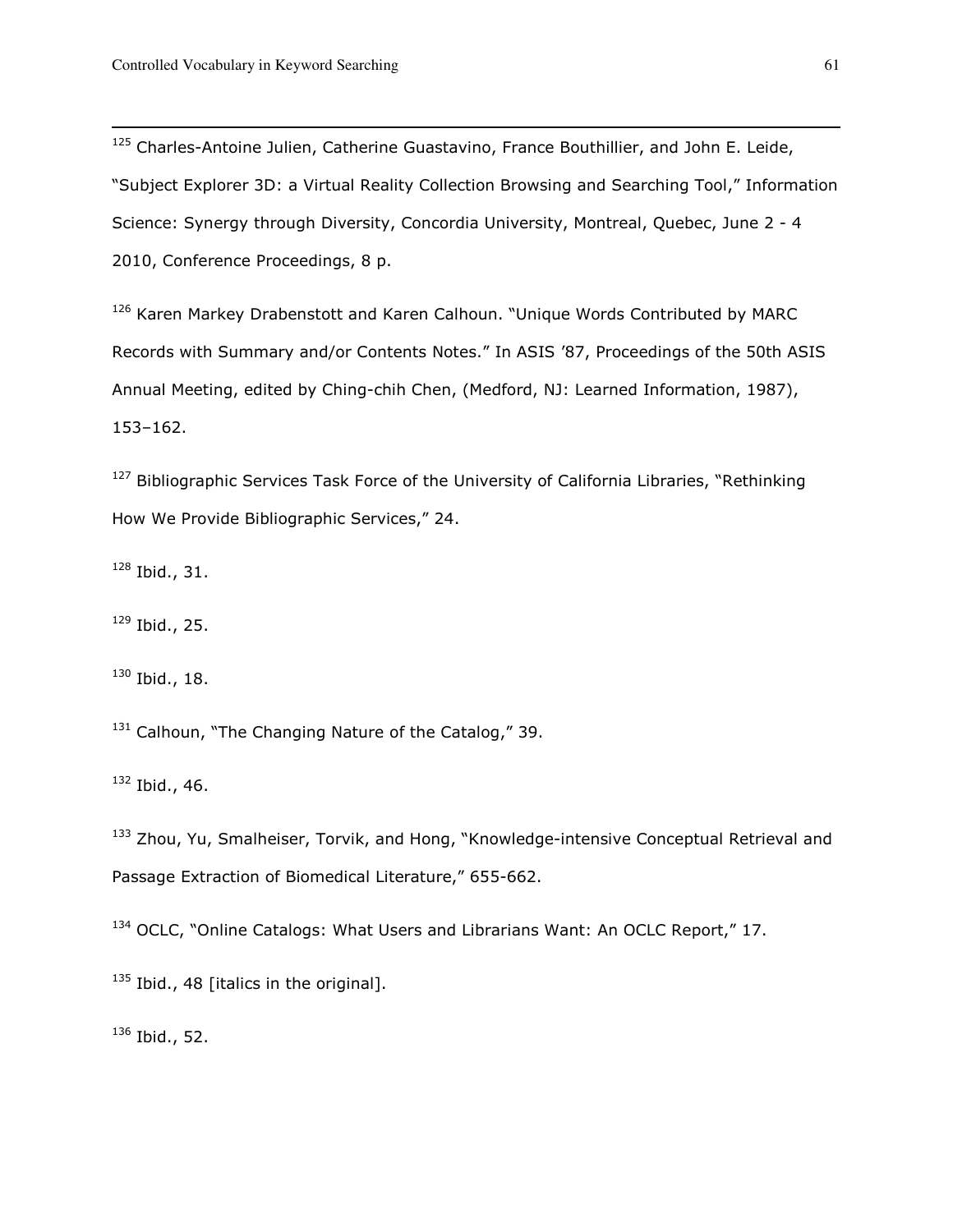<sup>137</sup> C. Rockelle Strader, "Author-Assigned Keywords versus Library of Congress Subject Headings," Library Resources & Technical Services 53, no. 4 (2009): 249.

<sup>138</sup> Sevim McCutcheon, "Basic, Fuller, Fullest: Treatment Options for Electronic Theses and Dissertations," Library Collections, Acquisitions & Technical Services 35 (2011): 64-68.

 $139$  Ibid., 65.

 $\overline{a}$ 

 $140$  Ibid., 66.

<sup>141</sup> Ibid., 66-67.

<sup>142</sup> Theda Schwing, Sevim McCutcheon, and Margaret Beecher Maurer, "Uniqueness Matters: Author-Supplied Keywords and LCSH in the Library Catalog," Cataloging & Classification Quarterly, 50, no. 8 (2012): 903-928.

<sup>143</sup> Bradlev M. Hemminger, Billy Saelim, Patrick F. Sullivan, and Todd J. Vision, "Comparison of Full-Text Searching to Metadata Searching for Genes in Two Biomedical Literature Cohorts," Journal of the American Society for Information Science and Technology 58, no.14 (2007): 2341–2352.

<sup>144</sup> Ibid., 2341.

 $145$  Ráez and Steinberger, "Why Keywording Matters," 1.

<sup>146</sup> Ibid., 12.

<sup>147</sup> George Kingsley Zipf, as described in Schymik, "Representational Indeterminacy and Enterprise Search," 4.

<sup>148</sup> Hayman and Lothian, "Taxonomy Directed Folksonomies," 15-16.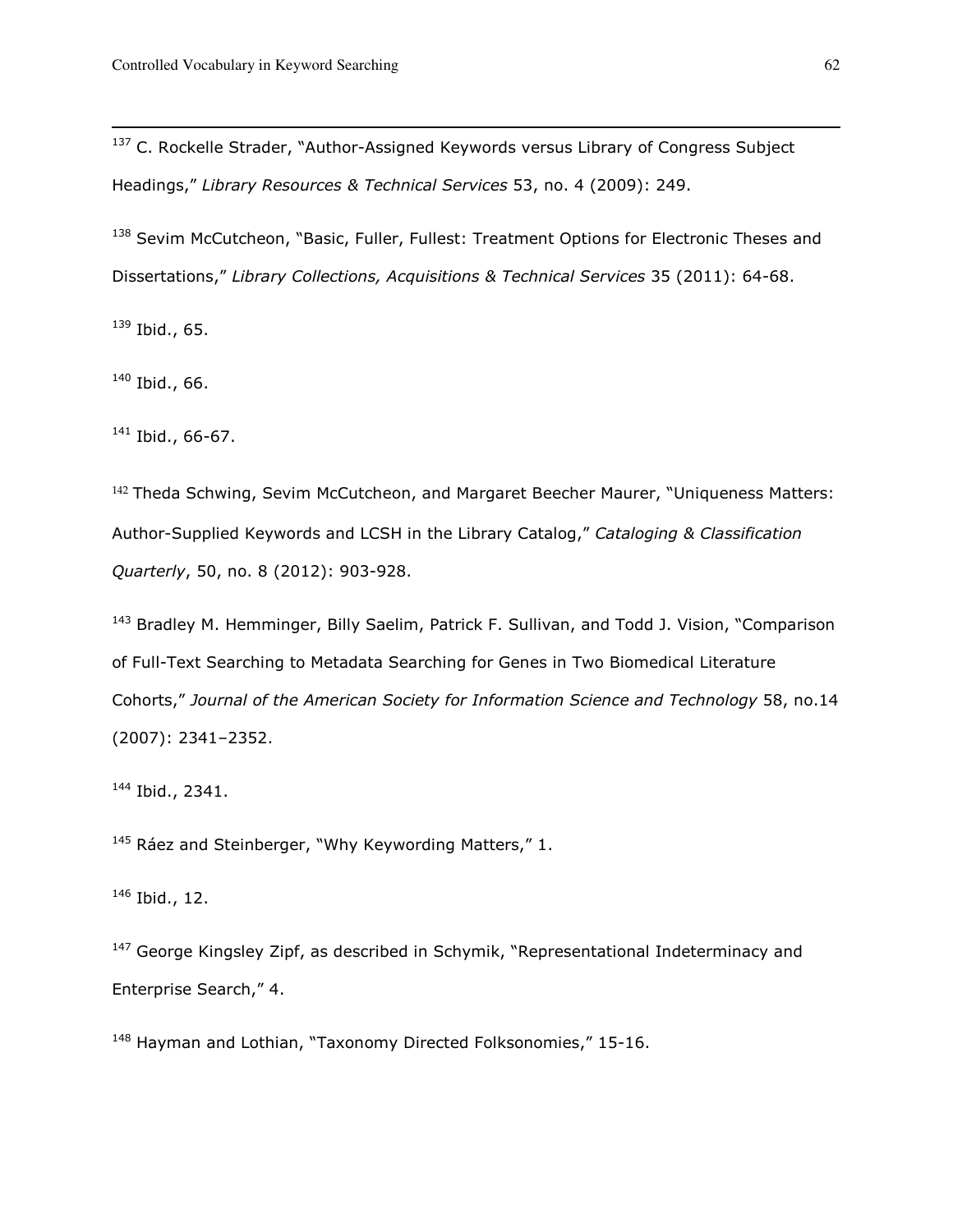<sup>149</sup> Garrett, "Subject Headings in Full-Text Environments." 69.

 $150$  Ibid., 75.

 $\overline{a}$ 

<sup>151</sup> Michael K. Buckland, "Obsolescence in Subject Description," Journal of Documentation 68, no. 2 (2012):159.

<sup>152</sup> Sheila A. Bair and Sharon Carlson, "Where Keywords Fail: Using Metadata to Facilitate Digital Humanities Scholarship," University Libraries Faculty & Staff Publications. Paper 12, 2008, 2-3.

 $153$  Ibid., 6.

<sup>154</sup> Ibid., 12-13.

 $155$  Ibid., 15.

<sup>156</sup> Beall, "The Weaknesses of Full-Text Searching," 444.

<sup>157</sup> Jeffrey Beall and Karen Kafadar, "Measuring the Extent of the Synonym Problem," Evidence Based Library and Information Practice 3, no. 4(2008): 28-29.

<sup>158</sup> Muller, Rangarajan, Teal, and Sternberg, "Textpresso for Neuroscience," 195.

<sup>159</sup> Schymik, St. Louis, and Corral, "Order of Magnitude Reductions," 2.

 $160$  Ibid., 8.

<sup>161</sup> Schymik, "Representational Indeterminacy and Enterprise Search," 3.

 $162$  Ibid., 4.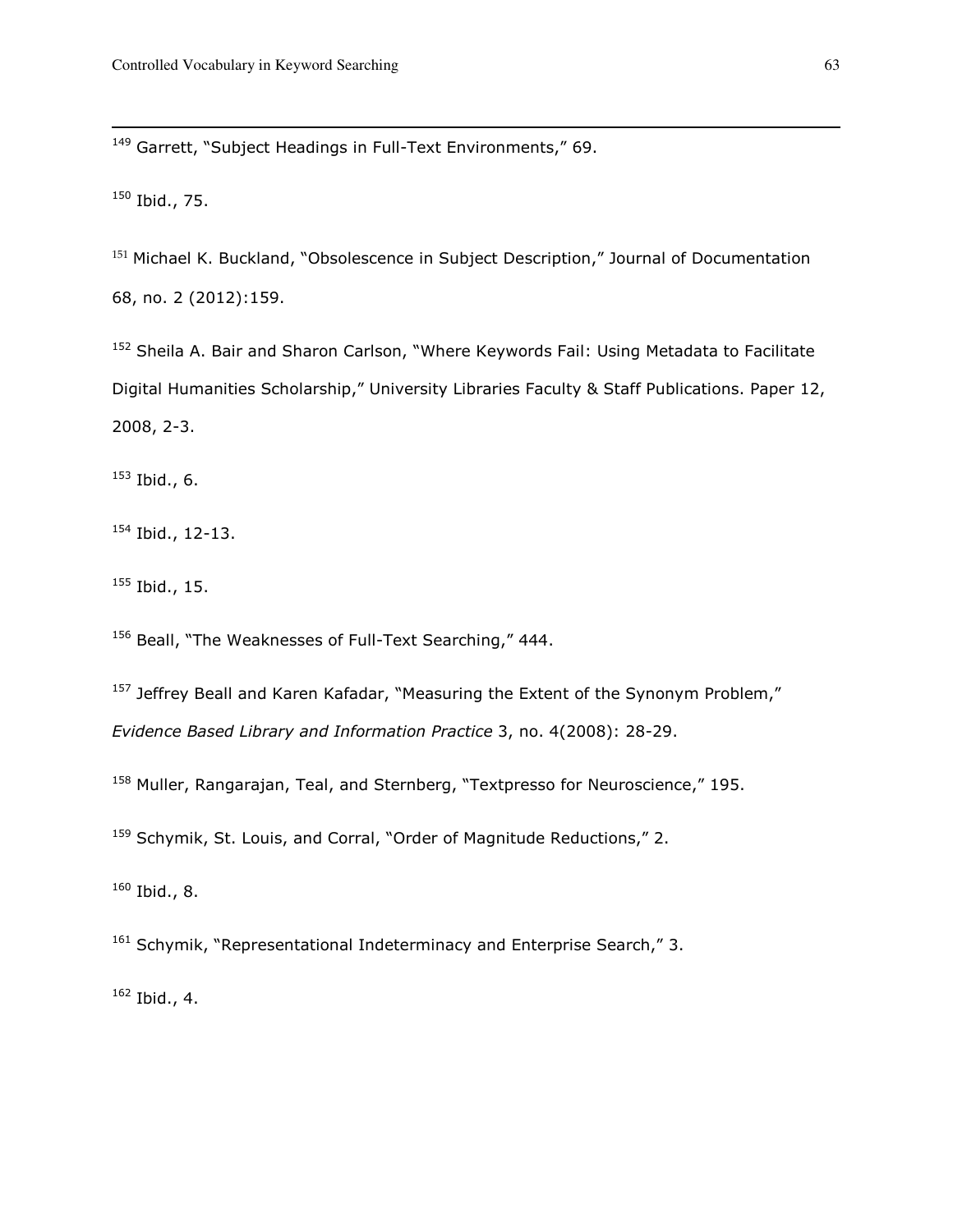<sup>163</sup> Elaine A. Nowick, Daryl Travnicek, Kent Eskridge, and Stephen Stein, "A Comparison of Term Clusters for Tokenized Words Collected from Controlled Vocabularies, User Keyword Searches, and Online Documents," Library Philosophy and Practice (Nov. 2010), 5-6.

<sup>164</sup> Corral, Schuff, Schymik, and St. Louis, "Strategies for Document Management," 78.  $165$  Ibid., 80.

166 Gross and Taylor, "What Have We Got to Lose?," 215.

<sup>167</sup> Ibid., 215-219.

 $\overline{a}$ 

<sup>168</sup> David S. Moore and George P. McCabe, Introduction to the Practice of Statistics, 2nd ed. (New York: Freeman, 1993), 438. The formula used was  $N = (z * o/m)2$ , with the values  $z^*=1.96$  for 95% confidence;  $\sigma = .3$  for the standard deviation estimated from preliminary searching, and m=.04 for a 4% margin of error. The resulting equation was  $((1.96)(.3)/.04)$ 2 = 216.09. Since the total number of unique searches (2270) divided by the desired sample size (216.09) came out to 10.5, we decided for simplicity's sake to select every tenth unique search for the sample, although this made the sample size slightly larger than it needed to be to achieve 95% confidence and a 4% margin of error.

In the 2005 Gross and Taylor study, there was an error in de-duplicating search terms that were repeated in the transaction log. Both "prayers schools" and "schools prayer" were included in the sample of 227 searches. In order to maintain consistency and generate results that could be compared to those of the 2005 study, it was necessary to use the same sample, without alteration, for the present study.

 $169$  The tremendous growth in the number of titles found in the online catalog since the 2005 Gross and Taylor study is likely due to the batchloading of bibliographic records for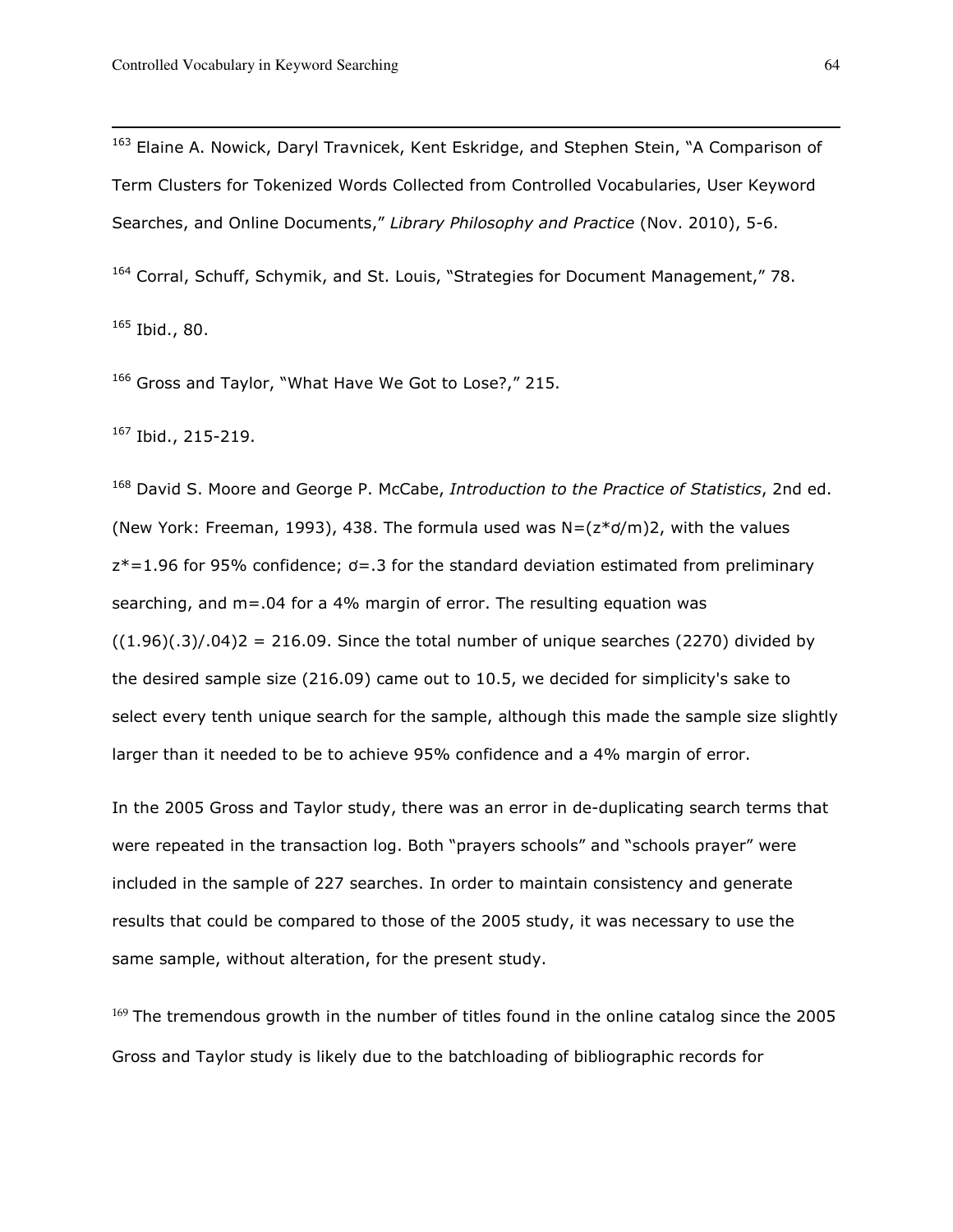electronic resources in external databases. This was not being done on a significant scale when the data for the 2005 study was collected, but has become a regular practice in recent years.

170 Gross and Taylor, "What Have We Got to Lose?," 218.

 $171$  When the results were not limited to English, there were 91 searches with 50 or more hits with keyword anywhere and 1 or more in subjects but not all in title (column D). A sample was tested using 50 random hits selected using Research Randomizer (http://www.randomizer.org). The proportion of hits that would be lost without the presence of the subject headings went up for some searches and down for others. The average percentage of hits lost increased by 1.37%. A paired t-test found no evidence of difference.

<sup>172</sup> Data spreadsheet: http://repository.stcloudstate.edu/lrs\_facpubs/39.

 $173$  A regression analysis on the percentages of loss and number of keywords showed no evidence of a linear relationship, even after performing a a logarithmic transformation of the data ( $log10$ (percent lost  $+$  .01)) to correct for heteroscedasticity of the percentages of loss.

174 Amit Singhal, "Google Official Blog: Introducing the Knowledge Graph: things, not strings" Posted May 16, 2012, http://googleblog.blogspot.com/2012/05/introducingknowledge-graph-things-not.html; Eric Miller, "MARC into Linked Data: An update on the Bibliographic Framework Initiative" (presented as a NISO/DCMI Webinar, January 23, 2013), http://dublincore.org/resources/training/NISO\_Webinar\_20130123/nisodcmiwebinar-bibframe-20130123.pdf ("things, not strings" is presented on slides 15-16)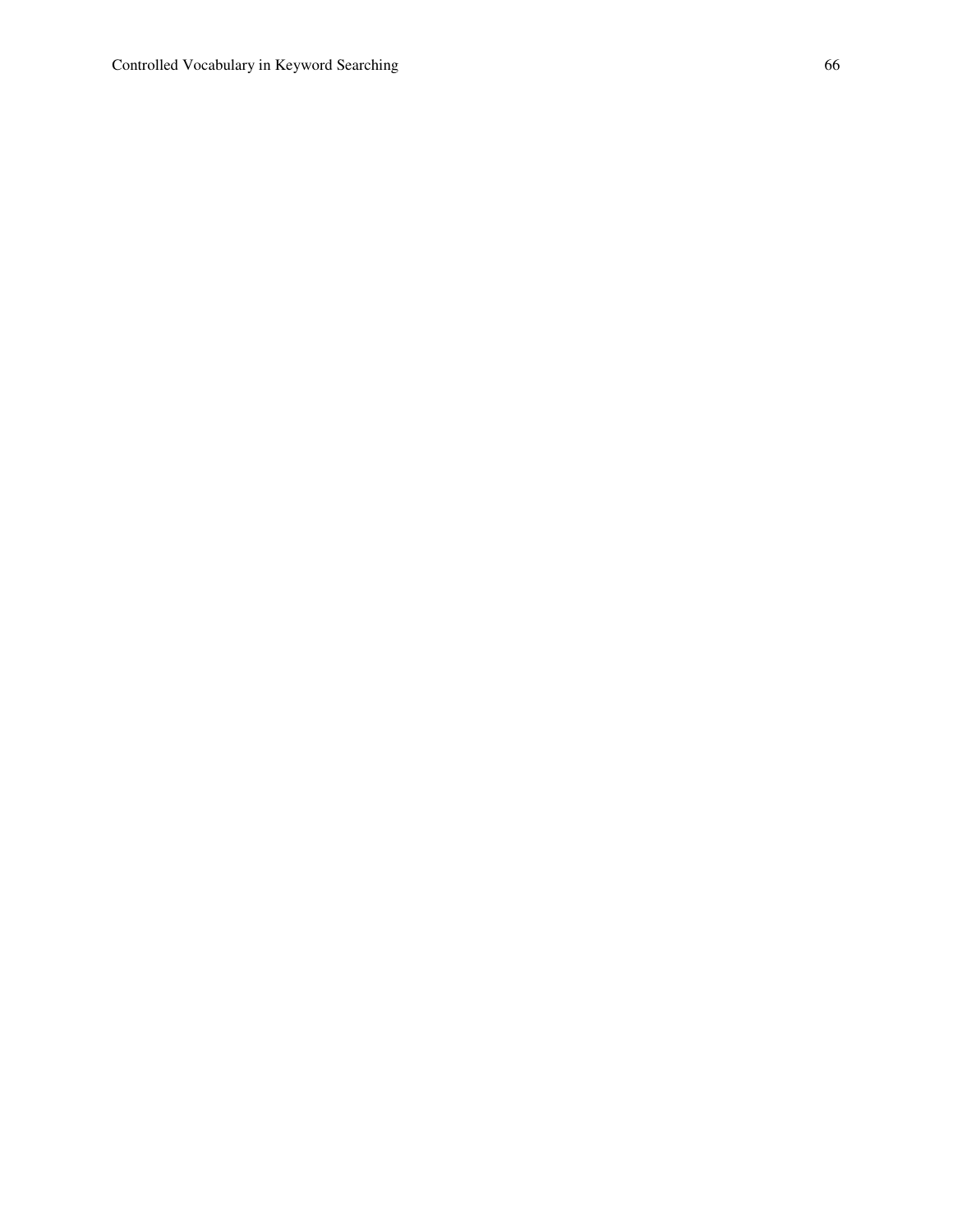## Figure 1. Second search performed to reduce hits needing to be viewed manually.

|                                                                                                                                                                      | PITTCat<br>Online Catalog of the University of Pittsburgh Libraries |                                           |  |                        |  |                                                     |                  |                             |                          |
|----------------------------------------------------------------------------------------------------------------------------------------------------------------------|---------------------------------------------------------------------|-------------------------------------------|--|------------------------|--|-----------------------------------------------------|------------------|-----------------------------|--------------------------|
|                                                                                                                                                                      |                                                                     |                                           |  |                        |  | Search                                              | Get it!          | <b>My Account</b>           |                          |
|                                                                                                                                                                      | Database Name: University of Pittsburgh                             |                                           |  |                        |  |                                                     |                  |                             |                          |
| ← Search limits are in effect. To remove search limits, click the Clear Search Limits button.<br>← Search limits apply to title, journal title and keyword searches. |                                                                     |                                           |  |                        |  |                                                     |                  |                             |                          |
|                                                                                                                                                                      | Search                                                              | <b>Keyword</b>                            |  | <b>Course Reserves</b> |  |                                                     |                  |                             |                          |
|                                                                                                                                                                      | Search for: horror films                                            |                                           |  |                        |  | all of these $\  \cdot \ $                          |                  | Search by: Keyword Anywhere | $\overline{\phantom{a}}$ |
|                                                                                                                                                                      |                                                                     | $\circ$ and $\circ$ or $\circ$ not        |  |                        |  |                                                     |                  |                             |                          |
|                                                                                                                                                                      | Search for: horror films                                            |                                           |  |                        |  | any of these $\vert \cdot \vert$ Search by: Subject |                  |                             | ۰                        |
|                                                                                                                                                                      |                                                                     | and or onot                               |  |                        |  |                                                     |                  |                             |                          |
|                                                                                                                                                                      | Search for: horror films                                            |                                           |  |                        |  | all of these $\  \cdot \ $                          | Search by: Title |                             | ۰                        |
|                                                                                                                                                                      |                                                                     | 50 Records per page $\vert \bullet \vert$ |  |                        |  |                                                     | Search           | Reset                       |                          |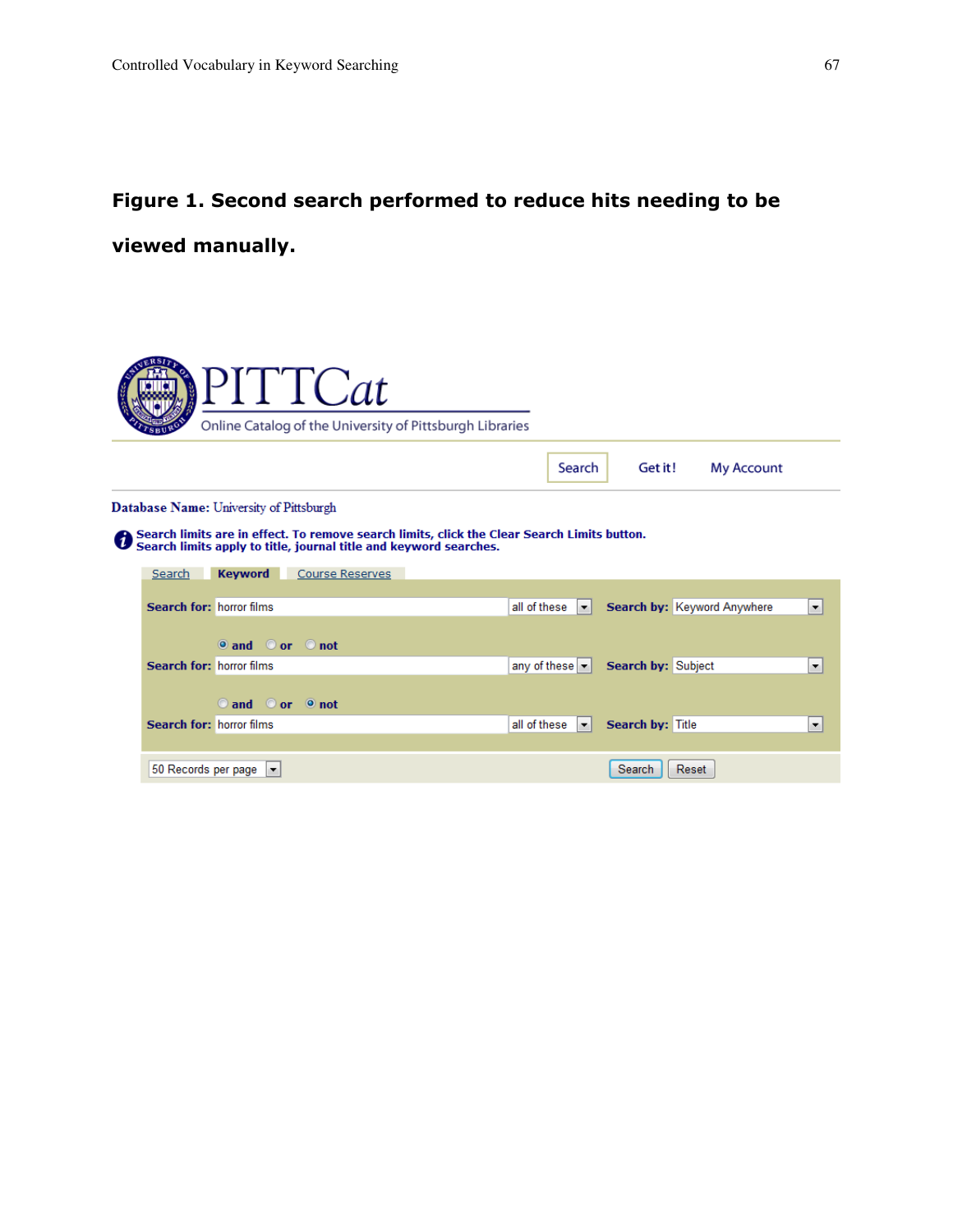## Figure 2. Record with keywords in subject headings and also in title.

Comedy-horror films : a chronological history, 1914-2008 / Bruce G.... Title: Comedy-horror films : a chronological history, 1914-2008 / Bruce G. Hallenbeck. Author: Hallenbeck, Bruce G., 1952-Publisher: Jefferson, N.C. : McFarland, c2009. ISBN: 9780786433322 (softcover: alk. paper) 0786433329 (softcover: alk. paper) Physical Description: vii, 247 p. : ill. ; 26 cm. LC Subject Heading(s): Horror films -- History and criticism. Comedy films -- History and criticism. Motion pictures --History --20th century. Notes: Includes bibliographical references (p. 235-236) and index. Includes filmographies: p. 209-234. Summary: "This guide takes a look at the comedy-horror movie genre, from the earliest stabs at melding horror and hilarity during the nascent days of silent film, to its full-fledged development. Selected short films such as Tim Burton's Frankenweenie are also covered. Photos and promotional posters, interviews with actors and a filmography are included"--Provided by publisher. Contents: The silents: unheard punchlines and subtitled screams The thirties: old dark houses and gorilla suits The forties: killer zombies and comedy teams The fifties: elderly monsters and black humor The sixties: gothic castles and cleavage galore The seventies: naked vampires and young Frankensteins The eighties: American werewolves and toxic avengers The nineties: screams and cemetery men Comedy-horror in the new millennium.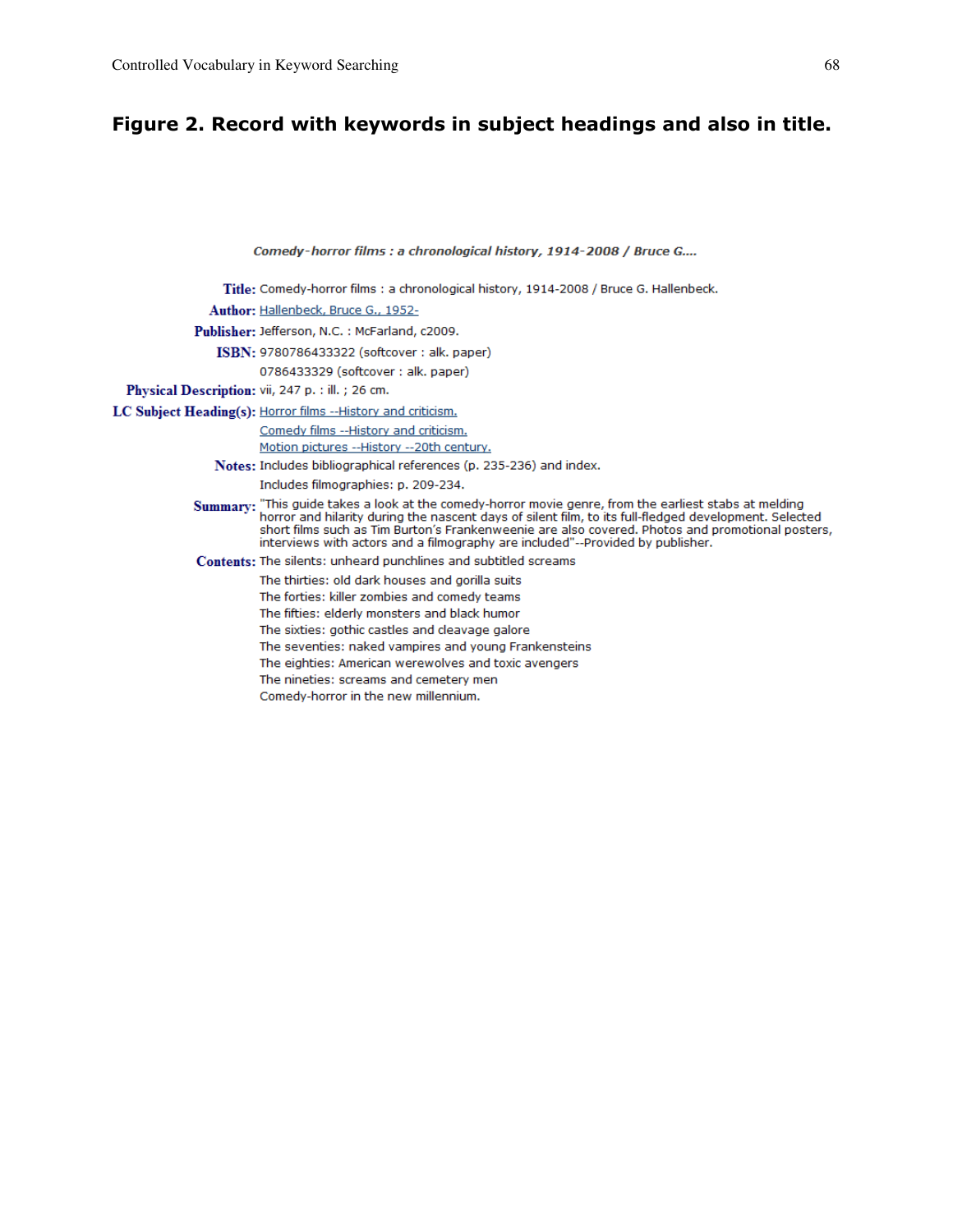## Figure 3. Record with keywords only in subject headings.

Going to pieces : the rise and fall of the slasher film, 1978-1986 / Adam...

Title: Going to pieces : the rise and fall of the slasher film, 1978-1986 / Adam Rockoff.

Author: Rockoff, Adam, 1974-

Publisher: Jefferson, N.C. : McFarland & Co., c2002.

ISBN: 0786412275 (ill. case bdg. : alk. paper)

Physical Description: ix, 214 p. : ill. ; 26 cm.

LC Subject Heading(s): Horror films -- United States -- History and criticism.

Notes: Includes bibliographical references (p. 203-205) and index.

Contents: 1. What Is a Slasher Film?

2. Pre-History of the Slasher Film

3. Halloween: The Night He Came Home

4. Deadly Prank Calls, Driller Killers and an Angry Young Woman

5. Friday the 13th, Prom Night and a Head in the Fish Tank

6. Trains of Terror, Funhouses, Horrible Holidays and a Maniac

7. Campus Killers, Slashing for Laughs and One Human Brain

8. Prowlers, Spaghetti Slashers and the Joys of Summer Camp

9. Nightmare on Elm Street, Sequels Galore and the Decline of the Slasher Film

10. Resurgence

App. Alternative Titles.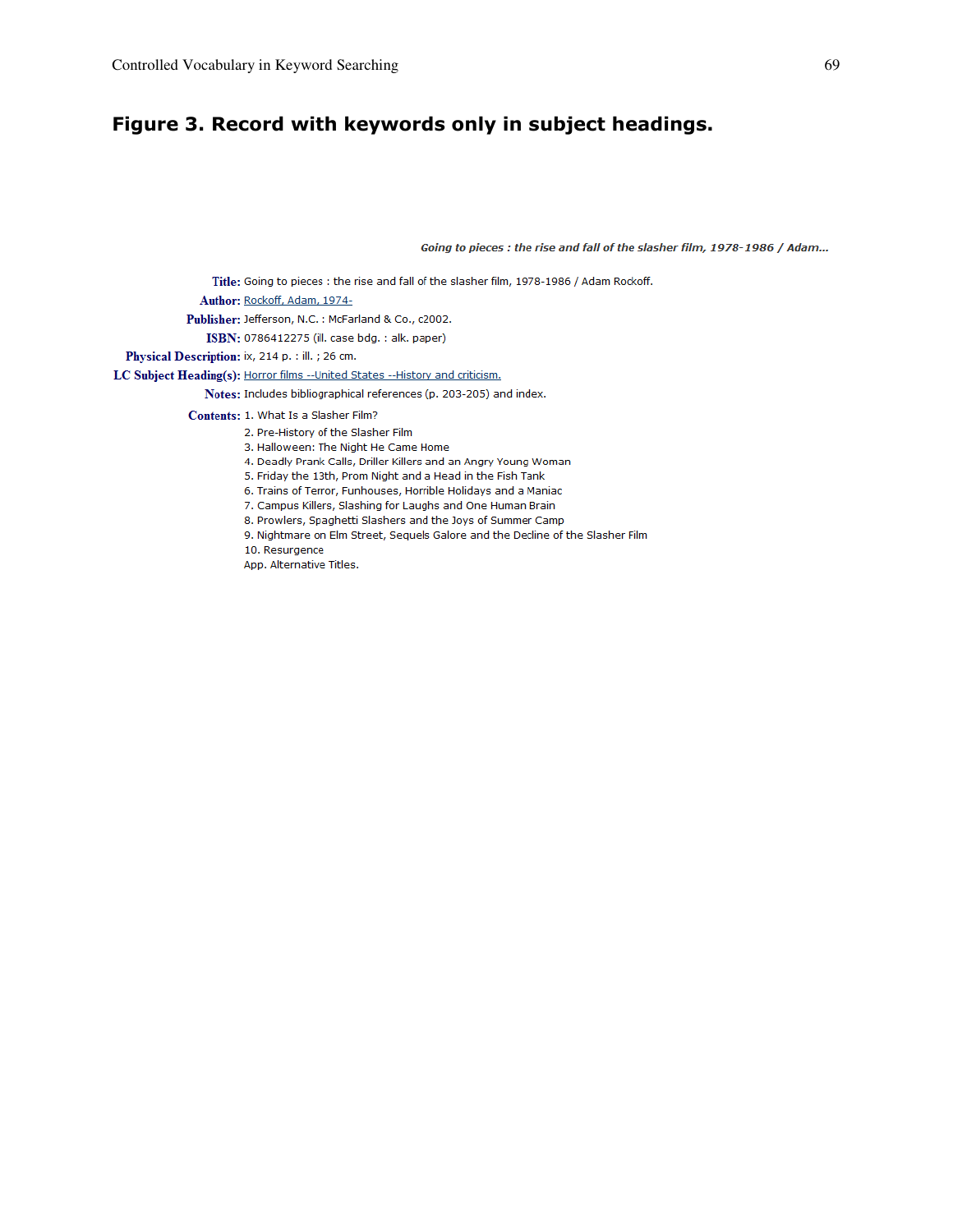|                       | all<br>searches | 1 keyword | 2 keywords | 3 keywords | 4 or more<br>keywords |
|-----------------------|-----------------|-----------|------------|------------|-----------------------|
| # of searches         | 191             | 40        | 99         | 36         | 16                    |
| median $#$ of<br>hits | 218             | 876       | 243        | 85         | 23.5                  |
| average % lost        | 27%             | 16.4%     | 25.8%      | 36.6%      | 40%                   |
| median % lost         | 17.6%           | 7.6%      | 16.4%      | 28.9%      | 25.6%                 |

Figure 4. Results by number of keywords in search.